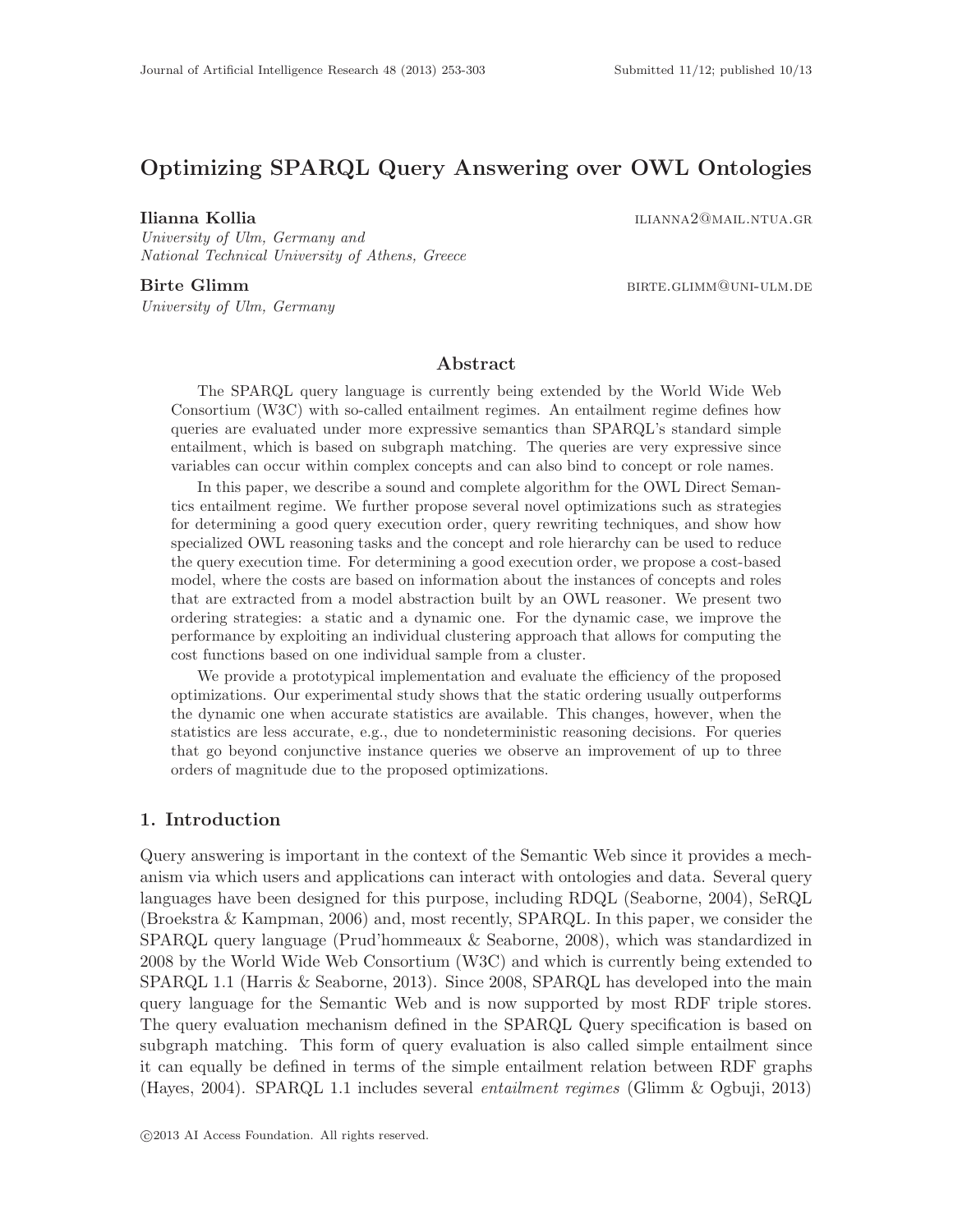#### Kollia & Glimm

in order to use more elaborate entailment relations, such as those induced by RDF Schema (RDFS) (Brickley & Guha, 2004) or OWL (Motik, Patel-Schneider, & Cuenca Grau, 2012b; Schneider, 2012). Query answering under such entailment regimes is more complex as it may involve retrieving answers that only follow implicitly from the queried graph, which is seen as an OWL ontology when using OWL entailment. While several implementations for SPARQL's RDFS entailment regime are available (e.g., Oracle 11g (Oracle, 2013), Apache Jena (The Apache Software Foundation, 2013), or Stardog (Clark & Parsia, 2013b)), the development of tools that provide full SPARQL support under OWL semantics is still an ongoing effort.

Since we consider the OWL Direct Semantics entailment regime of SPARQL 1.1 in this paper, when we talk about SPARQL queries or the evaluation of SPARQL queries, we always assume that the OWL Direct Semantics entailment regime is used. In this setting, the WHERE clause of a query can be seen as a set of extended OWL axioms (an extended OWL ontology), which can have variables in place of concept, role or individual names. The query answers contain each instantiation of the variables that leads to OWL axioms that are entailed by the queried ontology. Thus, a naive query evaluation procedure can be realized through OWL's standard reasoning task of entailment checking.

Please note that there are two types of individual variables in SPARQL; standard (distinguished) variables and anonymous individuals (aka blank nodes). The anonymous individuals are treated like distinguished variables with the difference that they cannot be selected and, hence, their bindings cannot appear in the query answer. This is in contrast to conjunctive queries, where anonymous individuals are treated as existential variables. On the other hand, anonymous individuals can occur in the query answer as bindings to distinguished variables, i.e., SPARQL treats anonymous individuals from the queried ontology as constants. This treatment of anonymous individuals has been chosen for compatibility with SPARQL's standard subgraph matching semantics. For example, in order to implement the RDF(S) entailment regime, systems can simply extend the queried graph with inferred information (materialization) and can then use SPARQL's standard evaluation mechanism over the materialized graph in order to compute the query results. Similarly, when users move on to systems that support the OWL RL profile (Motik, Cuenca Grau, Horrocks, Wu, Fokoue, & Lutz, 2012a), the OWL RL rule set from the OWL 2 specification can be used to compute the query answers (again via materialization). If one were to change the semantics of blank nodes for SPARQL's entailment regimes to reflect conjunctive query semantics, one could no longer use materialization plus a standard SPARQL query processor to implement the entailment regime. If one were to change the semantics of blank nodes only for the OWL Direct Semantics entailment regime, where materialization cannot be used to implement the regime, users would not simply get more answers by moving from systems that support RDF(S) to systems that support OWL's Direct Semantics, but it could also happen that they get less answers by using a more expressive logic, which is counter-intuitive.

Over the last decade, much effort has been spent on optimizing standard reasoning tasks such as entailment checking, classification, or realization (i.e., the computation of instances of all concepts and roles) (Sirin, Cuenca Grau, & Parsia, 2006; Tsarkov, Horrocks, & Patel-Schneider, 2007; Glimm, Horrocks, Motik, Shearer, & Stoilos, 2012). The optimization of query answering algorithms has, however, mostly been addressed for conjunctive queries in OWL profiles, most notably the OWL 2 QL profile (Calvanese, Giacomo, Lembo, Lenzerini,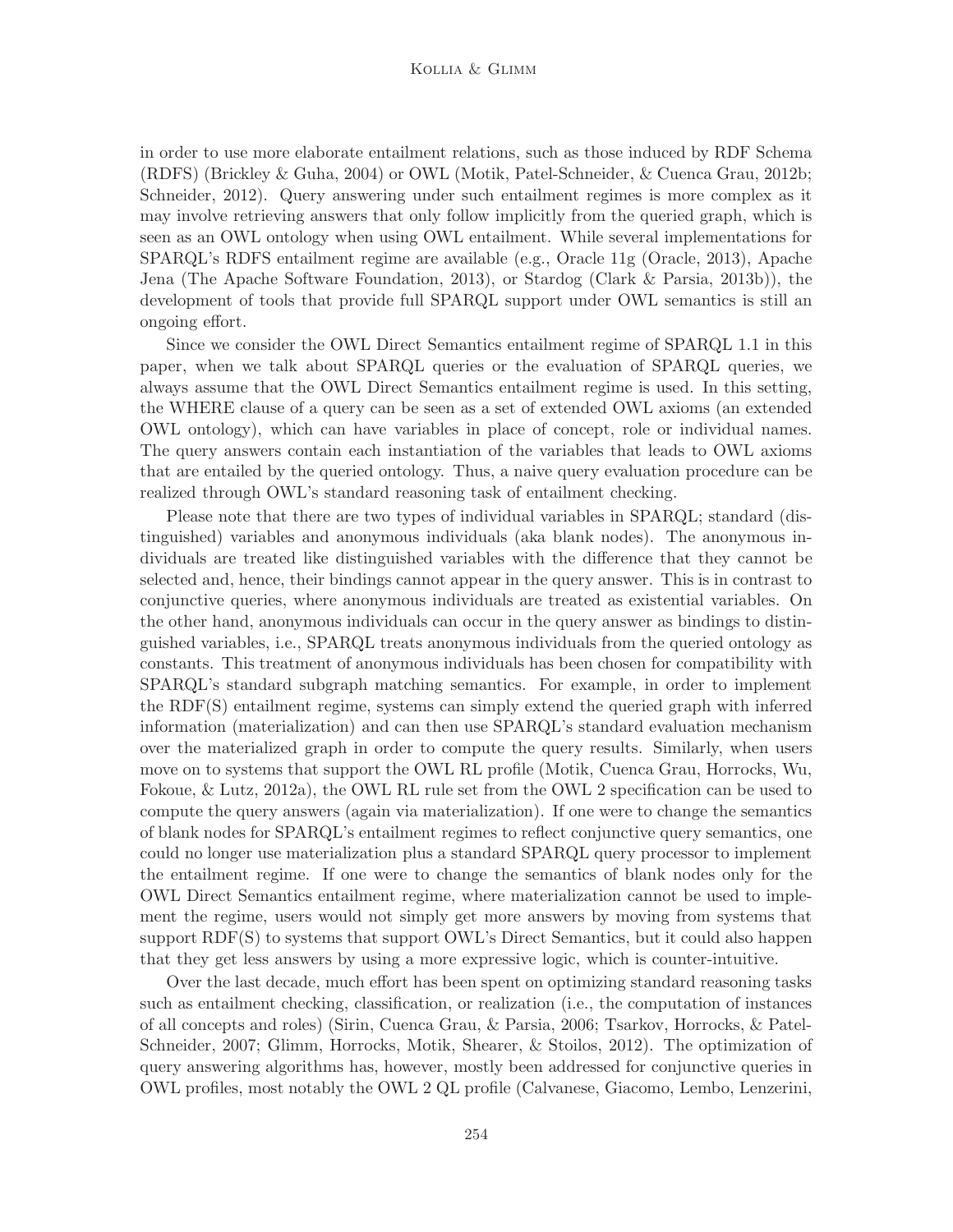& Rosati, 2007; Kontchakov, Lutz, Toman, Wolter, & Zakharyaschev, 2010; Pérez-Urbina, Motik, & Horrocks, 2010; Rodriguez-Muro & Calvanese, 2012). An exception to this are the works on nRQL and SPARQL-DL. The query language nRQL is supported by Racer Pro (Haarslev, Möller, & Wessel, 2004) and SPARQL-DL is implemented in the Pellet reasoner (Sirin, Parsia, Grau, Kalyanpur, & Katz, 2007). We discuss this in greater detail in Section 8.

In this paper, we address the problem of efficient SPARQL query evaluation for OWL 2 DL ontologies by proposing a range of novel optimizations that deal in particular with the expressive features of SPARQL such as variables in place of concepts or roles. We further adapt common techniques from databases such as cost-based query planning. The costs for our cost model are based on information about the instances of concepts and roles that are extracted from a model abstraction built by an OWL reasoner. We present a static and a dynamic algorithm for finding an optimal or near optimal execution order and for the dynamic case, we improve the performance by exploiting an individual clustering approach that allows for computing the cost functions based on one individual sample from a cluster. We further propose query rewriting techniques and show how specialized OWL reasoning tasks and the concept and role hierarchy can be used to reduce the query execution time. We provide a prototypical implementation and evaluate the efficiency of the proposed optimizations. Our experimental study shows that the static ordering usually outperforms the dynamic one when accurate statistics are available. This changes, however, when the statistics are less accurate, e.g., due to non-deterministic reasoning decisions. For queries that go beyond conjunctive SPARQL instance queries, we observe an improvement of up to three orders of magnitude due to the proposed optimizations.

Note that this paper combines and extends two conference papers: I. Kollia and B. Glimm: Cost based Query Ordering over OWL Ontologies. Proceedings of the 11th International Semantic Web Conference, 2012 and I. Kollia, B. Glimm and I. Horrocks: SPARQL Query Answering over OWL Ontologies. Proceedings of the 8th Extended Semantic Web Conference, 2011. In the current paper we have, additionally to the first above mentioned paper, defined cost functions for general SPARQL queries (i.e., not only for conjunctive instance queries) and added experimental results for these expressive queries. In comparison to the second of the above mentioned papers, we have defined the notion of concept and role polarity and presented theorems that let us prune the search space of possible mappings for axiom templates based on the polarity together with an algorithm that shows the way we use the optimization. Moreover, more experimental results have been added for complex queries that make use of this optimization.

The remainder of the paper is organized as follows: we next present some preliminaries, we then present a general query evaluation algorithm in Section 3 that serves as the basis for further optimization. In Section 4, we present the foundations for our cost model, which we then specify in Section 5. In Section 6, we present optimizations for complex queries that cannot directly be mapped to specialized reasoner tasks. Finally, we evaluate our approach in Section 7 and discuss related work in Section 8 before we conclude in Section 9.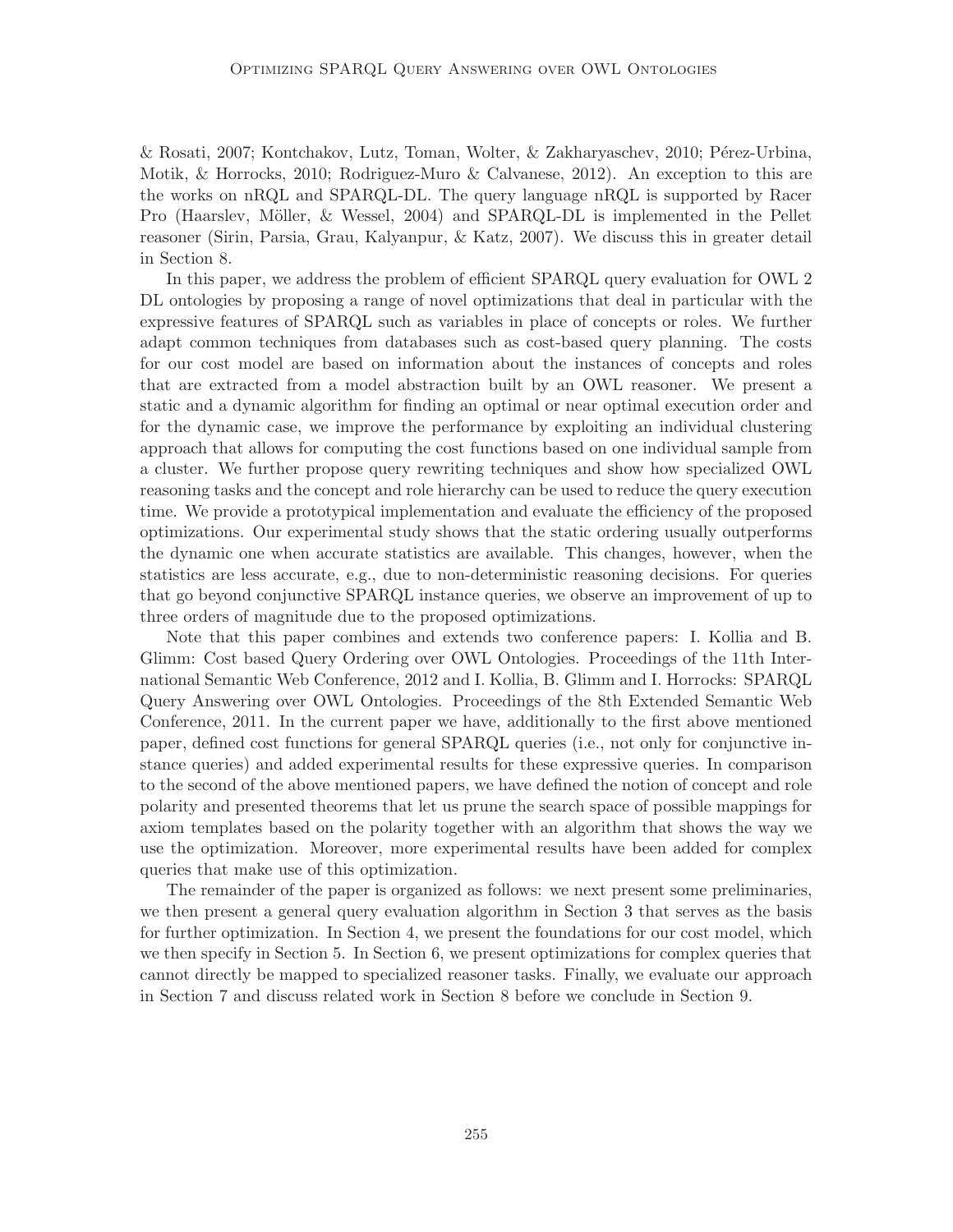## 2. Preliminaries

In this section, we first give a brief introduction into Description Logics since the OWL Direct Semantics is based on the Description Logic  $\mathcal{SROLQ}$  (Horrocks, Kutz, & Sattler, 2006). The optimizations we present do not need all features of  $\mathcal{SROLQ}$ . Hence, we only present SHOIQ, which allows for a shorter and easier to follow presentation.

After introducing  $\mathcal{SHOLQ}$ , we clarify the relationship between RDF, SPARQL and OWL, we present SPARQL's OWL Direct Semantics entailment regime and we give an overview of the model building tableau and hypertableau calculi.

## 2.1 The Description Logic SHOIQ

We first define the syntax and semantics of roles, and then go on to  $\mathcal{SHOL}Q$ -concepts, individuals, and ontologies/knowledge bases.

**Definition 1 (Syntax of SHOIQ).** Let  $N_C$ ,  $N_R$ , and  $N_I$  be countable, infinite, and pairwise disjoint sets of concept names, role names, and individual names, respectively. We call  $S = (N_C, N_R, N_I)$  a signature. The set rol(S) of SHOIQ-roles over S (or roles for short) is  $N_R \cup \{r^- | r \in N_R\} \cup \{\top_r, \bot_r\}$ , where roles of the form  $r^-$  are called inverse roles,  $\top_r$  is the top role (analogous to owl:topObjectProperty), and  $\bot_r$  is the bottom role (analogous to owl:bottomObjectProperty). A role inclusion axiom is of the form  $r \sqsubseteq s$  with r, s roles. A transitivity axiom is of the form trans(r) for r a role. A role hierarchy  $\mathcal H$  is a finite set of role inclusion and transitivity axioms.

For a role hierarchy H, we define the function inv over roles as  $inv(r) := r^{-1}$  if  $r \in N_R$ and  $\text{inv}(r) := s$  if  $r = s^-$  for a role name  $s \in N_R$ . Further, we define  $\sqsubseteq_{\mathcal{H}}$  as the smallest transitive reflexive relation on roles such that  $r \subseteq s \in \mathcal{H}$  implies  $r \subseteq_H s$  and  $inv(r) \subseteq_H$ inv(s). We write  $r \equiv_H s$  if  $r \sqsubseteq_H s$  and  $s \sqsubseteq_H r$ . A role r is transitive w.r.t. H (notation  $r^+ \sqsubseteq_{\mathcal{H}} r$ ) if a role s exists such that  $r \sqsubseteq_{\mathcal{H}} s$ ,  $s \sqsubseteq_{\mathcal{H}} r$ , and trans $(s) \in \mathcal{H}$  or trans $(\mathsf{inv}(s)) \in \mathcal{H}$ . A role s is called simple w.r.t. H if there is no role r such that r is transitive w.r.t. H and  $r \sqsubseteq_{\mathcal{H}} s.$ 

Given a signature  $S = (N_C, N_R, N_I)$  and a role hierarchy H, the set of SHOIQconcepts (or concepts for short) over  $S$  is the smallest set built inductively over symbols from S using the following grammar, where  $o \in N_I, A \in N_C, n \in \mathbb{N}_0$ , s is a simple role w.r.t.  $H$ , and r is a role w.r.t.  $H$ :

 $C ::= \top | \bot | \{o\} | A | \neg C | C \sqcap C | C \sqcup C | \forall r.C | \exists r.C | \leq n s.C | \geq n s.C.$ 

We now define the semantics of  $\mathcal{SHOLQ}$  concepts:

Definition 2 (Semantics of  $\mathcal{SHOLQ}\text{-}\mathbf{concepts}$ ). An interpretation  $\mathcal{I} = (\Delta^{\mathcal{I}}, \cdot^{\mathcal{I}})$  consists of a non-empty set  $\Delta^{\mathcal{I}}$ , the domain of  $\mathcal{I}$ , and a function  $\cdot^{\mathcal{I}}$ , which maps every concept name  $A \in N_C$  to a subset  $A^{\mathcal{I}} \subseteq \Delta^{\mathcal{I}}$ , every role name  $r \in N_R$  to a binary relation  $r^{\mathcal{I}} \subseteq \Delta^{\mathcal{I}} \times \Delta^{\mathcal{I}}$ , and every individual name  $a \in N_I$  to an element  $a^{\mathcal{I}} \in \Delta^{\mathcal{I}}$ . The top role  $\top_r$  is interpreted as  $\{\langle \delta, \delta' \rangle \mid \delta, \delta' \in \Delta^{\mathcal{I}}\}\$  and the bottom role  $\perp_r$  as  $\emptyset$ . For each role name  $r \in N_R$ , the interpretation of its inverse role  $(r^{-})^{\mathcal{I}}$  consists of all pairs  $\langle \delta, \delta' \rangle \in \Delta^{\mathcal{I}} \times \Delta^{\mathcal{I}}$  for which  $\langle \delta', \delta \rangle \in r^{\mathcal{I}}$ .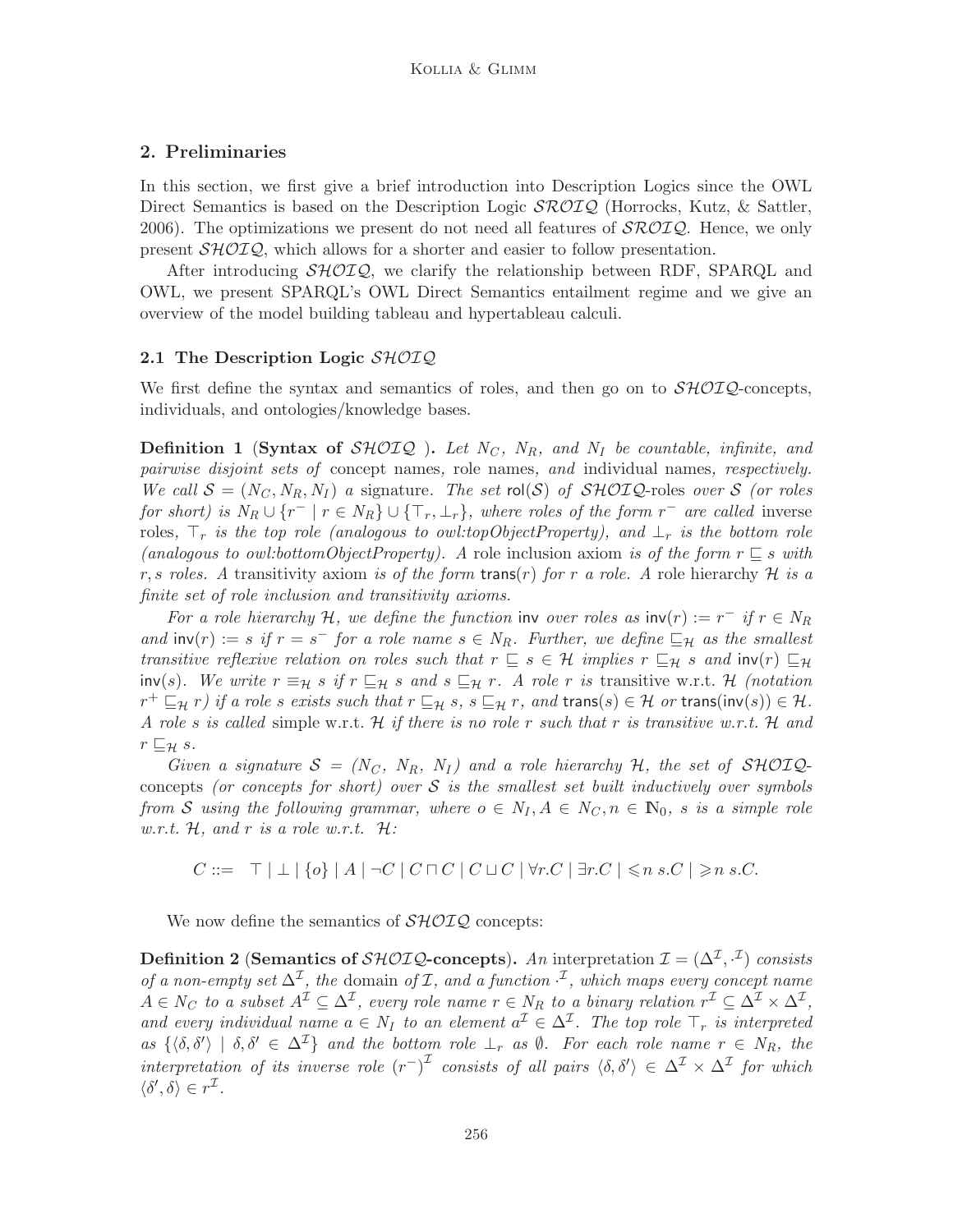The semantics of  $\mathcal{SHOLQ}$ -concepts over a signature S is defined as follows:

$$
\top^{\mathcal{I}} = \Delta^{\mathcal{I}} \qquad \bot^{\mathcal{I}} = \emptyset \qquad (\{o\})^{\mathcal{I}} = \{o^{\mathcal{I}}\}
$$
  
\n
$$
(\neg C)^{\mathcal{I}} = \Delta^{\mathcal{I}} \setminus C^{\mathcal{I}} \qquad (C \sqcap D)^{\mathcal{I}} = C^{\mathcal{I}} \cap D^{\mathcal{I}} \qquad (C \sqcup D)^{\mathcal{I}} = C^{\mathcal{I}} \cup D^{\mathcal{I}}
$$
  
\n
$$
(\forall r.C)^{\mathcal{I}} = \{\delta \in \Delta^{\mathcal{I}} \mid \text{if } \langle \delta, \delta' \rangle \in r^{\mathcal{I}}, \text{ then } \delta' \in C^{\mathcal{I}}\}
$$
  
\n
$$
(\exists r.C)^{\mathcal{I}} = \{\delta \in \Delta^{\mathcal{I}} \mid \text{there is a } \langle \delta, \delta' \rangle \in r^{\mathcal{I}} \text{ with } \delta' \in C^{\mathcal{I}}\}
$$
  
\n
$$
(\leq n s.C)^{\mathcal{I}} = \{\delta \in \Delta^{\mathcal{I}} \mid \sharp(s^{\mathcal{I}}(\delta, C)) \leq n\}
$$
  
\n
$$
(\geq n s.C)^{\mathcal{I}} = \{\delta \in \Delta^{\mathcal{I}} \mid \sharp(s^{\mathcal{I}}(\delta, C)) \geq n\}
$$

where  $\sharp(M)$  denotes the cardinality of the set M and  $s^{\mathcal{I}}(\delta, C)$  is defined as

$$
\{\delta' \in \Delta^{\mathcal{I}} \mid \langle \delta, \delta' \rangle \in s^{\mathcal{I}} \text{ and } \delta' \in C^{\mathcal{I}}\}.
$$

Definition 3 (Syntax and Semantics of Axioms and Ontologies, Entailment). For C, D concepts, a (general) concept inclusion axiom (GCI) is an expression  $C \subseteq D$ . We introduce  $C \equiv D$  as an abbreviation for  $C \sqsubseteq D$  and  $D \sqsubseteq C$ . A finite set of GCIs is called a TBox. An (ABox) (concept or role) assertion axiom is an expression of the form  $C(a)$ ,  $r(a, b), \neg r(a, b), a \approx b$ , or  $a \not\approx b$ , where  $C \in N_C$  is a concept,  $r \in N_R$  is a role, and  $a, b \in N_I$ are individual names. An ABox is a finite set of assertion axioms. An ontology  $\mathcal O$  is a triple  $(\mathcal{T}, \mathcal{H}, \mathcal{A})$  with  $\mathcal{T}$  a TBox,  $\mathcal{H}$  a role hierarchy, and  $\mathcal{A}$  an ABox. We use  $N_C^{\mathcal{O}}, N_R^{\mathcal{O}}$ , and  $N_I^{\mathcal{O}}$  to denote, respectively, the set of concept, role, and individual names occurring in  $\mathcal{O}.$ 

Let  $\mathcal{I} = (\Delta^{\mathcal{I}}, \cdot^{\mathcal{I}})$  be an interpretation. Then  $\mathcal{I}$  satisfies a role inclusion axiom  $r \subseteq s$ if  $r^{\mathcal{I}} \subseteq s^{\mathcal{I}}$ ,  $\mathcal{I}$  satisfies a transitivity axiom trans $(r)$  if  $r^{\mathcal{I}}$  is a transitive binary relation, and a role hierarchy  $H$  if it satisfies all role inclusion and transitivity axioms in  $H$ . The interpretation I satisfies a GCI  $C \sqsubseteq D$  if  $C^{\mathcal{I}} \subseteq D^{\mathcal{I}}$ ; and I satisfies a TBox  $\mathcal T$  if it satisfies each GCI in  $\mathcal T$ . The interpretation  $\mathcal I$  satisfies an assertion axiom  $C(a)$  if  $a^{\mathcal I} \in C^{\mathcal I}$ ,  $r(a,b)$ if  $\langle a^{\mathcal{I}}, b^{\mathcal{I}} \rangle \in r^{\mathcal{I}}$ ,  $\neg r(a, b)$  if  $\langle a^{\mathcal{I}}, b^{\mathcal{I}} \rangle \notin r^{\mathcal{I}}$ ,  $a \approx b$  if  $a^{\mathcal{I}} = b^{\mathcal{I}}$ , and  $a \not\approx b$  if  $a^{\mathcal{I}} \neq b^{\mathcal{I}}$ ;  $\mathcal{I}$  satisfies an ABox if it satisfies each assertion in A. We say that I satisfies  $\mathcal{O}$  if I satisfies  $\mathcal{T}, \mathcal{H},$ and A. In this case, we say that I is a model of O and write  $\mathcal{I} \models \mathcal{O}$ . We say that O is consistent if  $\mathcal O$  has a model.

Given an axiom  $\alpha$ , we say that O entails  $\alpha$  (written  $\mathcal{O} \models \alpha$ ) if every model  $\mathcal I$  of  $\mathcal O$ satisfies  $\alpha$ .

Description Logics can further be extended with concrete domains, which correspond to OWL's datatypes. In such a case, one distinguishes between abstract roles that relate two individuals and concrete roles that relate an individual with a data value. The Description Logic  $\mathcal{SROLQ}$  further allows for a number of features such as role chains of the form hasFather ◦ hasBrother ⊑ hasUncle, support for the special concept Self, which can be used in axioms of the form Narcissist ⊑ ∃loves.Self, or for defining roles that are reflexive, irreflexive, symmetric, or asymmetric.

Description Logic ontologies can equally be expressed in terms of OWL ontologies, which in turn can be mapped into RDF graphs (Patel-Schneider & Motik, 2012). The other direction is, however, not always possible, i.e., a mapping from RDF graphs to OWL ontologies is only defined for certain well-formed RDF graphs that correspond to an OWL 2 DL ontology.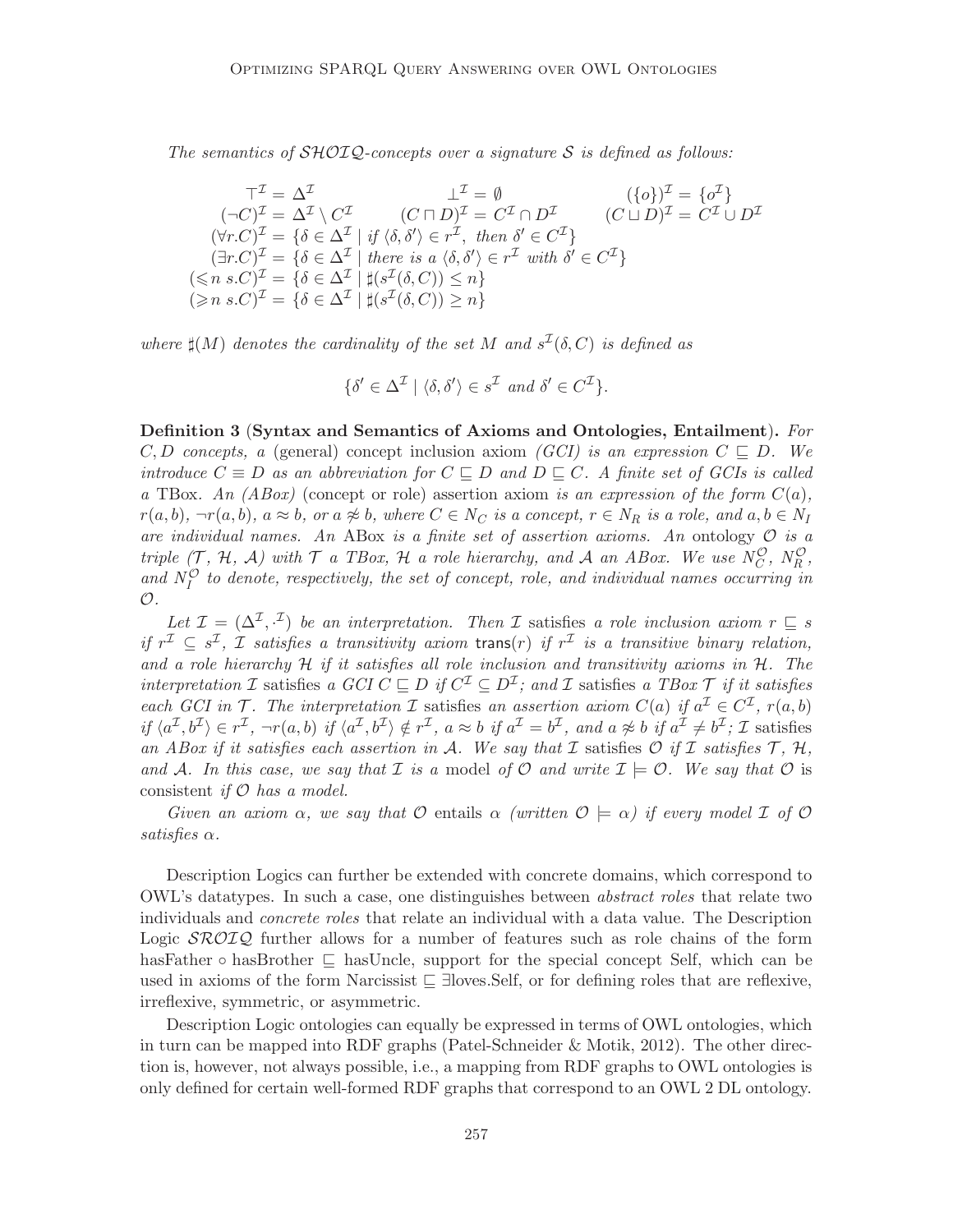## 2.2 The Relationship between RDF, SPARQL, and OWL

SPARQL queries are evaluated over RDF graphs which remain the basic data structure even when adopting a more elaborate semantic interpretation.

**Definition 4 (RDF Graphs).** RDF is based on the set I of International Resource Identifiers *(IRIs)*, the set L of RDF literals, and the set B of blank nodes. The set T of RDF terms is  $I \cup L \cup B$ . An RDF graph is a set of RDF triples of the form  $(subject, predicate, object) \in (I \cup B) \times I \times T$ .

We generally abbreviate IRIs using prefixes rdf, rdfs, owl, and xsd to refer to the RDF, RDFS, OWL, and XML Schema Datatypes namespaces, respectively. The empty prefix is used for an imaginary example namespace, which we completely omit in Description Logic syntax.

An example of a SPARQL query is

```
SELECT ?x FROM \langle \text{ontologyIRI} \rangle WHERE \{ ?x rdf:type :C . ?x :r ?y \}
```
The WHERE clause of the SPARQL query consists of a basic graph pattern (BGP): an RDF graph written in Turtle syntax (Beckett, Berners-Lee, Prud'hommeaux, & Carothers, 2013), where some nodes or edges are replaced by variables. A basic graph pattern is more precisely defined as follows:

**Definition 5 (Basic Graph Pattern).** Let V be a countably infinite set of query variables disjoint from T. A triple pattern is a member of the set  $(T \cup V) \times (I \cup V) \times (T \cup V)$ , and a basic graph pattern (BGP) is a set of triple patterns.

We do not recall the complete surface syntax of SPARQL here since the only part that is specific to the evaluation of SPARQL queries under OWL's Direct Semantics is the evaluation of BGPs. More complex WHERE clauses, which use operators such as UNION for alternative selection criteria or OPTIONAL to query for optional bindings (Prud'hommeaux & Seaborne, 2008), can be evaluated simply by combining the results obtained by the BGP evaluation. Similarly, operations such as the projection of variables from the SELECT clause is a straightforward operation over the results of the evaluation of the WHERE clause. Therefore, we focus here on BGP evaluation only. For a more detailed introduction to SPARQL queries and their algebra we refer interested readers to the work of Hitzler, Krötzsch, and Rudolph (2009) or Glimm and Krötzsch (2010).

Since the Direct Semantics of OWL is defined in terms of OWL structural objects, i.e., OWL axioms, we map the BGPs of SPARQL queries into structural objects, which can have variables in place of class (concept), object or data property (abstract or concrete role), or individual names or literals. Since there is a direct mapping between OWL axioms and Description Logic axioms, BGPs can be expressed as Description Logic axioms in which variables can occur in place of concept, role and individual names. For example, the BGP of the previous example is mapped to ClassAssertion( $C$ ?x) and ObjectPropertyAssertion( $r$ ?x ?y) in functional-style syntax or to  $C(?x)$  and  $r(?x, ?y)$  in Description Logic syntax.

For further details, we refer interested readers to the W3C specification that defines the mapping between OWL structural objects and RDF graphs (Patel-Schneider & Motik, 2012) and to the specification of the OWL Direct Semantics entailment regime of SPARQL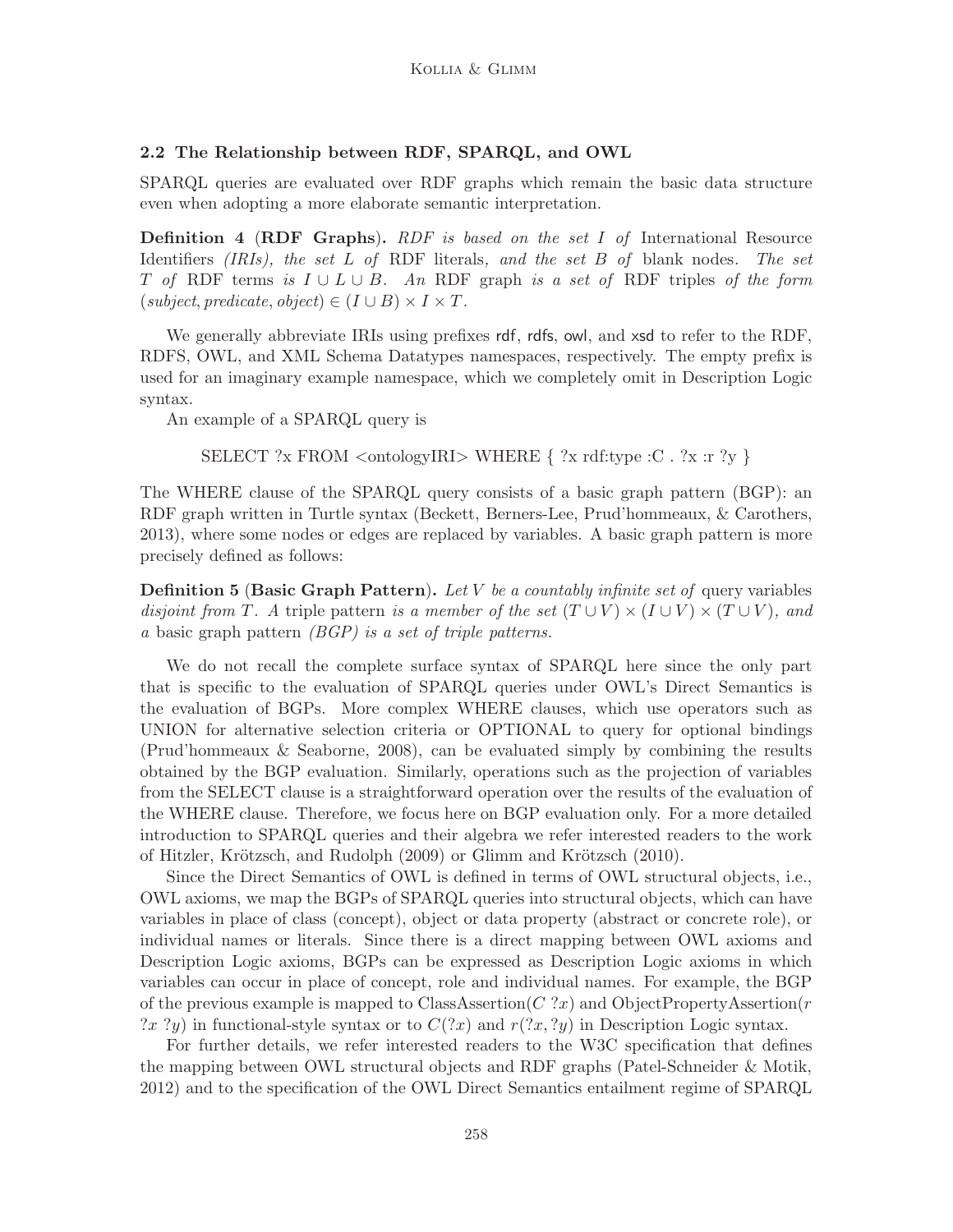(Glimm & Ogbuji, 2013) that defines the extension of this mapping between BGPs and OWL objects with variables.

#### 2.3 SPARQL Queries

In the following, we directly write BGPs in Description Logic notation extended to allow for variables in place of concept, role and individual names in axioms. It is worth reminding that SPARQL does not support existentially quantified variables, which is in contrast to database-style conjunctive queries, where one typically also has existential/nondistinguished variables.

For brevity and without loss of generality, we assume here that neither the query nor the queried ontology contains anonymous individuals. We further do not consider data properties and literals, but the presented optimizations can easily be transferred to this case.

**Definition 6 (Query).** Let  $S = (N_C, N_R, N_I)$  be a signature. A query signature  $S_q$  w.r.t. S is a six-tuple  $(N_C, N_R, N_I, V_C, V_R, V_I)$ , where  $V_C$ ,  $V_R$ , and  $V_I$  are countable, infinite, and pairwise disjoint sets of concept variables, role variables, and individual variables disjoint from  $N_C$ ,  $N_R$ , and  $N_I$ . A concept term is an element from  $N_C \cup V_C$ . A role term is an element from  $N_R \cup V_R$ . An individual term is an element from  $N_I \cup V_I$ . An axiom template over  $S_q$  is a SROIQ axiom over S, where one can also use concept variables from  $V_C$  in place of concept names, role variables from  $V_R$  in place of role names, and individual variables from  $V_I$  in place of individual names. A query q w.r.t. a query signature  $\mathcal{S}_q$  is a non-empty set of axiom templates over  $S_q$ . We use Vars(q) (Vars(at) for an axiom template at) to denote the set of all variables in q (at) and |q| to denote the number of axiom templates in q. Let t, t' be individual terms; we call axiom templates of the form  $A(t)$  with  $A \in N_C$ ,  $r(t, t')$  with  $r \in N_R$ , or  $t \approx t'$  query atoms. A conjunctive instance query q w.r.t. a query signature  $S_q$  is a non-empty set of query atoms.

For a function  $\mu$ , we use  $dom(\mu)$  to denote the domain of  $\mu$ . Let  $\mathcal O$  be an ontology over S and  $q = \{at_1, \ldots, at_n\}$  a query over  $\mathcal{S}_q$  consisting of n axiom templates. A mapping  $\mu$ for q over  $\mathcal O$  is a total function  $\mu\colon \text{Vars}(q) \to N_C^{\mathcal O} \cup N_R^{\mathcal O} \cup N_I^{\mathcal O}$  such that

- 1.  $\mu(v) \in N_C^{\mathcal{O}}$  for each  $v \in V_C \cap \text{dom}(\mu)$ ,
- 2.  $\mu(v) \in N_R^{\mathcal{O}}$  for each  $v \in V_R \cap dom(\mu)$ ,
- 3.  $\mu(v) \in N_I^{\mathcal{O}}$  for each  $v \in V_I \cap dom(\mu)$ , and
- 4.  $\mathcal{O} \cup \mu(q)$  is a SROIQ ontology.

We write  $\mu(q)$  ( $\mu(at)$ ) to denote the result of replacing each variable v in q (at) with  $\mu(v)$ . The set  $\Gamma_q^{\mathcal{O}}$  of the compatible mappings for q over  $\mathcal{O}$  is defined as  $\Gamma_q^{\mathcal{O}} := \{\mu \mid$  $\mu$  is a mapping for q over  $\mathcal{O}\}$ . A mapping  $\mu$  is a solution mapping or a certain answer for q over  $\mathcal{O}$  if  $\mathcal{O} \models \mu(q)$ . We denote the set containing all solution mappings for q over  $\mathcal{O}$ with  $\Omega_q^{\mathcal{O}}$ . The result size or the number of answers of a query q over  $\mathcal{O}$  is given by the cardinality of the set  $\Omega_q^{\mathcal{O}}$ .

Note that the last condition in the definition of mappings is required to ensure decidability of query entailment. For example, without the condition, a reasoner might have to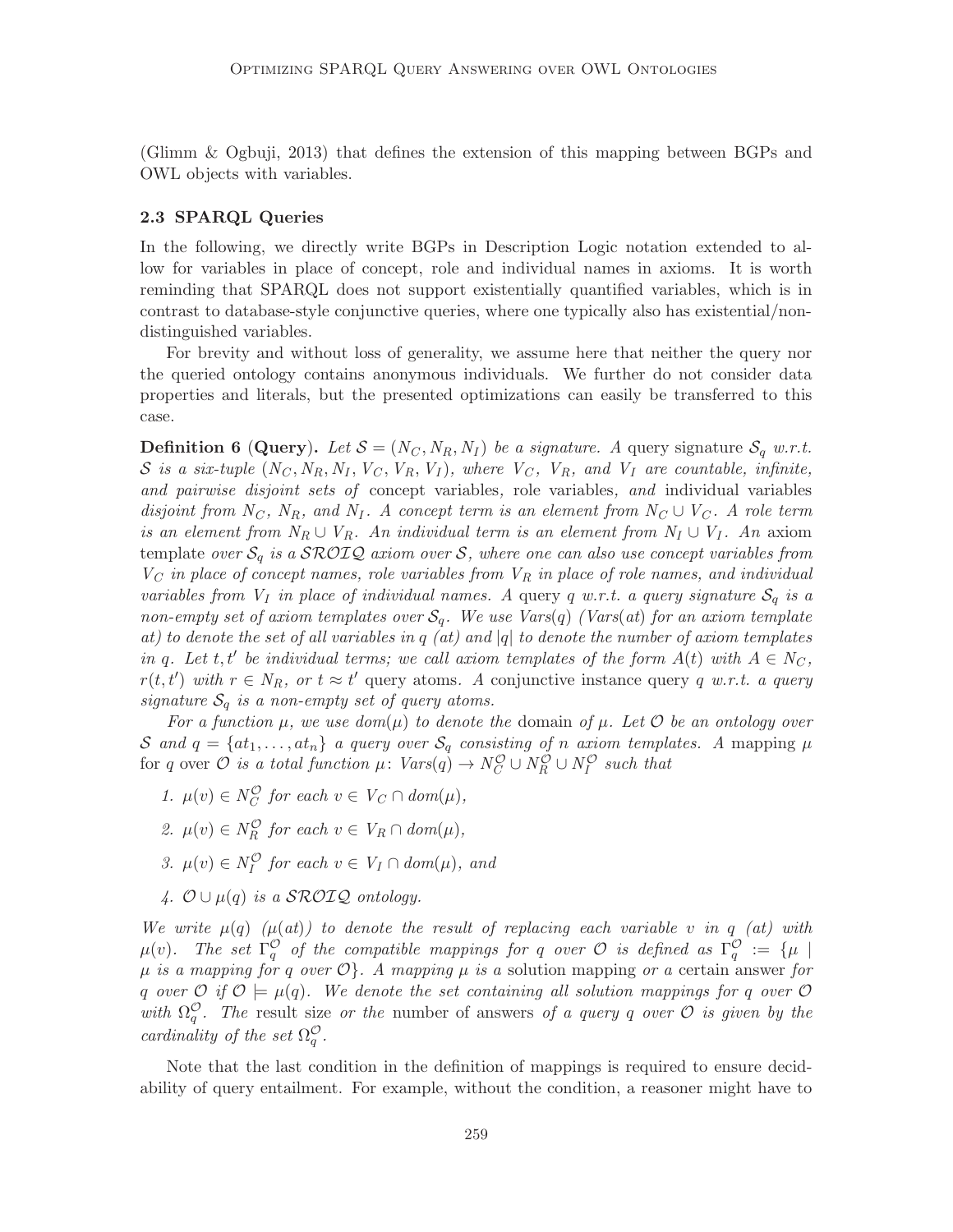test instantiated axiom templates where a role variable has been replaced by a non-simple role in a number restriction, which is not allowed in Description Logic axioms. Note also that we do not indicate which variables are to be selected since we do not consider the straightforward task of projection here.

Examples of queries according to the above definition are the following (where  $x$  is a concept variable, ?y a role variable, and ?z an individual variable):

$$
C \sqsubseteq \exists ?y. ?x
$$

$$
(\exists r. ?x)(?z)
$$

In the remainder, we use S for a signature  $(N_C, N_R, N_I)$ , O to denote a  $\mathcal{SROTQ}$  ontology over S,  $A, B \in N_C$  for concept names from  $\mathcal{O}, r, s \in N_R$  for role names from  $\mathcal{O}, a, b \in N_I$ for individual names from  $\mathcal{O}, \{x, y\}$  for variables,  $c_1, c_2$  for concept terms,  $r_1, r_2$  for role terms, t, t' for individual terms,  $q = \{at_1, \ldots, at_n\}$  for a query with n axiom templates over the query signature  $S_q = (N_C, N_R, N_I, V_C, V_R, V_I)$ ,  $\Gamma_q^{\mathcal{O}}$  for the compatible mappings and  $\Omega_q^{\mathcal{O}}$  for the solution mappings of q over  $\mathcal{O}$ .

#### 2.4 Model-building (Hyper)Tableau Calculi

In this section, we give a brief overview over the main reasoning techniques for OWL DL ontologies since our cost-based query planning relies on these techniques.

In order to check whether an ontology  $\mathcal O$  entails an axiom  $\alpha$ , one typically checks whether  $\mathcal{O} \cup \{\neg \alpha\}$  has a model. If that is not the case, then every model of  $\mathcal O$  satisfies  $\alpha$  and  $\mathcal{O} \models \alpha$ . For example, to check whether an individual  $a_0$  is an instance of a concept C w.r.t. an ontology O, we check whether adding the concept assertion  $\neg C(a_0)$  to O leads to an inconsistency. To check this, most OWL reasoners use a model construction calculus such as tableau or hypertableau. In the remainder, we focus on the hypertableau calculus (Motik, Shearer, & Horrocks, 2009), but a tableau calculus could equally be used and we state how our results can be transferred to tableau calculi.

The hypertableau calculus starts from the initial set of ABox assertions and, by applying derivation rules, it tries to construct (an abstraction of) a model of  $\mathcal{O}$ . Derivation rules usually add new concept or role assertion axioms, they may introduce new individuals, they can be nondeterministic, leading to the need to choose between several alternative assertion axioms to add or they can lead to a clash when a contradiction is detected. To show that an ontology  $\mathcal O$  is (in)consistent, the hypertableau calculus constructs a *derivation*, i.e., a sequence of sets of assertions  $A_0, \ldots, A_n$ , such that  $A_0$  contains all ABox assertions in  $\mathcal{O}$ ,  $\mathcal{A}_{i+1}$  is the result of applying a derivation rule to  $\mathcal{A}_i$  and  $\mathcal{A}_n$  is the final set of assertions where no more rules are applicable. If a derivation exists such that  $A_n$  does not contain a clash, then  $\mathcal O$  is consistent and  $\mathcal A_n$  is called a pre-model of  $\mathcal O$ . Otherwise  $\mathcal O$  is inconsistent. Each assertion in a set of assertions  $A_i$  is derived either deterministically or nondeterministically. An assertion is *derived deterministically* if it is derived by the application of a deterministic derivation rule from assertions that were all derived deterministically. Any other derived assertion is *derived nondeterministically*. It is easy to know whether an assertion was derived deterministically or not because of the dependency directed backtracking that most (hyper)tableau reasoners employ. In the pre-model, each individual  $s_0$  is assigned a label  $\mathcal{L}(s_0)$  representing the concepts it is (non)deterministically an instance of and each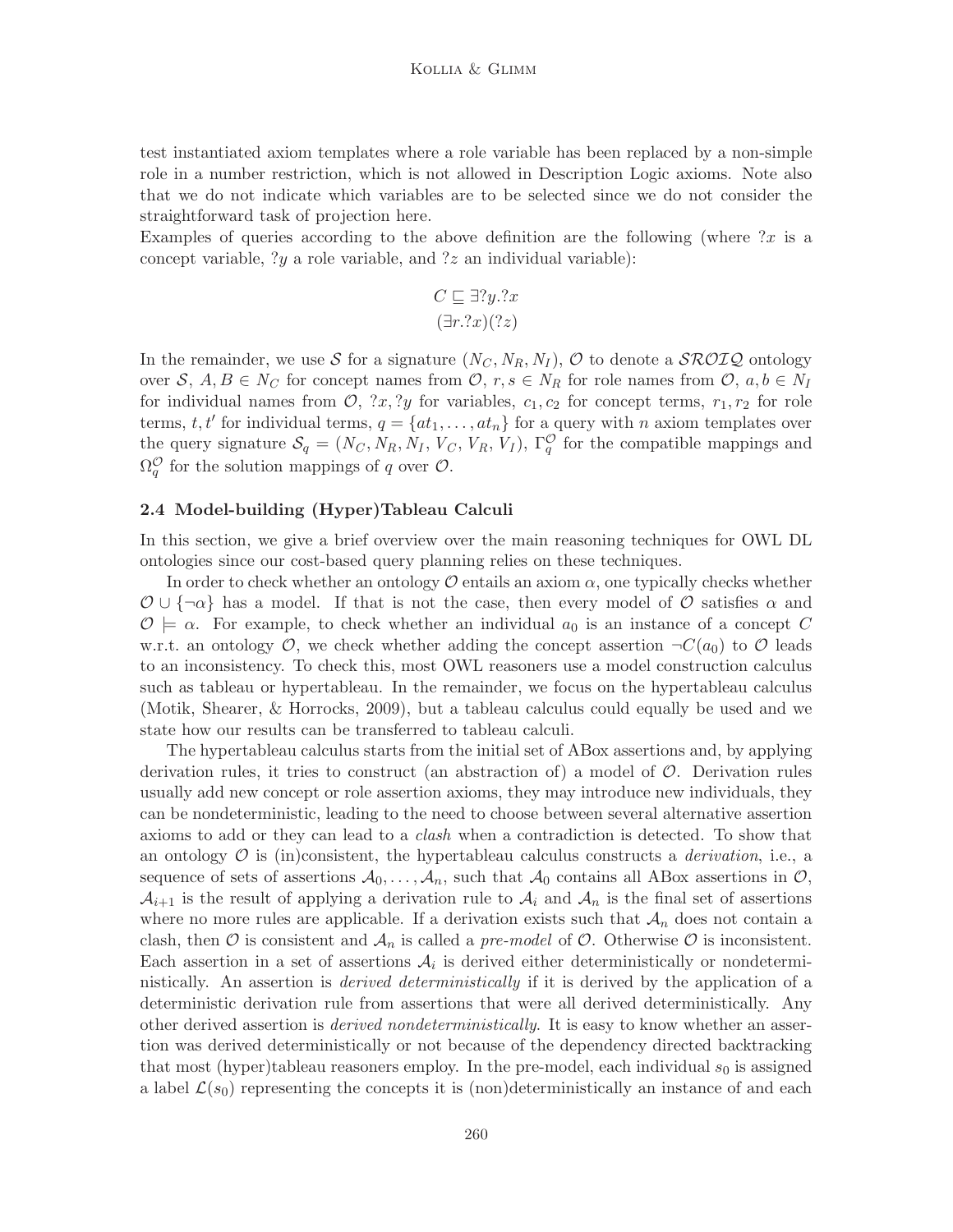pair of individuals  $\langle s_0, s_1 \rangle$  is assigned a label  $\mathcal{L}(\langle s_0, s_1 \rangle)$  representing the roles through which individual  $s_0$  is (non)deterministically related to individual  $s_1$ .

### 3. Motivation

A straightforward algorithm to compute the answers for a query  $q$  is to test, for each mapping  $\mu$ , whether  $\mathcal{O} \models \mu(q)$ . Since only terms that are used in  $\mathcal{O}$  can occur in the range of a mapping  $\mu$  for q over  $\mathcal{O}$ , there are finitely many mappings to test. In the worst case, however, the number of mappings that have to be tested is still exponential in the number of variables in the query. Such an algorithm is sound and complete if the reasoner used to decide entailment is sound and complete since we check all mappings for variables that can constitute actual solution mappings.

Optimizations cannot easily be integrated into the above sketched algorithm since it uses the reasoner to check for the entailment of the instantiated query as a whole and, hence, does not take advantage of relations or dependencies that may exist between the individual axiom templates in q. For a more optimized evaluation, one can evaluate the query axiom template by axiom template. Initially, the solution set contains only the identity mapping, which does not map any variable to a value. One then picks the first axiom template, extends the identity mapping to cover the variables of the chosen axiom template and then uses a reasoner to check which of the mappings instantiate the axiom template into an entailed axiom. One then picks the next axiom template and again extends the mappings from the previous round to cover all variables and checks which of those mappings lead to an entailed axiom. Thus, axiom templates which are very selective and are only satisfied by very few solutions reduce the number of intermediate solutions. Choosing a good execution order, therefore, can significantly affect the performance.

For example, let  $q = \{A(?x), r(?x, ?y)\}\$  with  $?x, ?y \in V_I$ . The query belongs to the class of conjunctive instance queries. We assume that the queried ontology contains 100 individuals, only 1 of which belongs to the concept A. This A instance has  $1 r$ -successor, while we have overall 200 pairs of individuals related with the role  $r$ . If we first evaluate  $A(2x)$ , we test 100 mappings (since ?x is an individual variable), of which only 1 mapping satisfies the axiom template. We then evaluate  $r(2x, 2y)$  by extending the mapping with all 100 possible mappings for  $y$ . Again only 1 mapping yields a solution. For the reverse axiom template order, the first axiom template requires the test of  $100 \cdot 100$  mappings. Out of those, 200 remain to be checked for the second axiom template and we perform 10, 200 tests instead of just 200. Note also that the number of intermediate results when the query is evaluated in the order  $A(2x)$ ,  $r(2x, 2y)$  is smaller than when it is evaluated in the reverse order (2 versus 201).

In the context of databases or triple stores, cost-based ordering techniques for finding an optimal or near optimal join ordering have been widely applied (Steinbrunn, Moerkotte, & Kemper, 1997; Stocker, Seaborne, Bernstein, Kiefer, & Reynolds, 2008). These techniques involve the maintenance of a set of statistics about relations and indexes, e.g., number of pages in a relation, number of pages in an index, number of distinct values in a column, together with formulas for the estimation of the selectivity of predicates and the estimation of the CPU and I/O costs of query execution that depends amongst others, on the number of pages that have to be read from or written to secondary memory. The formulas for the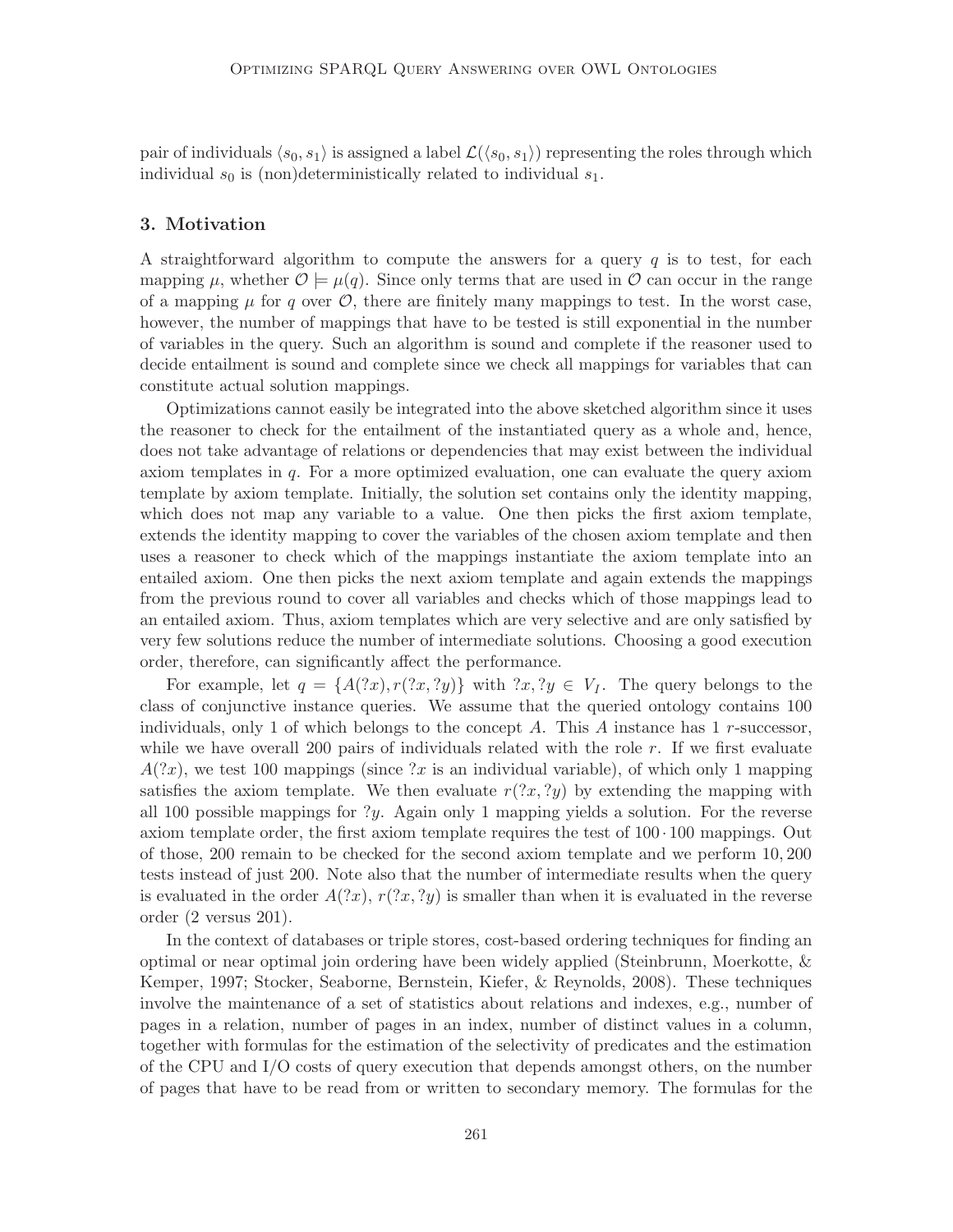#### Kollia & Glimm

estimation of selectivities of predicates (result output size of axiom templates) estimate the data distributions using histograms (Ioannidis & Christodoulakis, 1993), parametric or sampling methods or combinations of them. Ordering strategies as implemented in databases or triple stores are, however, not directly applicable in our setting. In the presence of expressive schema level axioms, we cannot rely on counting the number of occurrences of triples. We also cannot, in general, precompute all relevant inferences to base our statistics on materialized inferences. Furthermore, we should not only aim at decreasing the number of intermediate results, but also take into account the cost of checking or computing the solutions. This cost can be very significant with OWL reasoning and its precise estimation before query evaluation is difficult as this cost takes values from a wide range, e.g., due to nondeterminism and the high worst-case complexity of the standard reasoning tasks.<sup>1</sup>

For several kinds of axiom templates we can, however, directly retrieve the solutions from the reasoner instead of checking entailment. For example, for  $C(2x)$ , reasoners typically have a method to retrieve concept instances. Although this might internally trigger several tests, most methods of reasoners are highly optimized and avoid as many tests as possible. Furthermore, reasoners typically cache several results such as the computed concept hierarchy and retrieving sub-concepts can then be realized with a cache lookup. Thus, the actual execution cost might vary significantly. Notably, we do not have a straight correlation between the number of results for an axiom template and the actual cost of retrieving the solutions as is typically the case in triple stores or databases. This requires cost models that take into account the cost of the specific reasoning operations (depending on the state of the reasoner) as well as the number of results.

As motivated above, we distinguish between simple and complex axiom templates. Simple axiom templates are those that correspond to dedicated reasoning tasks. Let  $c_1$  be a concept term,  $C, C'$  (complex) concepts or concept variables,  $r_1, r_2$  role terms or role inverses and  $t, t'$  individual terms. The set of simple axiom templates contains templates of the form:  $C \sqsubseteq C'$ ,  $\exists r_1 \top \sqsubseteq c_1$  (domain restriction template),  $\top \sqsubseteq \forall r_1.c_1$  (range restriction template),  $r_1 \sqsubseteq r_2$ ,  $C(t)$ ,  $r_1(t, t')$ ,  $t \approx t'$ ,  $t \not\approx t'$ . Complex axiom templates can, in contrast, not be evaluated by dedicated reasoning tasks and might require iterating over the compatible mappings and by checking entailment for each instantiated axiom template. An example of a complex axiom template is  $(\exists r \cdot ?x)(?y)$ .

## 4. Preprocessing for Extracting Information for Queries

In this section, we describe a way of preprocessing the queried ontology to extract information that is useful for ordering the axiom templates in a query. This preprocessing is useful for axiom templates of the form  $c_1(t)$ ,  $r_1(t, t')$ , or  $t \approx t'$ , where  $c_1$  is a concept term,  $r_1$  is a role term and  $t, t'$  are individual terms.

#### 4.1 Extracting Individual Information from Reasoner Models

The first step in the ordering of query atoms is the extraction of statistics by exploiting information generated by reasoners. We use the labels of an initial pre-model to pro-

<sup>1.</sup> For example, the description logic  $\mathcal{SROIO}$ , which underpins the OWL 2 DL standard, has a worst case complexity of 2-NExpTime (Kazakov, 2008) and typical implementations are not worst case optimal.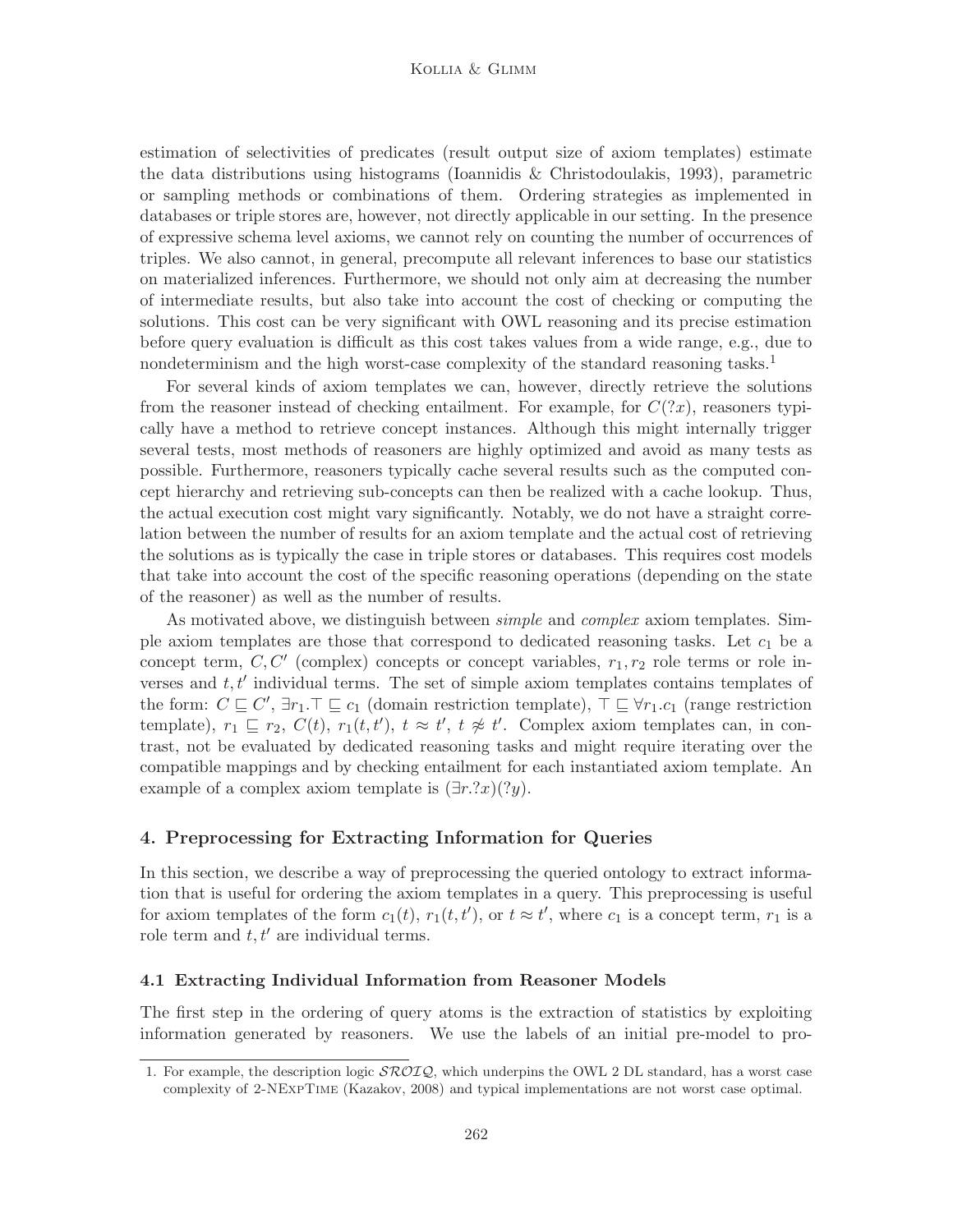Algorithm 1 initializeKnownAndPossibleConceptInstances( $\mathcal{O}$ )

**Input:** a consistent  $\mathcal{SROIQ}$  ontology  $\mathcal O$ 1:  $A_n := buildModelFor(\mathcal{O})$ 2: for all  $a \in N_I^{\mathcal{O}}$  do 3: for all  $C \in \mathcal{L}_{\mathcal{A}_n}(a)$  do 4: if  $C$  was derived deterministically then 5:  $K[C] := K[C] \cup \{a\}$ 6: else 7:  $P[C] := P[C] \cup \{a\}$ 8: end if 9: end for 10: end for

vide information about the concepts the individuals belong to or the roles with which one individual is connected to another one. We exploit this information similarly as was suggested for determining known or possible (non-)subsumers for concepts during classification (Glimm et al., 2012). In the hypertableau calculus, the following two properties hold for each ontology  $\mathcal O$  and each constructed pre-model  $\mathcal A_n$  for  $\mathcal O$ :

- (P1) for each concept name C (role name r), each individual  $s_0$  (pair of individuals  $\langle s_1, s_2 \rangle$ ) in  $A_n$ , if  $C \in \mathcal{L}_{A_n}(s_0)$   $(r \in \mathcal{L}_{A_n}(\langle s_1, s_2 \rangle))$  and the assertion  $C(s_0)$   $(r(s_1, s_2))$  was derived deterministically, then it holds  $\mathcal{O} \models C(s_0)$  ( $\mathcal{O} \models r(s_1, s_2)$ ).
- (P2) for an arbitrary individual  $s_0$  in  $\mathcal{A}_n$  (pair of individuals  $\langle s_1, s_2 \rangle$  in  $\mathcal{A}_n$ ) and an arbitrary concept name C (simple role name r), if  $C \notin L_{\mathcal{A}_n}(s_0)$   $(r \notin L_{\mathcal{A}_n}(\langle s_1, s_2 \rangle))$ , then  $\mathcal{O} \not\models C(s_0)$   $(\mathcal{O} \not\models r(s_1, s_2)).$

For simplicity, we assume here that equality ( $\approx$ ) is axiomatized and  $\approx$  is treated as a reflexive, symmetric, and transitive role. We use these properties to extract information from the pre-model of a satisfiable ontology  $\mathcal{O}$ .

**Definition 7 (Known and Possible Instances).** Let  $\mathcal{A}_n$  be a pre-model for an ontology O. An individual a is a known (possible) instance of a concept name C in  $A_n$ , denoted  $a \in K_{\mathcal{A}_n}[C]$  ( $a \in P_{\mathcal{A}_n}[C]$ ), if  $C \in \mathcal{L}_{\mathcal{A}_n}(a)$  and  $C(a)$  is derived deterministically (nondeterministically) in  $A_n$ . A pair of individuals  $\langle a_1, a_2 \rangle$  is a known (possible) instance of a simple role name r in  $\mathcal{A}_n$ , denoted  $\langle a_1, a_2 \rangle \in K_{\mathcal{A}_n}(r)$ , if  $r \in \mathcal{L}_{\mathcal{A}_n}(\langle a_1, a_2 \rangle)$  and  $r(a_1, a_2)$  is derived deterministically (nondeterministically) in  $A_n$ . The individual  $a_1$  is (possibly) equal to the individual  $a_2$ , written  $a_1 \in K_{\approx}[a_2]$  and  $a_2 \in K_{\approx}[a_1]$   $(a_1 \in P_{\approx}[a_2]$  and  $a_2 \in P_{\approx}[a_1]$ ) if  $a_1 \approx a_2$  has been deterministically (nondeterministically) derived in  $\mathcal{O}$ .

In the remainder, we assume that the known and possible instances are defined w.r.t. some arbitrary pre-model  $\mathcal{A}_n$  for  $\mathcal O$  and we simply write  $K[C], K[r], K_{\approx}[a], P[C], P[r],$ and  $P_{\approx}[a]$ . Intuitively, K[C] contains individuals that can safely be considered instances of the concept name  $C$ . On the other hand, the possible instances require costly consistency checks in order to decide whether they are real instances of the concept, while individuals that neither belong to  $K[C]$  nor  $P[C]$  can safely be assumed to be non-instances of C.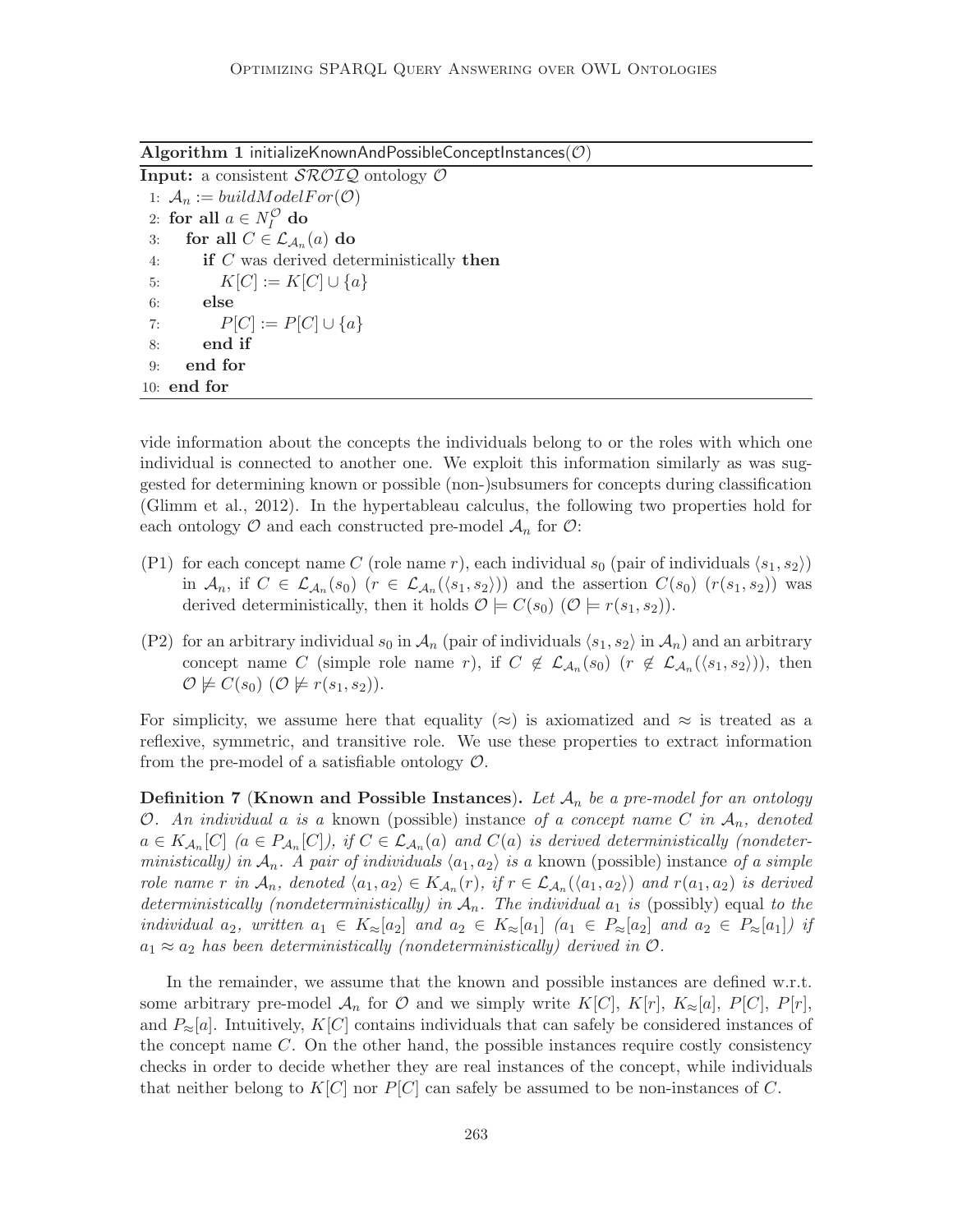#### Kollia & Glimm

Algorithm 1 outlines a procedure to initialize the relations for known and possible concept instances. The information we extract involves the maintenance of the sets of known and possible instances for all concepts of  $\mathcal{O}$ . One can define a similar algorithm for initializing the known and possible instances of simple roles and for (possibly) equal individuals. In our implementation, we use a more involved procedure to only store the direct types of each individual, where a concept name C is a *direct type* of an individual  $\alpha$  in an ontology  $\mathcal{O}$  if  $\mathcal{O} \models C(a)$  and there is no concept name D such that  $\mathcal{O} \models D \sqsubseteq C, \mathcal{O} \models D(a)$  and  $\mathcal{O} \not\models D \equiv C.$ 

Hypertableau and tableau reasoners typically do not deal with transitivity directly. In order to deal with non-simple roles,  $\mathcal O$  is expanded with additional axioms that capture the semantics of the transitive relations before a pre-model is built. In particular, for each individual a and non-simple role r, new concepts  $C_a$  and  $C_a^r$  are introduced and the axioms  $C_a(a)$  and  $C_a \subseteq \forall r.C_a^r$  are added to  $\mathcal{O}$ . The consequent application of the transitivity encoding (Motik et al., 2009) produces axioms that propagate  $C_a^r$  to each individual b that is reachable from  $\alpha$  via an r-chain. The known and possible r-successors for  $\alpha$  can then be determined from the  $C_a^r$  instances.

The technique presented in this paper can be used with any (hyper)tableau calculus for which properties (P1) and (P2) hold. All (hyper)tableau calculi used in practice that we are aware of satisfy property (P1). Pre-models produced by tableau algorithms as presented in the literature also satisfy property (P2); however, commonly used optimizations, such as lazy unfolding, can compromise property (P2), which we illustrate with the following example. Let us assume we have an ontology  $\mathcal O$  containing the axioms

$$
A \sqsubseteq \exists r. (C \sqcap D) \tag{1}
$$

$$
B \equiv \exists r.C \tag{2}
$$

$$
A(a) \tag{3}
$$

It is obvious that in this ontology A is a subconcept of B (hence,  $\mathcal{O} \models B(a)$ ) since every individual that is r-related to an individual that is an instance of the intersection of  $C$ and  $D$  is also r-related to an individual that is an instance of the concept  $C$ . However, even though the assertion  $A(a)$  occurs in the ABox, the assertion  $B(a)$  is not added in the pre-model when we use lazy unfolding. With lazy unfolding, instead of treating (2) as two disjunctions  $\neg B \sqcup \exists r.C$  and  $B \sqcup \forall r.(\neg C)$  as is typically done for general concept inclusion axioms, B is only lazily unfolded into its definition  $\exists r.C$  once B occurs in the label of an individual. Thus, although  $(\exists r.(C \sqcap D))(a)$  would be derived, this does not lead to the addition of  $B(a)$ .

Nevertheless, most (if not all) implemented calculi produce pre-models that satisfy at least the following weaker property:

(P3) for an arbitrary individual  $s_0$  in  $\mathcal{A}_n$  and an arbitrary concept name C where C is primitive in  $\mathcal{O},^2$  if  $C \notin \mathcal{L}_{\mathcal{A}_n}(s_0)$ , then  $\mathcal{O} \not\models C(s_0)$ .

Hence, properties (P2) and (P3) can be used to extract (non-)instance information from pre-models. For tableau calculi that only satisfy (P3), for each non-primitive concept name

<sup>2.</sup> A concept C is considered primitive in  $\mathcal O$  if  $\mathcal O$  is unfoldable (Tsarkov et al., 2007) and it contains no axiom of the form  $C \equiv E$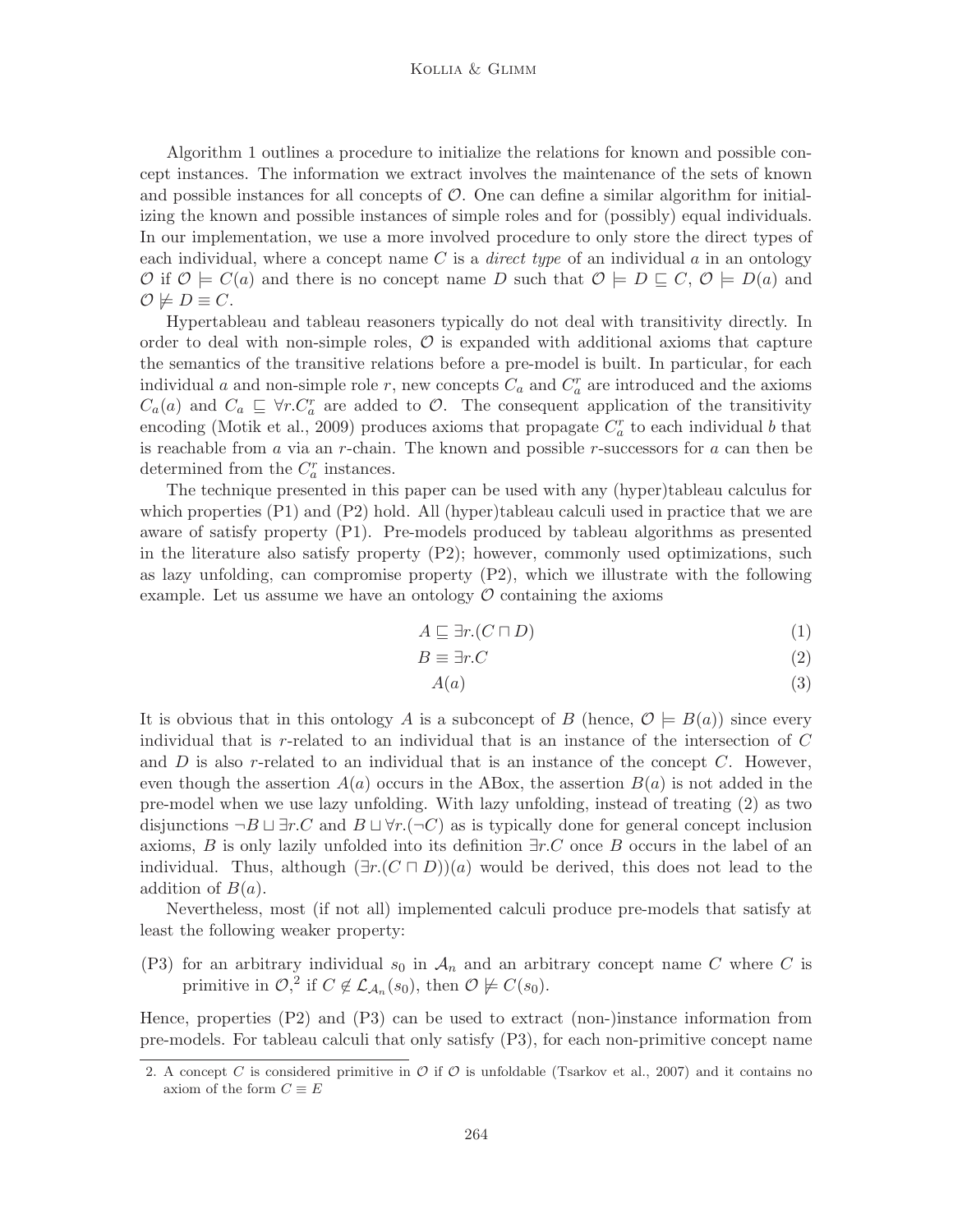C in O we need to add to  $P[C]$  the individuals in O that do not include the concept C in their label.

The proposed technique for determining known and possible instances of concept and role names can be used in the same way with both tableau and hypertableau reasoners. Since tableau algorithms often introduce more nondeterminism than hypertableau, one might, however, find less deterministic derivations, which results in less accurate statistics.

#### 4.1.1 Individual Clustering

In this section, we describe the procedure for creating clusters of individuals within an ontology  $\mathcal O$  using a constructed pre-model  $\mathcal A_n$  of  $\mathcal O$ . Two types of clusters are created: concept clusters and role clusters. Concept clusters contain individuals having the same concepts in their label and role clusters contain individuals with the same concept and role labels. Role clusters are divided into three categories, those that are based on the first individual of role instances, those based on the second individual and those based on both individuals.

**Definition 8 (Concept and Role Clusters).** Let  $\mathcal O$  be an ontology and  $\mathcal A_n$  a pre-model for O. We define the following two relations  $P_1$  and  $P_2$  that map an individual a from O to the roles for which a has at least one successor or predecessor, respectively:

$$
P_1(a) = \{r \mid r \in \mathcal{L}_{\mathcal{A}_n}(\langle a, b \rangle) \text{ for some } b \in N_I^{\mathcal{O}}\}
$$
  

$$
P_2(a) = \{r \mid r \in \mathcal{L}_{\mathcal{A}_n}(\langle b, a \rangle) \text{ for some } b \in N_I^{\mathcal{O}}\}
$$

Based on these relations, we build three different partitions over  $N_I^{\mathcal{O}}$ : concept clusters  $CC$ , role successor clusters  $PC_1$ , and role predecessor clusters  $PC_2$  such that the clusters satisfy:

for each  $C \in CC.$  (for each  $a_1, a_2 \in C.$   $(\mathcal{L}_{\mathcal{A}_n}(a_1) = \mathcal{L}_{\mathcal{A}_n}(a_2))$ ) for each  $C \in PC_1$ . (for each  $a_1, a_2 \in C$ .  $(\mathcal{L}_{\mathcal{A}_n}(a_1) = \mathcal{L}_{\mathcal{A}_n}(a_2)$  and  $P_1(a_1) = P_1(a_2))$ ) for each  $C \in PC_2$ .(for each  $a_1, a_2 \in C$ .( $\mathcal{L}_{\mathcal{A}_n}(a_1) = \mathcal{L}_{\mathcal{A}_n}(a_2)$  and  $P_2(a_1) = P_2(a_2)$ )).

We further partition  $N_I^{\mathcal{O}} \times N_I^{\mathcal{O}}$  into role clusters  $PC_{12}$  such that the clusters satisfy:

for each  $C \in PC_{12}$ .(for each  $\langle a_1, a_2 \rangle$ ,  $\langle a_3, a_4 \rangle \in C$ .( $\mathcal{L}_{\mathcal{A}_n}(a_1) = \mathcal{L}_{\mathcal{A}_n}(a_3)$ ,  $\mathcal{L}_{\mathcal{A}_n}(a_2) = \mathcal{L}_{\mathcal{A}_n}(a_4)$ and  $\mathcal{L}_{\mathcal{A}_n}(\langle a_1, a_2 \rangle) = \mathcal{L}_{\mathcal{A}_n}(\langle a_3, a_4 \rangle)).$ 

We use these clusters in the next section to optimize the dynamic query ordering strategy.

## 5. Query Answering and Axiom Template Ordering

In this section, we describe two different algorithms (a static and a dynamic one) for ordering the axiom templates of a query based on some costs and then we deal with the formulation of these costs. We first introduce the abstract graph representation of a query  $q$  by means of a labeled graph  $G_q$  on which we define the computed statistical costs.

**Definition 9 (Query Join Graph).** A query join graph  $G_q$  for a query q is a tuple  $(V, E, E_L)$ , where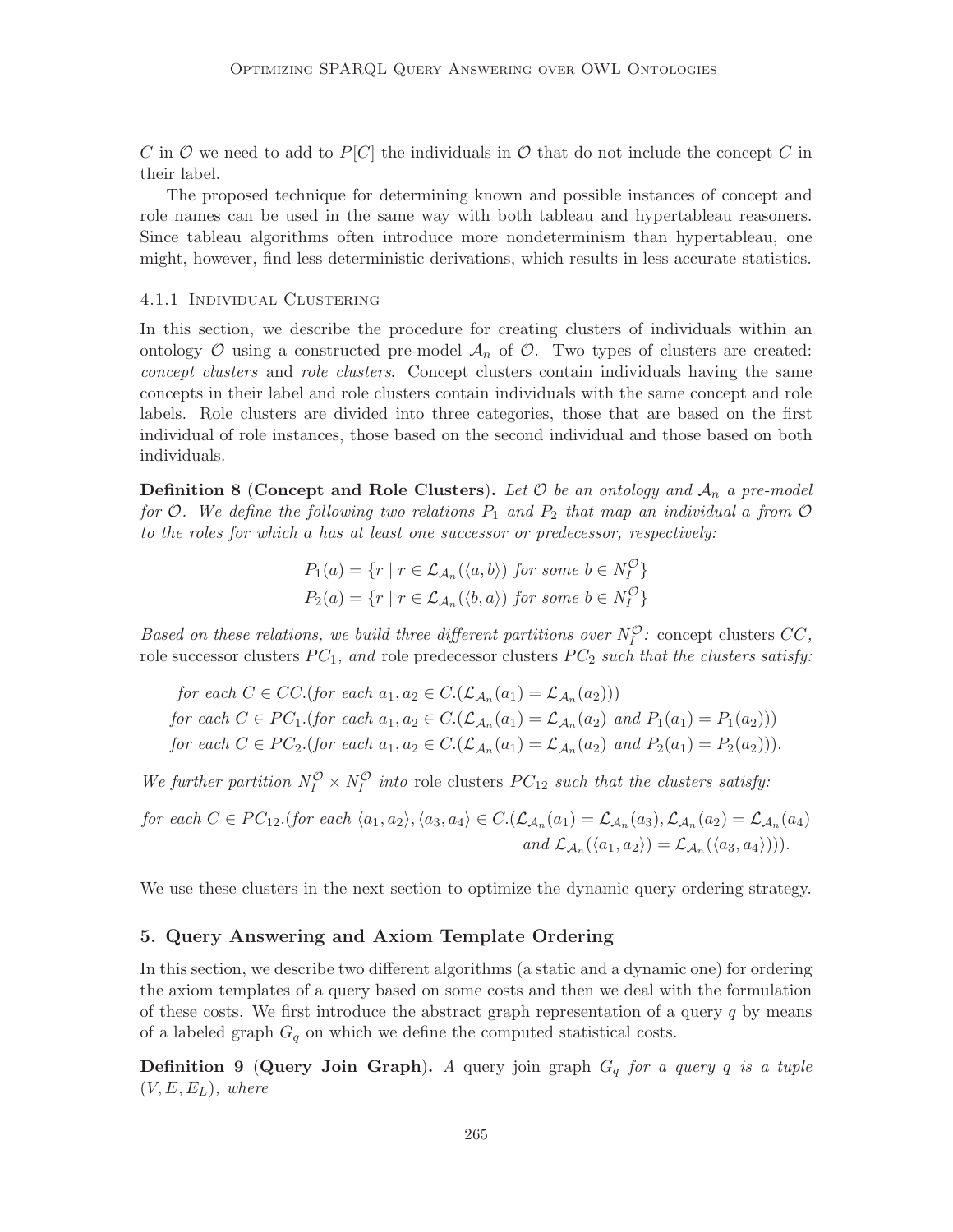- $V = q$  is a set of vertices (one for each axiom template);
- $E \subseteq V \times V$  is a set of edges; such that  $\langle at_1, at_2 \rangle \in E$  if  $Vars(at_1) \cap Vars(at_2) \neq \emptyset$  and  $at_1 \neq at_2;$
- E<sub>L</sub> is a function that assigns a set of variables to each  $\langle at_1, at_2 \rangle \in E$  such that  $E_L(at_1, at_2) = Vars(at_1) \cap Vars(at_2).$

In the remainder, we use  $G_q$  for the query join graph of q.

Our goal is to find a query execution plan, which determines the evaluation order for axiom templates in q. Since the number of possible execution plans is of order  $|q|$ , the ordering task quickly becomes impractical. In the following, we focus on greedy algorithms for determining an execution order, which prune the search space considerably. Roughly speaking, we proceed as follows: We define a cost function, which consists of two components (i) an estimate for the costs of the reasoning tasks needed for the evaluation of an axiom template and (ii) an estimate for the intermediate result size, i.e., the number of results that the evaluation of an axiom template will incur. Both components are combined to induce an order among axiom templates. In this paper, we simply build the sum of the two cost components, but different combinations such as a weighted sum of the two values could also be used. For the query plan construction we distinguish *static* from *dynamic* planning. For the former, we start constructing the plan by adding a minimal template according to the order. Variables from this template are then considered bound, which changes the cost function and might induce a different order among the remaining axiom templates. Considering the updated order, we again select the minimal axiom template that is not yet in the plan and update the costs. This process continues until the plan contains all templates. Once a complete plan has been determined the templates are evaluated. The dynamic case differs in that after selecting a template for the plan, we immediately determine the solutions for the chosen template, which are then used to update the cost function. While this yields accurate cost estimates, it can be very costly when all solutions are considered for updating the cost function. Sampling techniques can be used to only test a subset of the solutions, but we show in Section 7 that random sampling, i.e., randomly choosing a percentage of the individuals from the so far computed solutions, is not adequate. For this reason, we propose an alternative sampling approach that is based on the use of the previously described individual clusters. We first present an example to make the difference between static and dynamic planning clearer and justify why dynamic ordering can be beneficial in our setting.

**Example 1.** Let O be an ontology and  $q = \{C(2x), r(2x, 2y), D(2y)\}\$ a conjunctive instance query over  $\mathcal{O}$ . Suppose that for the known and possible instances of the query concepts and roles we have

$$
K[C] = \{a\}
$$
  
\n
$$
F[C] = \{c, e\}
$$
  
\n
$$
F[r] = \{\langle c, d \rangle, \langle e, f \rangle\}
$$
  
\n
$$
F[D] = \{f, g, h\}
$$
  
\n
$$
F[D] = \{f, g, h\}
$$

And let us assume that the possible instances of  $C$ ,  $D$  and  $r$  are, in fact, real instances (note that we do not have this information from the beginning). Please have in mind that the possible instances of concepts or roles are more costly to evaluate than the known instances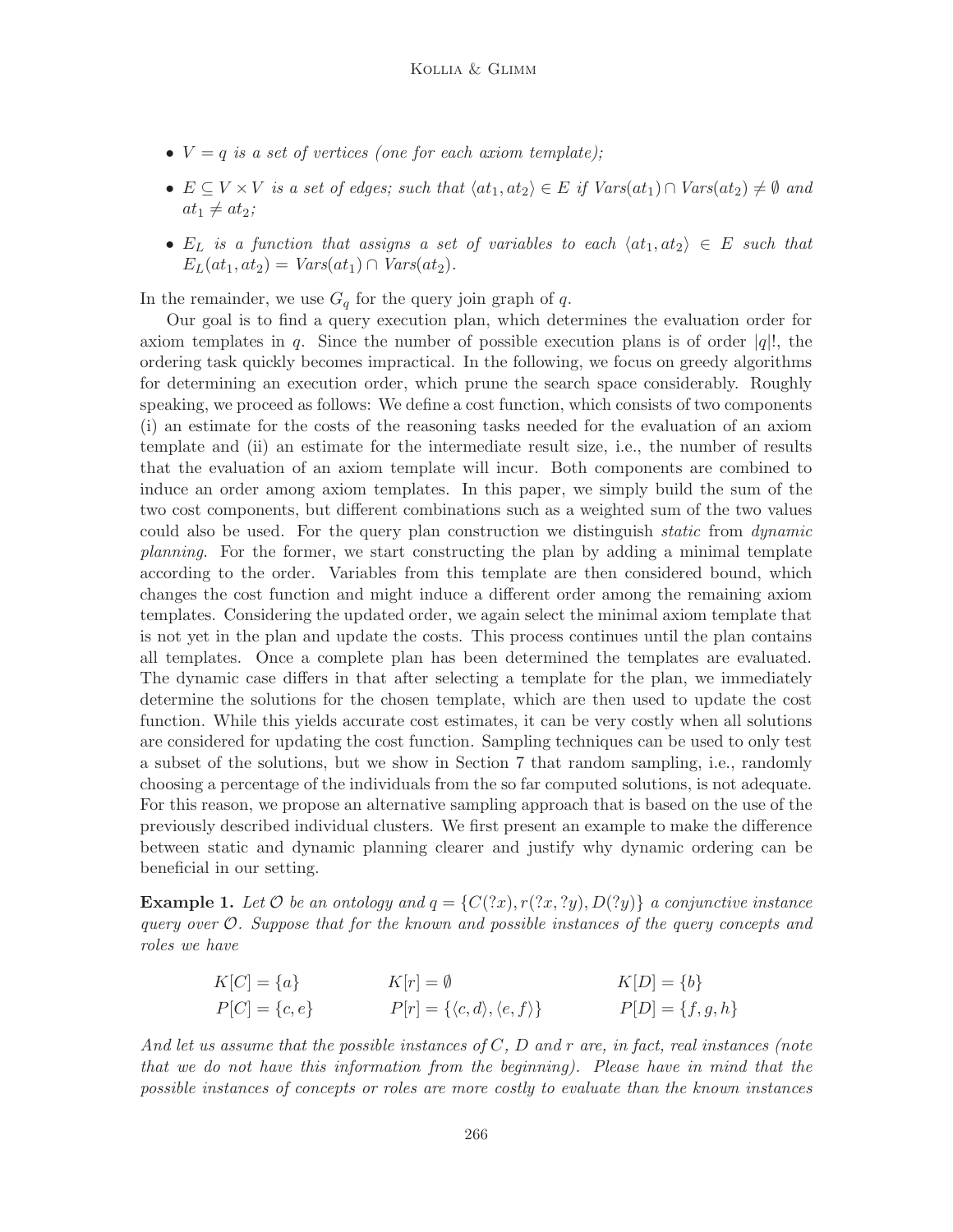since they require expensive consistency checks in order to decide whether they are real instances.

According to static planning, an ordering for query atoms is first determined. In particular, the atom  $r(2x, 2y)$  is chosen first since it has the least number of known and possible instances (0 known and 2 possible versus 1 known and 2 possible for  $C(2x)$  and 1 known and 3 possible for  $D(?y)$ ). Then the atom  $C(?x)$  is chosen since it has less known and possible instances than  $D(2y)$ , i.e., 1 known and 2 possible versus 1 known and 3 possible for  $D(?y)$ . Hence the chosen execution plan in static planning is  $P =$  $(r(2x, 2y), C(2x), D(2y))$ . Afterwards, the query is evaluated according to the chosen execution plan, i.e., the atom  $r(2x, 2y)$  is evaluated first, which gives the solution mappings  $\Omega_1 = \{\{?x \mapsto c, ?y \mapsto d\}, \{?x \mapsto e, ?y \mapsto f\}\}.$  This requires 2 consistency checks for the 2 possible instances of  $r$ . Afterwards, we check which of the  $2x$  mappings, c and e, are known or possible instances of C. Since both c and e are possible instances, we check whether they are real instances of  $C$  (this requires 2 consistency checks). Hence, the solution mappings are  $\Omega_2 = \Omega_1 = \{ \{?x \mapsto c, ?y \mapsto d\}, \{?x \mapsto e, ?y \mapsto f\} \}$ . In the end, we check which of the ?y mappings, d and f, are known or possible instances of D. For the only possible instance,  $f$ , we find after one consistency check that  $f$  is indeed an instance of  $D$ . Hence, the solution mappings for q are  $\Omega_q^{\mathcal{O}} = \{\{?x \mapsto e, ?y \mapsto f\}\}\$ and finding the solution required 5 consistency checks.

According to dynamic planning, an ordering is determined while we evaluate the query. For the same reasons as before, the atom  $r(2x, 2y)$  is chosen to be evaluated first and the solution mappings are, as before,  $\Omega_1 = \{ \{x \mapsto c, y \mapsto d\}, \{x \mapsto e, y \mapsto f\} \}$  (this requires 2 consistency checks). We afterwards check which of the ?y mappings, d and f, are known or possible instances of D. Note that this only requires a look-up since if we find d or f to be among the possible instances, we do not check whether the individual is indeed an instance or not. Here only f is a possible instance. We also check which of the  $x$  mappings, c and e, are known or possible instances of C. Here, both c and e are possible instances, i.e., we have 2 relevant possible instances for  $C(2x)$  and 1 for  $D(2y)$ . Hence, the atom  $D(2y)$  is chosen to be evaluated next, resulting in the solution sequence  $\Omega_2 = \{\{?x \mapsto e, ?y \mapsto f\}\}\$ for the (partial) execution plan  $(r(2x, 2y), D(2y))$ , requiring 1 consistency check. In the end, we check whether the ?x mapping, e, is a known or possible instance of  $C$ . Since e is a possible instance, we check whether it is a real instance (this requires 1 consistency check). Hence, the solution mappings for q are  $\Omega_q^{\mathcal{O}} = \{\{?x \mapsto e, ?y \mapsto f\}\}\,$ , which have been found by performing  $\lambda$  consistency checks, one less than in the static case.

Note that in dynamic ordering we perform less checks than in static ordering, since in this case we can exploit the results of joins of query atoms and more information regarding the possible instances of atoms (i.e., which of them are real instances), which is determined as a result of evaluating the atoms while ordering them.

We now make the process of query plan construction more precise, but we leave the exact details of defining the cost function and the ordering it induces to later.

Definition 10 (Static and Dynamic Ordering). A static (dynamic) cost function w.r.t. q over  $\mathcal O$  is a function  $s: q \times 2^{Vars(q)} \to \mathbb R \times \mathbb R$   $(d: q \times 2^{\Gamma_q^{\mathcal O}} \to \mathbb R \times \mathbb R)$ , where with  $\Gamma_q^{\mathcal O}$  we denote the set of compatible mappings for q over  $\mathcal{O}$ . The two costs  $\langle \mathsf{Ec}^s_{at}, \mathsf{Rs}^s_{at} \rangle$   $(\langle \mathsf{Ec}^d_{at}, \mathsf{Rs}^d_{at} \rangle)$ for an axiom template at  $\in q$  are combined to yield a static ordering  $\preceq_s$  (dynamic ordering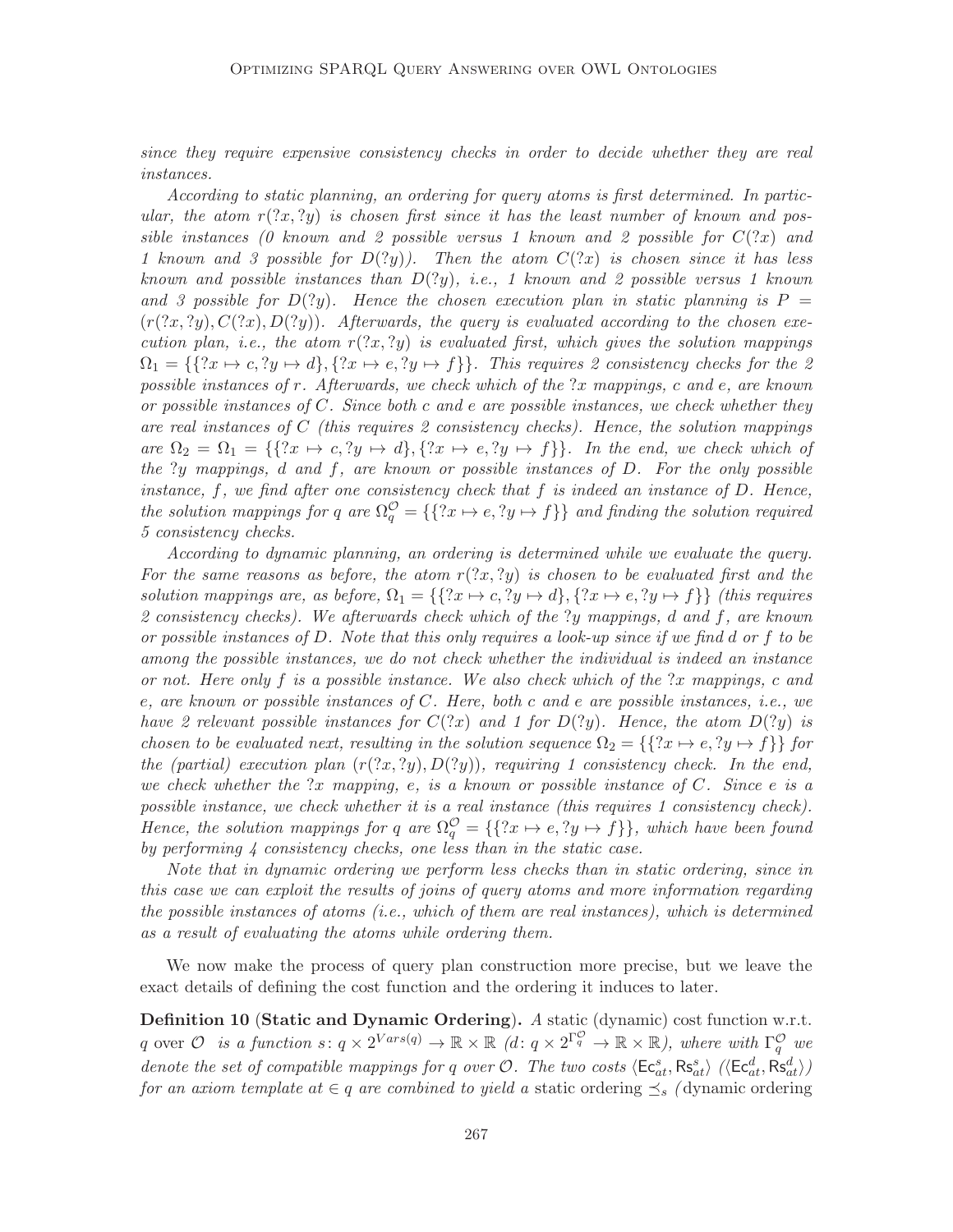$\preceq_d$ ), which is a total order over the axiom templates of q such that, for at, at'  $\in q$ , we say that at  $\preceq_s at'$  (at  $\preceq_d at'$ ) iff  $\mathsf{Ec}^s_{at} + \mathsf{Rs}^s_{at} \leq \mathsf{Ec}^s_{at'} + \mathsf{Rs}^s_{at'}$  ( $\mathsf{Ec}^d_{at} + \mathsf{Rs}^d_{at} \leq \mathsf{Ec}^d_{at'} + \mathsf{Rs}^d_{at'}$ ).

An execution plan for q is a duplicate-free sequence of axiom templates from q. The initial execution plan is the empty sequence and a complete execution plan is a sequence containing all templates of q. Let  $P_i = (at_1, \ldots, at_i)$  with  $i < |q|$  be an execution plan for q with query join graph  $G_q = (V, E, E_L)$ . The set of bound variables of at<sub>i</sub> within  $P_i$  is  $V_b(at_i) = Var(s(at_i) \cap Var(s(\lbrace at_1, \ldots, at_{i-1} \rbrace))$ . Let  $C_q$  be the set of complex axiom templates in q. We next define which axiom templates can be used to extend an incomplete execution plan. Let at be an axiom template in  $P_i$ , the set suc<sub>i</sub>(at) contains the axiom templates that are connected to at and not yet in  $P_i$ , i.e.,  $suc_i(at) = \{at' \in q \mid \langle at, at' \rangle \in E, at' \notin \emptyset\}$  $\{at_1, \ldots at_i\}\$ . Based on this, we define the set of connected successor axiom templates for  $P_i$  as  $S_i = \{at \mid at' \in \{at_1, \ldots, at_i\} \text{ and at } \in suc_i(at')\}.$  We further allow for including axiom templates that are only connected to a complex axiom template from  $S_i$  and define the potential next templates  $q_i$  for  $P_i$  w.r.t.  $G_q$  as  $q_i = q$  if  $P_i$  is the initial execution plan and otherwise

$$
q_i = S_i \cup \bigcup_{at \in C_q \cap S_i} suc_i(at).
$$

Given  $P_i$ , the static (dynamic) ordering induces an execution plan  $P_{i+1} = (at_1, \ldots, at_i, at_{i+1})$ with  $at_{i+1} \in q_i$  and  $at_{i+1} \leq_s at$   $(at_{i+1} \leq_d at)$  for each  $at \in q_i$  such that  $at \neq at_{i+1}$ .

Note that according to the above definition, for  $P_i$  an execution plan, it can be the case that  $q_i$  contains templates that are assigned the same minimal cost by the cost function. In such case, one can choose any of these atoms to add to  $P_i$ . Moreover, according to the above definition for the case of queries containing only simple axiom templates we have that, for  $i > 0$ , the set of potential next templates only contains templates that are connected to a template that is already in the plan since unconnected templates cause an unnecessary blowup of the number of intermediate results. For queries with complex templates the set of potential next axiom templates can additionally contain templates that do not share common variables with any template that is already in the plan. This different handling of queries with complex templates is reasonable since, before evaluating a complex axiom template that requires many consistency checks, we want to reduce the number of candidate bindings, by first evaluating other simple (cheaper) templates that bind variables which appear in the complex one.

**Example 2.** Let  $\mathcal O$  be an ontology and  $q = \{?x \sqsubseteq A, ?y \sqsubseteq r, B \sqsubseteq \exists?y. ?x\}$  a query over O. Assuming that systems usually precompute the concept and role hierarchies before they accept queries, the evaluation of the first two templates, i.e.,  $x \subseteq A$  and  $y \subseteq r$ , require cheap cache lookups, whereas the axiom template  $B \subseteq \exists?y.$ ?x, requires costly consistency checks. Hence, it is reasonable to first evaluate the first two (cheap) templates to reduce the mappings for ?x and ?y and then evaluate the third (expensive) template, by checking which of the reduced mappings yield an entailed axiom.

An example that shows the actual gain we get from handling the ordering of complex axiom templates in this way is presented in Section 7.

Let  $n = |q|$  and  $P_n = (at_1, \ldots, at_n)$  be a complete execution plan for q over  $\mathcal O$  determined by static ordering. The procedure to find the solution mappings  $\Omega_q^{\mathcal{O}}$  for  $P_n$  is recursively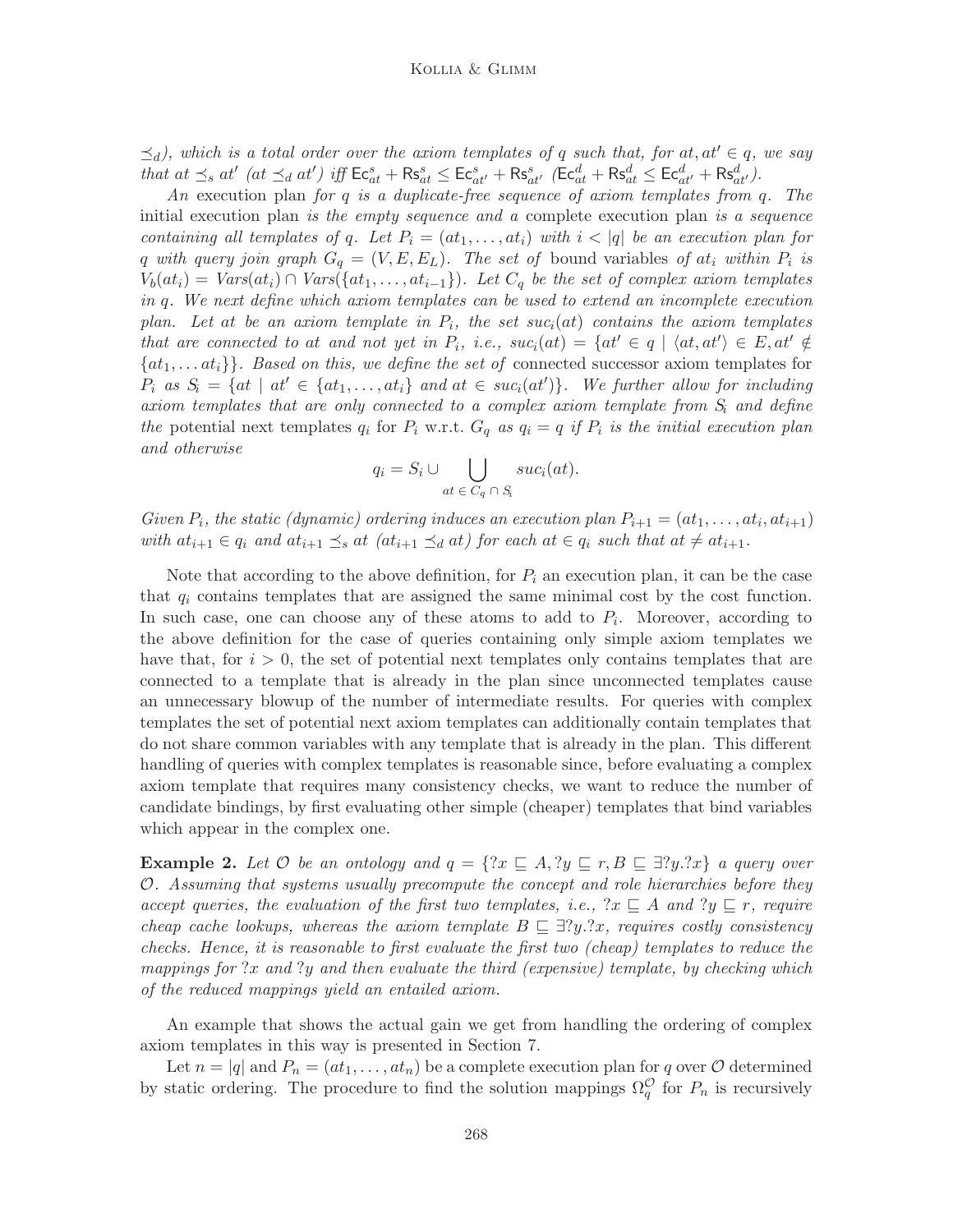defined as follows: Initially, our solution set contains only the identity mapping  $\Omega_0 = {\mu_0},$ which does not map any variable to any value. Assuming that we have evaluated the sequence  $P_i = (at_1, \ldots, at_i), i < n$  and we have found the set of solution mappings  $\Omega_i$ , in order to find the solution mappings  $\Omega_{i+1}$  of  $P_{i+1}$ , we use specific reasoning tasks to extend the mappings in  $\Omega_i$  to cover the new variables of  $at_{i+1}$  if  $at_{i+1}$  is a simple axiom template or the entailment check service of reasoners if  $at_{i+1}$  does not contain new variables or if  $at_{i+1}$  is a complex axiom template. In dynamic planning the difference is that the execution plan construction is interleaved with query evaluation. In particular, let  $n = |q|$ and  $P_i = (at_1 \dots at_i)$  with  $i < n$  be a (partial) execution plan for q determined by dynamic ordering and let  $\Omega_i$  be the solution mappings of  $P_i$ . In order to find  $P_{i+1}$  we extend  $P_i$  with a new template,  $at_{i+1}$ , from q, i.e.,  $P_{i+1} = (at_1, \ldots at_{i+1})$ , which, according to the dynamic cost function, has the minimal cost among the remaining templates  $q \setminus \{at_1, \ldots at_i\}$ . The dynamic cost function assigns costs to templates at iteration  $i + 1$  taking into account the solution mappings  $\Omega_i$ . We afterwards evaluate the atom  $at_{i+1}$ , i.e., we find the solution mappings  $\Omega_{i+1}$  of  $P_{i+1}$  by extending the solution mappings  $\Omega_i$  of  $P_i$  in the same way as in the static case. In Section 6.3 in Algorithm 3, we show the complete procedure we follow to answer a query.

We now define the cost functions  $s$  and  $d$  more precisely, which estimate the cost of the required reasoner operations (first component) and the estimated result output size (second component) of evaluating an axiom template. The intuition behind the estimated value of the reasoner operation costs is that the evaluation of possible instances is much more costly than the evaluation of known instances since possible instances require expensive consistency checks whereas known instances require cheap cache lookups. The estimated result size takes into account the number of known and possible instances and the probability that possible instances are actual instances.

The time needed for an entailment check can change considerably between ontologies and even within an ontology (depending on the involved concepts, roles and individuals). In order to more accurately determine the entailment cost we use different entailment cost values depending on whether the template under consideration is a template of the form i)  $c_1(t)$ , ii)  $r_1(t, t')$ , iii)  $t \approx t'$ , where  $c_1$  is a concept term,  $r_1$  is a role term and  $t, t'$  are individual terms, iv) one of the rest simple axiom templates (that require consistency checks to be evaluated) or a complex axiom template. In the following we write  $C<sub>L</sub>$  to denote the cost of a cache lookup in the internal structures of the reasoner,  $C_E$  as a placeholder for the relevant entailment cost value and  $P_{IS}$  for the possible instance success, i.e, the estimated percentage of possible instances that are actual instances. The costs  $C_L$  and  $C_E$  are determined by recording the average time of previously performed lookups and entailment checks for the queried ontology, e.g., during the initial consistency check, classification, or for previous queries. The possible instance success,  $P_{IS}$ , was determined by testing several ontologies and checking how many of the initial possible instances were real ones, which was around 50% in nearly all ontologies.

Apart from the relations for the known and possible instances from Section 4.1, we use the following auxiliary relations:

Definition 11 (Successor and Predecessor Relations). Let r be a role and a an individual. We define suck $[r]$  and pre $K[r]$  as the set of individuals with known r-successors and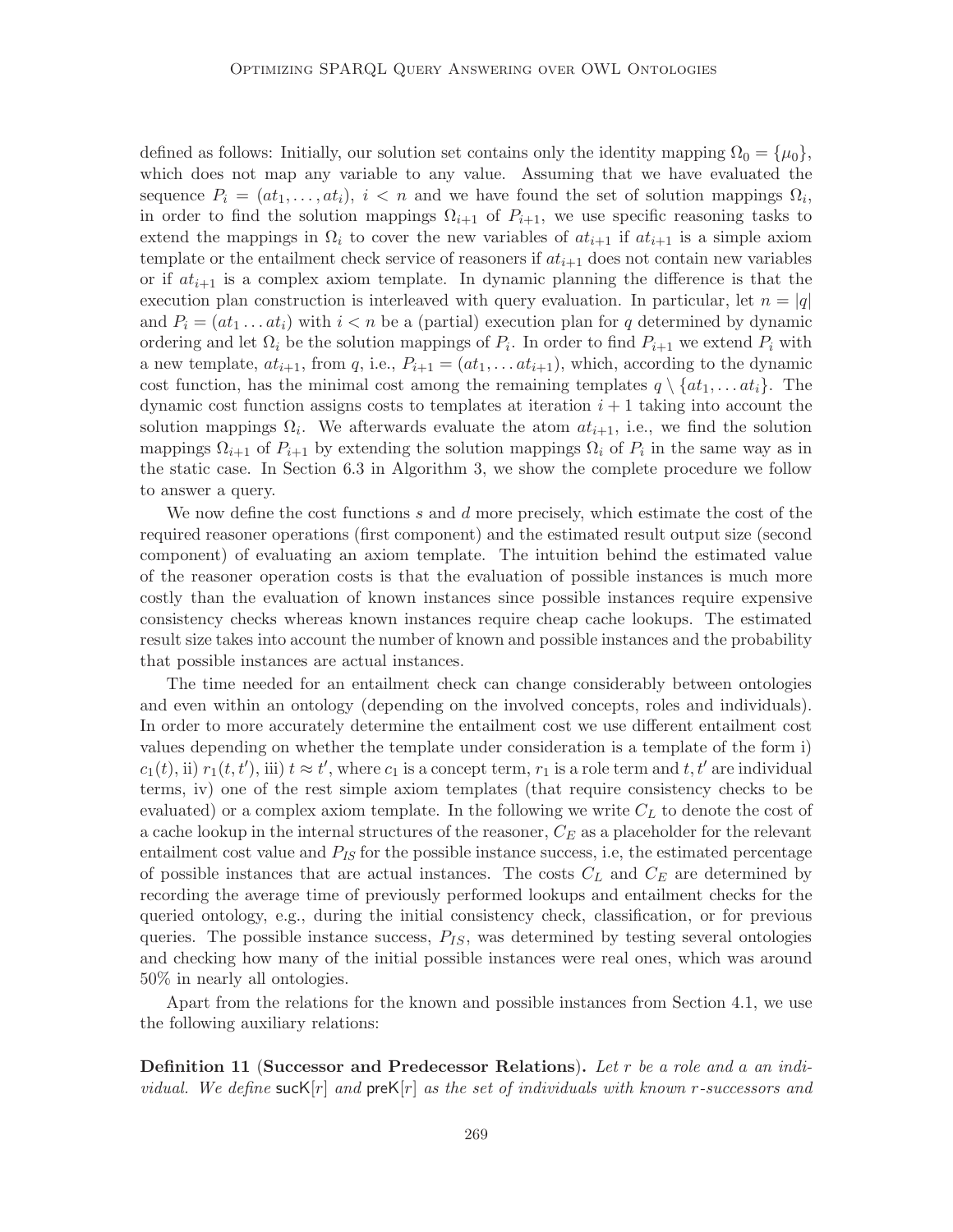r-predecessors, respectively:

$$
\mathsf{succ}[r] := \{ a \mid \exists b. \langle a, b \rangle \in K[r] \} \qquad \text{and} \qquad \mathsf{preK}[r] := \{ a \mid \exists b. \langle b, a \rangle \in K[r] \}.
$$

Similarly, we define suck  $[r, a]$  and pre $K[r, a]$  as the known r-successors of a and the known r-predecessors of a, respectively:

$$
\mathsf{succ}[r,a] := \{ b \mid \langle a,b \rangle \in K[r] \} \qquad \text{and} \qquad \mathsf{preK}[r,a] := \{ b \mid \langle b,a \rangle \in K[r] \}.
$$

We analogously define the functions  $\textsf{such}[r]$ ,  $\textsf{preP}[r]$ ,  $\textsf{such}[r, a]$ , and  $\textsf{preP}[r, a]$  by replacing  $K[r]$  with  $P[r]$ .

Next, we define the cost functions for the case of conjunctive instance queries, i.e., queries containing only query atoms. In Section 5.2 we extend the cost functions to deal with general queries.

#### 5.1 The Static and Dynamic Cost Functions for Conjunctive Instance Queries

The static cost function s takes two components as input: a query atom and a set containing the variables of the query atom that are considered bound. The function returns a pair of real numbers for the reasoning cost and the result size for the query atom.

Initially, all variables are unbound and we use the number of known and possible instances or successors/predecessors to estimate the number of required lookups and consistency checks for evaluating the query atom and for the resulting number of mappings. For an input of the form  $\langle C(2x), \emptyset \rangle$  or  $\langle r(2x, 2y), \emptyset \rangle$  the resulting pair of real numbers for the computational cost and the estimated result size is computed as

$$
\langle |K(at)| \cdot d \cdot C_L + |P(at)| \cdot d \cdot C_E, |K(at)| + P_{IS} \cdot |P(at)| \rangle,
$$

where at denotes the predicate of the query atom  $(C \text{ or } r)$ . For at a concept (role) atom, the factor d represents the depth of the concept (role) in the concept (role) hierarchy. We use this factor since we only store the direct types of each individual (roles of which individuals are instances) and, in order to find the instances of a concept (role), we may need to check all its subconcepts (subroles) for known or possible instances. If the query atom is a role atom with a constant in the first place, i.e., the input to the cost function is of the form  $\langle r(a, x), \emptyset \rangle$ , we use the relations for known and possible successors to estimate the computational cost and result size:

$$
\langle |\mathsf{succ}[r,a]| \cdot d \cdot C_L + |\mathsf{succ}[r,a]| \cdot d \cdot C_E, |\mathsf{succ}[r,a]| + P_{IS} \cdot |\mathsf{succ}[r,a]| \rangle.
$$

Analogously, we use preK and preP instead of sucK and sucP for an input of the form  $\langle r(2x, a), \emptyset \rangle$ . Finally, if the atom contains only constants, i.e., the input to the cost function is of the form  $\langle C(a), \emptyset \rangle, \langle r(a, b), \emptyset \rangle$ , the function returns  $\langle d \cdot C_L, 1 \rangle$  if the individual is a known instance of the concept or role,  $\langle d \cdot C_E, P_{IS} \rangle$  if the individual is a possible instance and  $\langle d \cdot C_L, 0 \rangle$  otherwise, i.e., if the individual is a known non-instance.

For equality atoms of the form  $x \approx y$ ,  $a \approx x$ ,  $x \approx a$  or  $a \approx b$ , we again exploit information from the initial pre-model as described in Section 4.1. Based on the cardinality of  $K_{\approx}[a]$  and  $P_{\approx}[a]$ , we can define cost functions for the different cases of query atoms and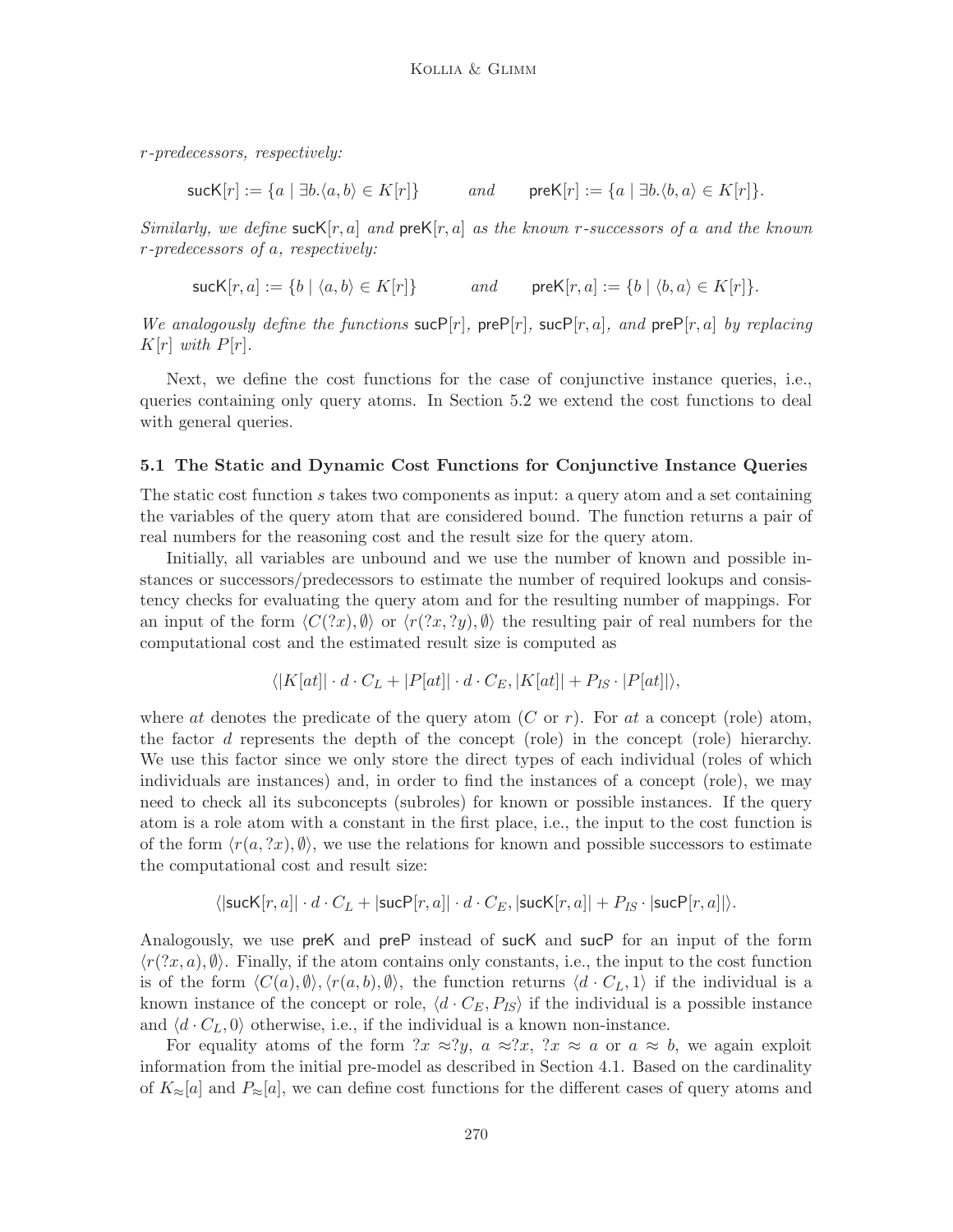bound variables. For inputs of the form  $\langle x \approx a, \emptyset \rangle$  and  $\langle a \approx \langle x, \emptyset \rangle$ , the cost function is defined as:

$$
\langle |K_{\approx}[a]| \cdot C_L + |P_{\approx}[a]| \cdot C_E, |K_{\approx}[a]| + P_{IS} \cdot |P_{\approx}[a]| \rangle.
$$

For inputs of the form  $\langle ?x \approx ?y, \emptyset \rangle$ , the cost function is computed as:

$$
\left\langle \sum_{a \in N_I^{\mathcal{O}}} (|K_{\approx}[a]| \cdot C_L + |P_{\approx}[a]| \cdot C_E)/2, \sum_{a \in N_I^{\mathcal{O}}} (|K_{\approx}[a]| + P_{IS} \cdot |P_{\approx}[a]|)/2 \right\rangle.
$$

For inputs of the form  $\langle a \approx b, \emptyset \rangle$ , the function returns  $\langle C_L, 1 \rangle$  if  $b \in K_{\approx}[a], \langle C_E, P_{IS} \rangle$  if  $b \in P_{\approx}[a]$ , and  $\langle C_L, 0 \rangle$  otherwise (i.e., b is not equivalent to a).

After determining the cost of an initial query atom, at least one variable of a consequently considered atom is bound, since during the query plan construction we move over atoms sharing a common variable and we assume that the query is connected. We now define the cost functions for atoms with at least one variable bound. We make the assumption that atoms with unbound variables are more costly to evaluate than atoms with all their variables bound. For a query atom  $r(2x, 2y)$  with only 2x bound, i.e., function inputs of the form  $\langle r(2x, 2y), \{2x\}\rangle$ , we use the average number of known and possible successors of the role to estimate the computational cost and result size:

$$
\left\langle \frac{|K[r]|}{|\mathsf{succ}[r]|} \cdot d \cdot C_L + \frac{|P[r]|}{|\mathsf{succ}[r]|} \cdot d \cdot C_E, \frac{|K[r]|}{|\mathsf{succ}[r]|} + \frac{|P[r]|}{|\mathsf{succ}[r]|} \cdot P_{IS} \right\rangle.
$$

In case only ?y in  $r(2x, 2y)$  is bound, we use the predecessor functions preK and preP instead of sucK and sucP. Note that we now work with an estimated average number of successors (predecessors) for one individual.

For atoms with all their variables bound, we use formulas that are comparable to the ones above for an initial plan, but normalized to estimate the values for one individual. For an input query atom of the form  $C(2x)$  with  $2x$  a bound variable we use

$$
\left\langle \frac{|K[C]| \cdot d \cdot C_L + |P[C]| \cdot d \cdot C_E}{|N_I^{\mathcal{O}}|}, \frac{|K[C]| + P_{IS} \cdot |P[C]|}{|N_I^{\mathcal{O}}|} \right\rangle.
$$

Such a simple normalization is not always accurate, but leads to good results in most cases as we show in Section 7. Similarly, we normalize the formulas for role atoms of the form  $r(2x, 2y)$  such that  $\{2x, 2y\}$  is the set of bound variables of the atom. The two cost components for these atoms are computed as

$$
\left\langle \frac{|K[r]| \cdot d \cdot C_L + |P[r]| \cdot d \cdot C_E}{|N_I^{\mathcal{O}}| \cdot |N_I^{\mathcal{O}}|}, \frac{|K[r]| + P_{IS} \cdot |P[r]|}{|N_I^{\mathcal{O}}| \cdot |N_I^{\mathcal{O}}|} \right\rangle.
$$

For role atoms with a constant and a bound variable, i.e., atoms of the form  $r(a, x)$  $(r(2x, a))$  with ?x a bound variable, we use suck  $[r, a]$  and suce  $[r, a]$  (preK $[r, a]$  and pre $P[r, a]$ ) instead of  $K[r]$  and  $P[r]$  in the above formulas and we normalize by  $|N_I^{\mathcal{O}}|$ .

Similarly, we normalize the cost functions for inputs with equality atoms and bound variables, depending on whether the atoms contain one or two bound variables. For inputs of the form  $\langle x \approx a, \{x\}\rangle$ ,  $\langle a \approx x, \{x\}\rangle$ , we divide the cost function components for inputs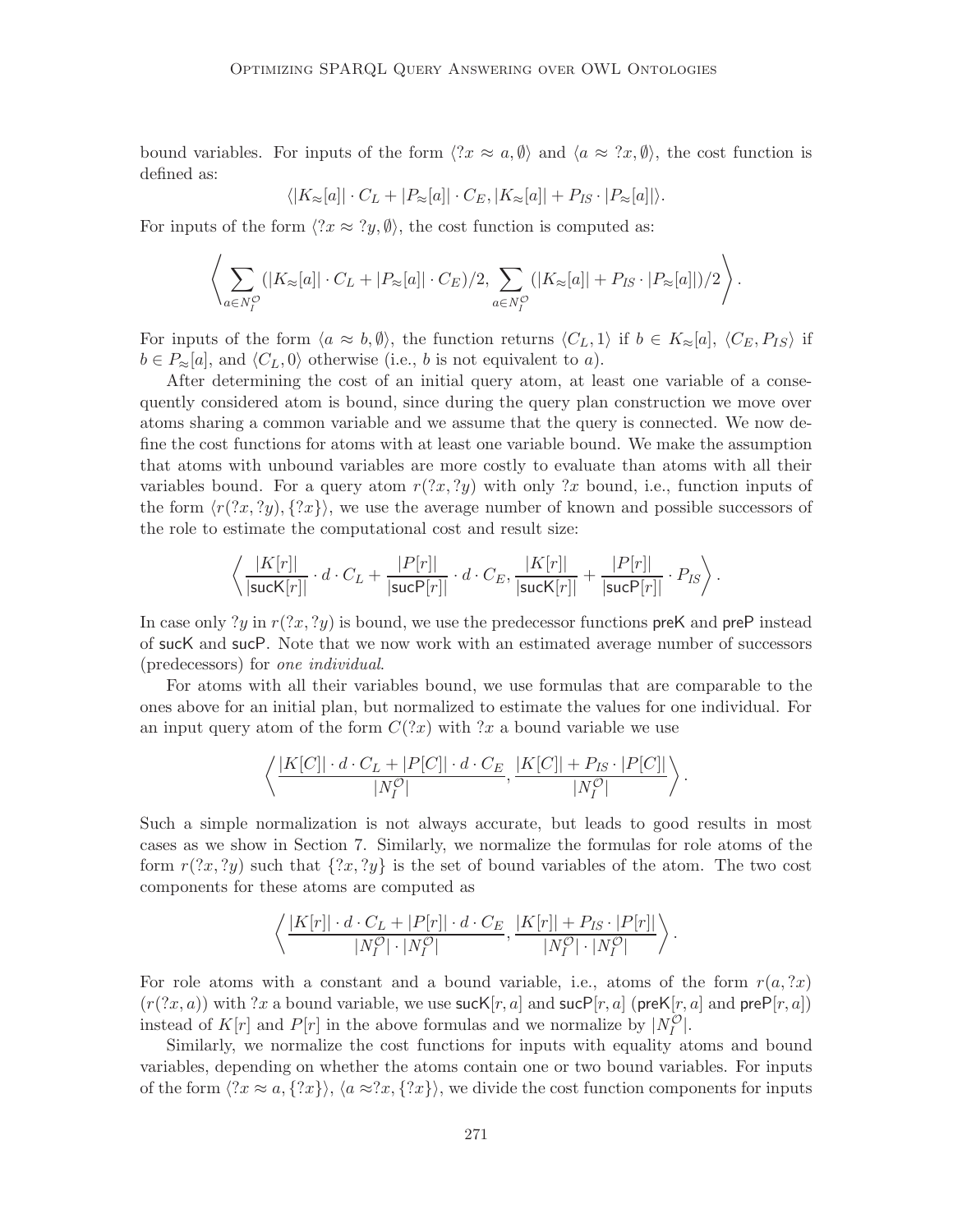|                  | already executed | current atom at | K[at] | P[at] | real from $P[at]$ |
|------------------|------------------|-----------------|-------|-------|-------------------|
|                  |                  | C(?x)           | 200   | 350   | 200               |
| $\overline{2}$   |                  | r(?x, ?y)       | 200   | 200   | 50                |
| 3                |                  | D(?y)           | 700   | 600   | 400               |
|                  | r(?x, ?y)        | C(?x)           | 100   | 150   | 100               |
| $\overline{5}$   | r(?x, ?y)        | D(?y)           | 50    | 50    | 40                |
| $\boldsymbol{6}$ | r(?x, ?y), D(?y) | C(?x)           | 45    | 35    | 25                |
| $\overline{7}$   | r(?x, ?y), C(?x) | D(?y)           | 45    | 40    | 25                |

Table 1: Query Ordering Example

of the form  $\langle ?x \approx a, \emptyset \rangle$  and  $\langle a \approx ?x, \emptyset \rangle$  by  $|N_I^{\mathcal{O}}|$ . For an input of the form  $\langle ?x \approx y, \{?x, ?y\} \rangle$ , we divide the cost function components for input of the form  $\langle ?x \approx ?y, \emptyset \rangle$  by  $|N_I^{\mathcal{O}}| \cdot |N_I^{\mathcal{O}}|$ . For inputs of the form  $\langle 2x \approx 2y, \{2x\}\rangle$ , and  $\langle 2x \approx 2y, \{2y\}\rangle$ , we divide the cost function components for input of the form  $\langle ?x \approx ?y, \emptyset \rangle$  by  $|N_I^{\mathcal{O}}|$ .

The dynamic cost function d is based on the static function  $s$ , but only uses the first equations, where the atom contains only unbound variables or constants. The function takes a pair  $\langle at, \Omega \rangle$  as input, where at is a query atom and  $\Omega$  is the set of solution mappings for the atoms that have already been evaluated, and returns a pair of real numbers using matrix addition as follows:

$$
d(at, \Omega) = \sum_{\mu \in \Omega} s(\mu(at), \emptyset)
$$

When sampling techniques are used, we compute the costs for each of the potential next atoms for an execution plan by only considering one individual of each relevant cluster. Which cluster is relevant depends on the query atom for which we compute the cost function and the previously computed bindings. For instance, if we compute the cost of a role atom  $r(2x, 2y)$  and we have already determined bindings for  $2x$ , we use the role successor cluster  $PC_1$ . Among the ?x bindings, we then just check the cost for one binding per cluster and assign the same cost to all other  $x$  bindings of the same cluster.

**Example 3.** Let us assume that we have a conjunctive instance query q and that we have to find the cost (using the dynamic function) of the atom  $C(2x)$  within an execution plan for q. We further assume that from the evaluation of previous query atoms in the plan we have already determined a set of intermediate solutions  $\Omega$  with the mappings a, b, or c for  $x$ . Let us assume that  $a, b$ , and c belong to the same concept cluster. According to dynamic ordering we need to find the cost of each instantiated atom using the static cost function, i.e.,  $d(C(2x), \Omega) = s(C(a), \emptyset) + s(C(b), \emptyset) + s(C(c), \emptyset)$ . If we additionally use cluster based sampling, we find the cost for only one individual of each cluster, let us say a, and then assign the same cost to all other individuals from the cluster which are mappings for ?x in  $\Omega$ . Hence, the cost of the atom  $C(2x)$  when sampling is used, is computed as  $d(C(?x), \Omega) = 3 \cdot s(C(a), \emptyset)$  avoiding the computation of  $s(C(b), \emptyset)$  and  $s(C(c), \emptyset)$ .

An example that is similar to Example 1 (but with a greater number of instances) and shows how ordering is achieved by the use of the defined static and dynamic functions is shown below. We assume that q is a query consisting of the three query atoms:  $C(?x)$ ,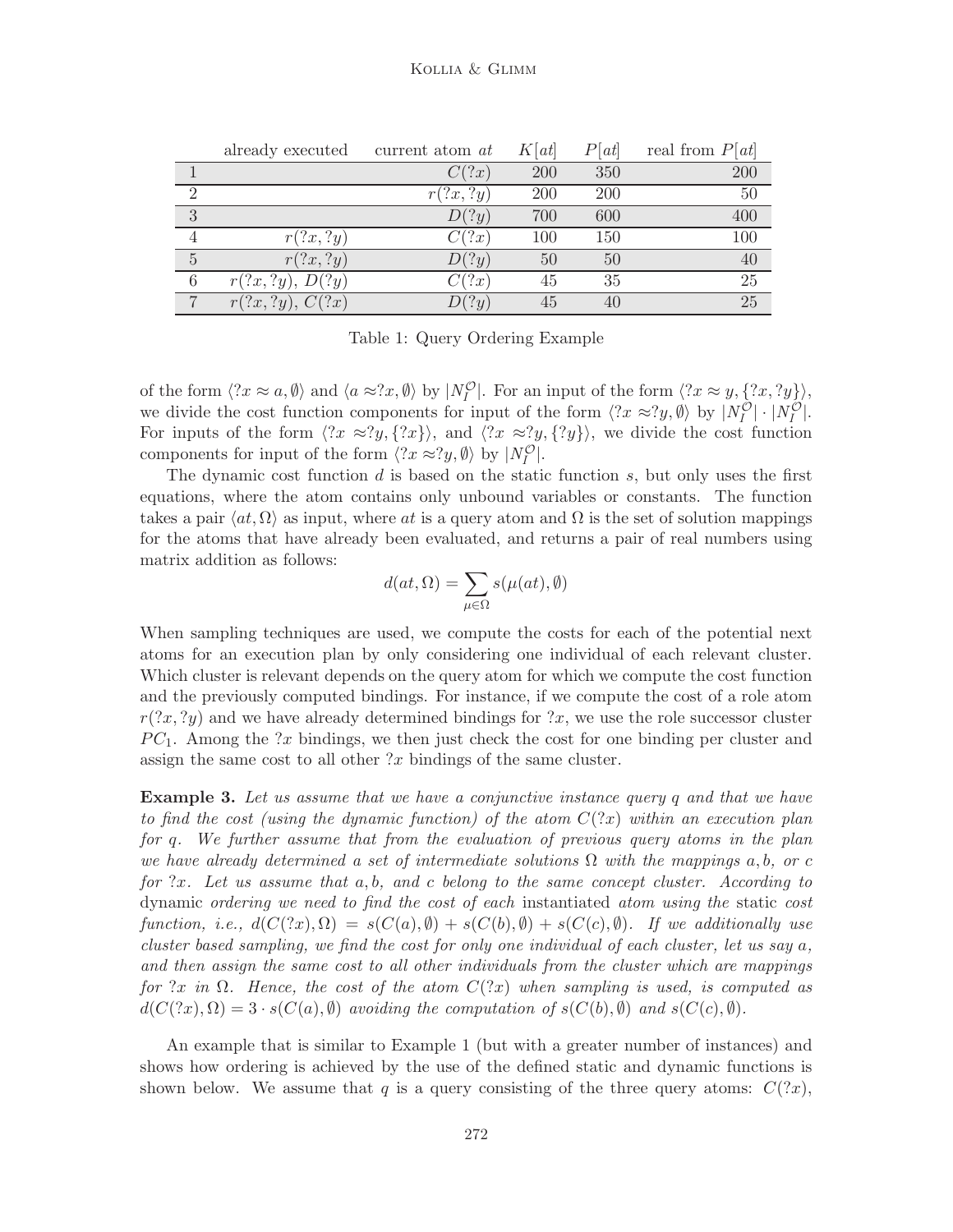$r(2x, 2y)$ ,  $D(2y)$ . Table 1 gives information about the known and possible instances of these atoms within a sequence. The second column shows already executed sequences  $P_{i-1} = (at_1, \ldots, at_{i-1})$  for the atoms of q. Column 3 gives the current atom  $at_i$  and column 4 (5) gives the number of mappings to known (possible) instances of at that satisfy at the same time the atoms  $(at_1, \ldots, at_{i-1})$  from column 2. Column 6 gives the number of real instances from the possible instances for the current atom. For example, row 4 says that we have evaluated the atom  $r(2x, 2y)$  and, in order to evaluate  $C(2x)$ , we only consider those 100 known and 150 possible instances of C that are also mappings for  $?x$ . We further assume that we have  $10,000$  individuals in our ontology  $\mathcal{O}$ . We now explain, using the example, how the above described formulas work. We assume that  $C_L \leq C_E$ , which is always the case since a cache lookup is less expensive than a consistency check and that the  $C_E$  values are the same for all query concepts and roles. For ease of presentation, we further do not consider the factor for the depth of the concept (role) within the concept (role) hierarchy. In both techniques (static and dynamic) the atom  $r(2x, 2y)$  is chosen first since it has the least number of possible instances (200) while it has the same (or smaller) number of known instances (200) as the other atoms ( $\mu_0$  is the initial solution mapping that does not map any variable):

$$
s(r(?x,?y), \emptyset) = d(r(?x,?y), \{\mu_0\}) = \langle 200 \cdot C_L + 200 \cdot C_E, 200 + P_{IS} \cdot 200 \rangle,
$$
  
\n
$$
s(C(?x), \emptyset) = d(C(?x), \{\mu_0\}) = \langle 200 \cdot C_L + 350 \cdot C_E, 200 + P_{IS} \cdot 350 \rangle,
$$
  
\n
$$
s(D(?y), \emptyset) = d(D(?y), \{\mu_0\}) = \langle 700 \cdot C_L + 600 \cdot C_E, 700 + P_{IS} \cdot 600 \rangle.
$$

In the case of static ordering, the atom  $C(2x)$  is chosen after  $r(2x, 2y)$  since C has less possible (and known) instances than  $D$  (350 versus 600):

$$
s(C(?x), \{?x\}) = \left\langle \frac{200}{10,000} \cdot C_L + \frac{350}{10,000} \cdot C_E, \frac{200 + 350 \cdot P_{IS}}{10,000} \right\rangle,
$$
  

$$
s(D(?y), \{?y\}) = \left\langle \frac{700}{10,000} \cdot C_L + \frac{600}{10,000} \cdot C_E, \frac{700 + 600 \cdot P_{IS}}{10,000} \right\rangle.
$$

Hence, the order of evaluation in this case is  $P = (r(2x, 2y), C(2x), D(2y))$  leading to  $200$  (row  $2) + 150$  (row  $4) + 40$  (row 7) entailment checks. In the dynamic case, after the evaluation of  $r(?x, ?y)$ , which gives a set of solutions  $\Omega_1$ , the atom  $D(?y)$  has fewer known and possible instances (50 known and 50 possible) than the atom  $C('x)$  (100 known and 150 possible) and, hence, a lower cost:

$$
d(D(?y), \Omega_1) = \langle 50 \cdot C_L + 150 \cdot C_L + 50 \cdot C_E, 50 + 0 + 50 \cdot P_{IS} \rangle,
$$
  

$$
d(C(?x), \Omega_1) = \langle 100 \cdot C_L + 0 \cdot C_L + 150 \cdot C_E, 100 + 0 + 150 \cdot P_{IS} \rangle.
$$

Note that applying a solution  $\mu \in \Omega_1$  to  $D(?y)$   $(C(?x))$  results in a query atom with a constant in place of ?y (?x). For  $D(?y)$ , it is the case that out of the 250 r-instances, 200 can be handled with a look-up (50 turn out to be known instances and 150 turn out not to be instances of  $D$ ), while 50 require an entailment check. Similarly, when considering  $C(2x)$ , we need 100 lookups and 150 entailment checks. Note that we assume the worst case in this example, i.e., that all values that  $\alpha$  and  $\gamma$  take are different. Therefore, the atom  $D(2y)$  is chosen next, leading to the execution of the query atoms in the order  $P = (r(2x, 2y), D(2y), C(2x))$  and the execution of 200 (row 2) + 50 (row 5) + 35 (row 6) entailment checks.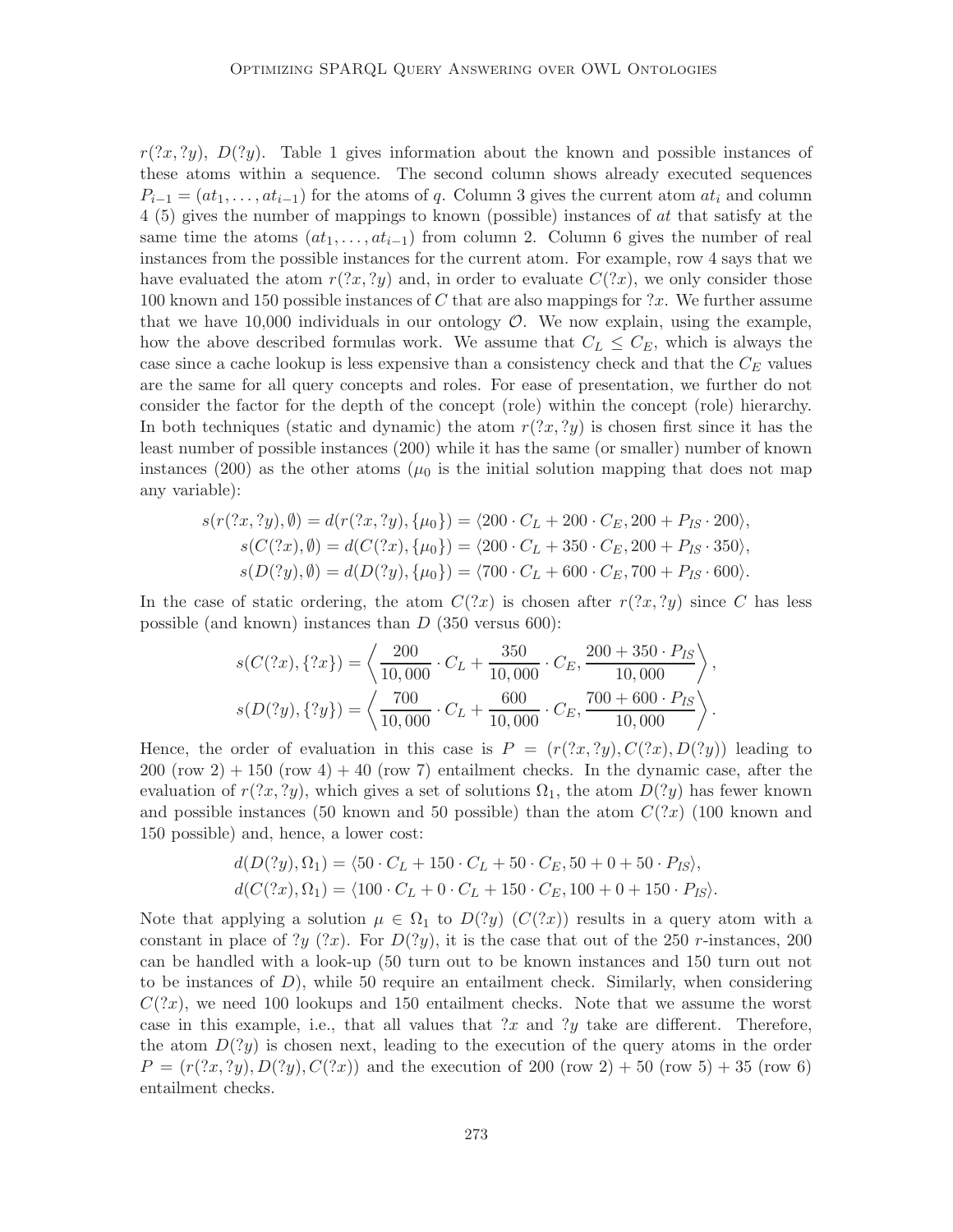### 5.2 Cost Functions for General Queries

We now explain how we order the remaining simple and complex axiom templates. We again use statistics from the reasoner, whenever these are available. In case the reasoner cannot give estimates, one can still work with statistics computed from explicitly stated information or use upper bounds to estimate the reasoner costs and the result size of axiom templates.

We first consider a general concept assertion axiom template. Let  $K_C[a]$  be the concepts of which a is a known instance,  $P_C[a]$  the concepts of which a is a possible instance. These sets are computed from the sets of known and possible instances of concepts. For an input of the form  $\langle 2x(a), \emptyset \rangle$  the cost function is defined as

$$
\langle |K_C[a]| \cdot d \cdot C_L + |P_C[a]| \cdot d \cdot C_E, |K_C[a]| + P_{IS} \cdot |P_C[a]| \rangle.
$$

For an input of the form  $\langle 2x(2y), \emptyset \rangle$ , the cost function is defined as

$$
\left\langle \sum_{C \in N_C^{\mathcal{O}}} (|K[C]| \cdot d \cdot C_L + |P[C]| \cdot d \cdot C_E), \sum_{C \in N_C^{\mathcal{O}}} (|K[C]| + P_{IS} \cdot |P[C]|) \right\rangle.
$$

For inputs of the form  $\langle 2x(a), {2x}\rangle$  and  $\langle 2x(2y), {2x, 2y}\rangle$ , we normalize the above functions by  $|N_C^{\mathcal{O}}|$  and  $|N_I^{\mathcal{O}}|$  |  $N_C^{\mathcal{O}}|$  respectively. For inputs of the form  $\langle ?x(?y), ?x \rangle$  and  $\langle ?x(?y), ?y \rangle$ we normalize the function for inputs of the form  $\langle 2x(2y), \emptyset \rangle$  by  $|N_C^{\mathcal{O}}|$  and  $|N_I^{\mathcal{O}}|$  respectively.

For general role assertion axiom templates, there are several cases of cost functions depending on the bound variables. We next define the cost functions for some cases. The cost functions for the other cases can similarly be defined. For an input of the form  $\langle 2z(2x, 2y), \emptyset \rangle$ , the cost function is defined as :

$$
\left\langle \sum_{r \in N_R^{\mathcal{O}}} (|K[r]| \cdot d \cdot C_L + |P[r]| \cdot d \cdot C_E), \sum_{r \in N_R^{\mathcal{O}}} (|K[r]| + P_{IS} \cdot |P[r]|) \right\rangle.
$$

For inputs of the form  $\langle 2z(a, ?y), \emptyset \rangle$ , the cost function is defined as:

$$
\left\langle \sum_{r \in N_R^{\mathcal{O}}} (|\mathsf{succ}[r,a]| \cdot d \cdot C_L + |\mathsf{succ}[r,a]| \cdot d \cdot C_E), \sum_{r \in N_R^{\mathcal{O}}} (|\mathsf{succ}[r,a]| + P_{IS} \cdot |\mathsf{succ}[r,a]|) \right\rangle.
$$

For an input of the form  $\langle 2z(2x, 2y), \{2z\}\rangle$ , the cost function is defined as:

$$
\left\langle \sum_{r \in N_R^{\mathcal{O}}} \frac{|K[r]| \cdot d \cdot C_L + |P[r]| \cdot d \cdot C_E}{|N_R^{\mathcal{O}}|}, \sum_{r \in N_R^{\mathcal{O}}} \frac{|K[r]| + P_{IS} \cdot |P[r]|}{|N_R^{\mathcal{O}}|} \right\rangle.
$$

Last, for inputs of the form  $\langle 2z(2x, 2y), \{2x\}\rangle$ , the two cost components are computed as:

$$
\left\langle \sum_{r \in N_R^{\mathcal{O}}} \left( \frac{|K[r]|}{|\mathsf{succ}[r]|} \cdot d \cdot C_L + \frac{|P[r]|}{|\mathsf{succ}[r]|} \cdot d \cdot C_E \right), \sum_{r \in N_R^{\mathcal{O}}} \left( \frac{|K[r]|}{|\mathsf{succ}[r]|} + \frac{|P[r]|}{|\mathsf{succ}[r]|} \cdot P_{IS} \right) \right\rangle.
$$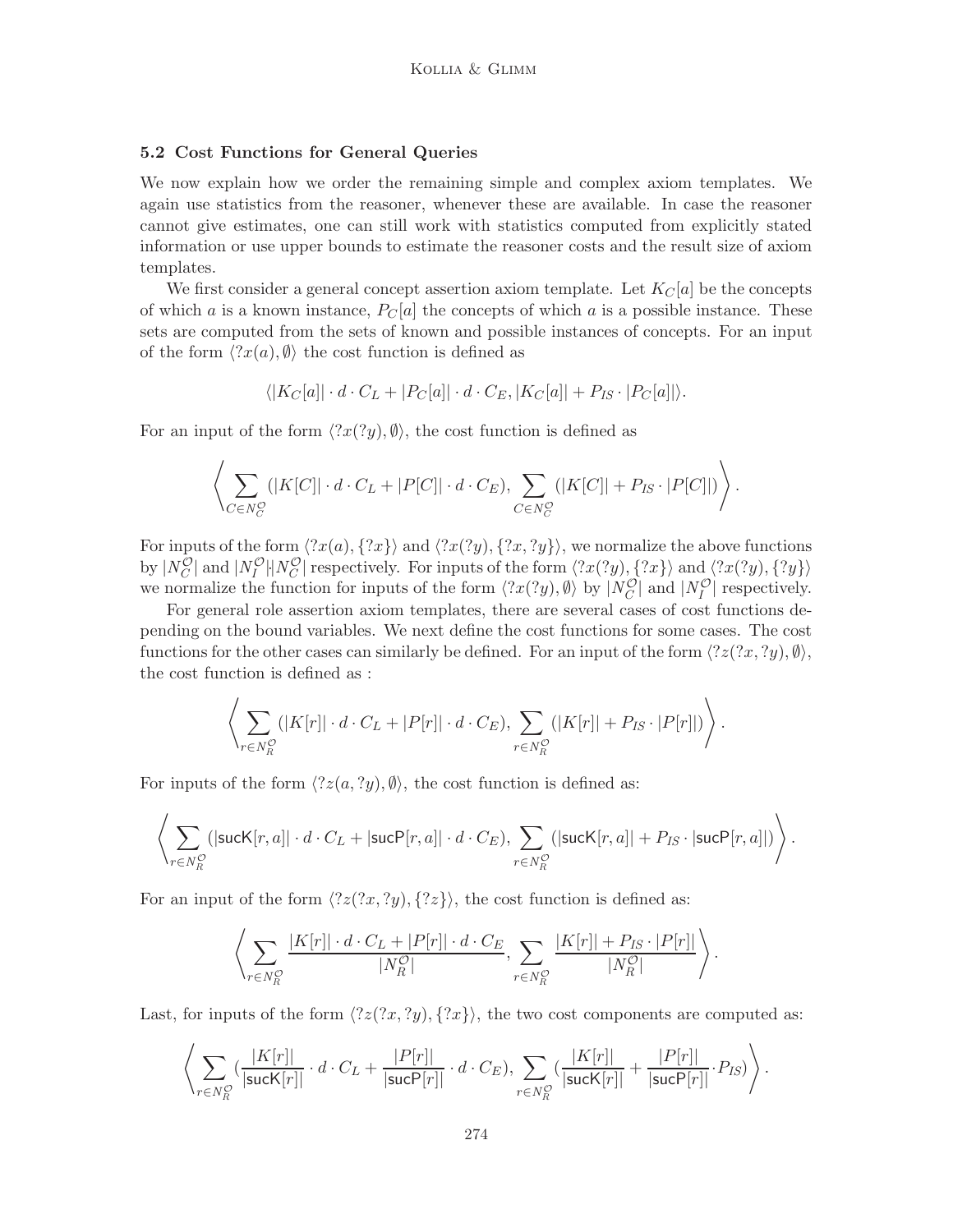For concept (role) inclusion axiom templates of the form  $c_1 \subseteq c_2$  ( $r_1 \subseteq r_2$ ), where  $c_1, c_2$ concept terms  $(r_1, r_2)$  role terms), that contain only concept (role) names and variables we need lookups in the computed concept (role) hierarchy in order to compute the answers (assuming that the concept (role) hierarchy is precomputed).

One can define similar cost functions for other types of axiom templates by either using the available statistics or by relying on told information from the ontology. For this paper, however, we just define a cost function based on the assumption that we iterate over all possible values of the respective variables and do one consistency check for each value. Hence, we define the following general cost function for these cases:

$$
\langle |N| \cdot C_E, |N| \rangle,
$$

where  $N \in \{N_C^{\mathcal{O}}, N_R^{\mathcal{O}}, N_I^{\mathcal{O}}\}$  as appropriate for the variable that is tested. As discussed in Section 5.1, the dynamic function is based on the static one and is applied only to the above described cases for an empty set of bound variables.

**Proposition 1.** Let q be a query over an ontology  $\mathcal{O}$ , s and d the static and dynamic cost functions defined in Sections 5.1 and 5.2. The ordering induced by s and d is a total order over the axiom templates of q.

Proof. The cost functions s and d are defined for all kinds of axiom templates and return two real numbers to each possible input. Since, according to Definition 10, the orders  $\preceq_s$ and  $\preceq_d$  are based on the addition of the two real numbers, addition of reals yields again a real number, and since  $\leq$  is a total order over the reals, we immediately get that  $\preceq_s$  and  $\preceq_d$  are total orders. П

It is obvious that the ordering of axiom templates does not affect soundness and completeness of a query evaluation algorithm.

#### 6. Complex Axiom Template Optimizations

In this section, we first describe some optimizations that we have developed for complex axiom templates (Sections 6.1, 6.2) and then we present the procedure for evaluating queries (Section 6.3).

#### 6.1 Axiom Template Rewriting

Some costly to evaluate axiom templates can be rewritten into axiom templates that can be evaluated more efficiently and yield an equivalent result. Before we go on to describe the axiom template rewriting technique, we define what a concept template is, which is useful throughout the section.

**Definition 12 (Concept Template).** Let  $\mathcal{S}_q = (N_C, N_R, N_R, V_C, V_R, V_I)$  be a query signature w.r.t. a signature  $S = (N_C, N_R, N_I)$ . A concept template over  $S_q$  is a SROIQ concept over  $S$ , where one can also use concept variables from  $V_C$  in place of concept names, role variables from  $V_R$  in place of role names and individual variables from  $V_I$  in place of individual names.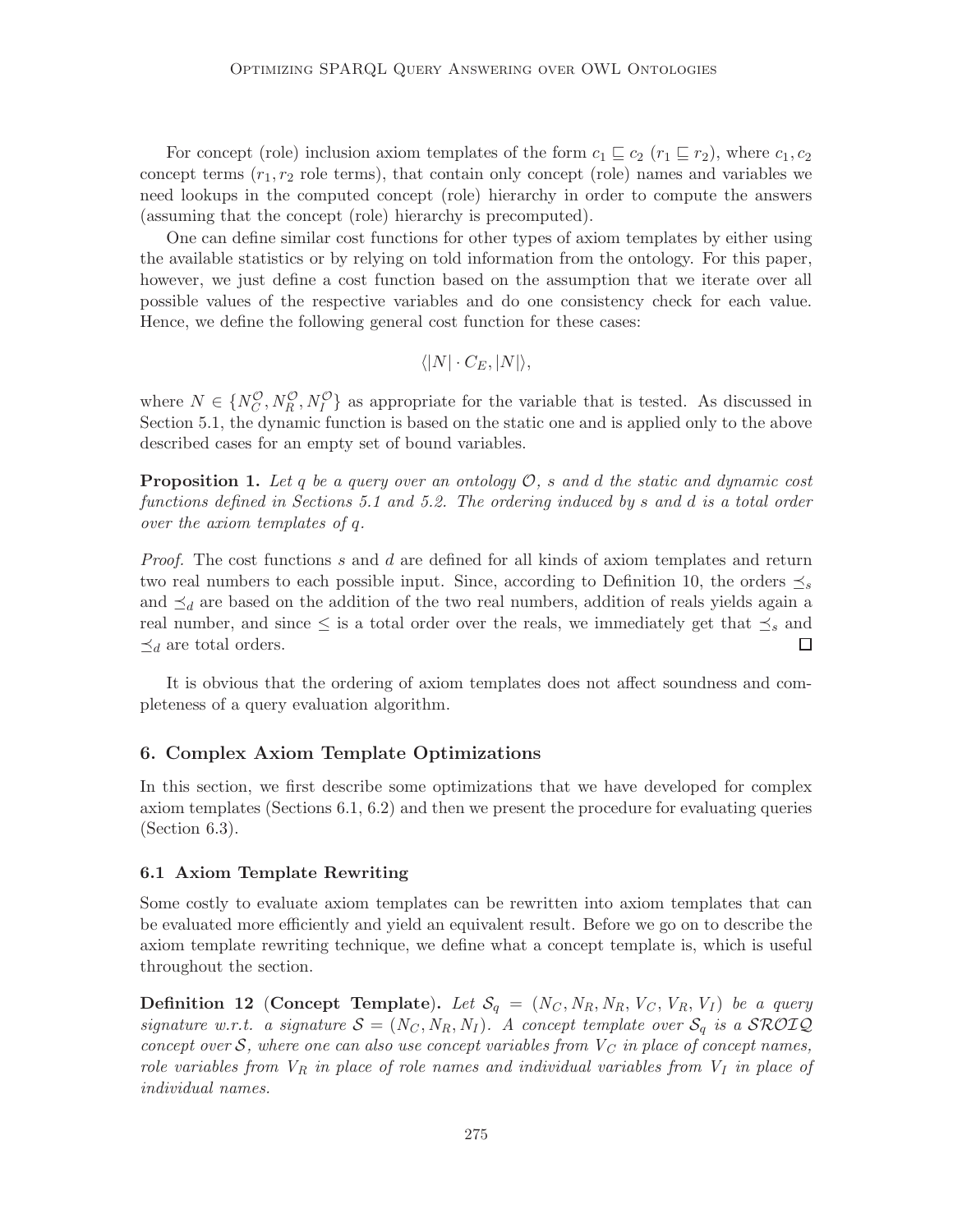**Definition 13 (Rewriting).** Let  $\mathcal{O}$  be an ontology, at  $\in q$  an axiom template over  $\mathcal{S}_q$ ,  $t, t_1, \ldots t_n$  individuals or individual variables from  $S_q$ , and  $C, C_1, \ldots, C_n$  concept templates over  $S_q$ . The function rewrite takes an axiom template and returns a set of axiom templates as follows:

- if  $at = (C_1 \sqcap ... \sqcap C_n)(t)$ , then rewrite $(at) = \{C_1(t), ..., C_n(t)\};$
- if  $at = C \sqsubseteq C_1 \sqcap \ldots \sqcap C_n$ , then rewrite $(at) = \{C \sqsubseteq C_1, \ldots, C \sqsubseteq C_n\}$ ;
- if  $at = C_1 \sqcup ... \sqcup C_n \sqsubseteq C$ , then rewrite $(at) = \{C_1 \sqsubseteq C, ..., C_n \sqsubseteq C\}$ ;
- if  $at = t_1 \approx \ldots \approx t_n$ , then rewrite $(at) = \{t_1 \approx t_2, t_2 \approx t_3, \ldots, t_{n-1} \approx t_n\}.$

To understand the intuition behind such transformation, we consider a query with only the axiom template:  $x \subseteq \exists r.$   $y \sqcap A$ . Its evaluation requires a quadratic number of consistency checks in the number of concepts (since  $2x$  and  $2y$  are concept variables). The rewriting yields:  $x \subseteq A$  and  $x \subseteq \exists r.$ ?y. The first axiom template is now evaluated with a cheap cache lookup (assuming that the concept hierarchy has been precomputed). For the second one, we only have to check the usually few resulting bindings for  $\alpha$  combined with all other concept names for ?y.

Note that Description Logics typically do not support n-ary equality axioms  $t_1 \approx \ldots \approx$  $t_n$ , but only binary ones, whereas in OWL, one can typically also write n-ary equality axioms. Since our cost functions are only defined for binary equality axioms, we equivalently rewrite an n-ary one into several binary ones. One could even further optimize the evaluation of such atoms by just evaluating one binary equality axiom template and by then propagating the binding for the found equivalent individuals to the other equality axioms. This is valid since equality is a congruence relation.

#### 6.2 Concept and Role Hierarchy Exploitation

The number of consistency checks required to evaluate a query can be further reduced by taking the concept and role hierarchies into account. Once the concepts and roles are classified (this can ideally be done before a system accepts queries), the hierarchies are stored in the reasoner's internal structures. We further use the hierarchies to prune the search space of solutions in the evaluation of certain axiom templates. We illustrate the intuition with the example Infection  $\Box$  ∃hasCausalLinkTo.?x. If A is not a solution and  $B \subseteq A$  holds, then B is also not a solution. Thus, when searching for solutions for ?x, we choose the next binding to test by traversing the concept hierarchy top-down. When we find a non-solution A, the subtree rooted in A of the concept hierarchy can safely be pruned. Queries over ontologies with a large number of concepts and a deep concept hierarchy can, therefore, gain the maximum advantage from this optimization. We employ similar optimizations using the role hierarchies.

In the example above, we can prune the subconcepts of  $A$  because ?x has positive polarity in the axiom template Infection  $\subseteq \exists$ hasCausalLinkTo.?x., i.e., ?x occurs positively on the right hand side of the axiom template. In case a variable  $x$  has negative polarity in an axiom template of the form  $C_1 \subseteq C_2$ , i.e., ?x occurs directly or indirectly under a negation on the right hand side of the axiom template or positively on the left-hand side of an axiom template, one can, instead, prune the superconcepts.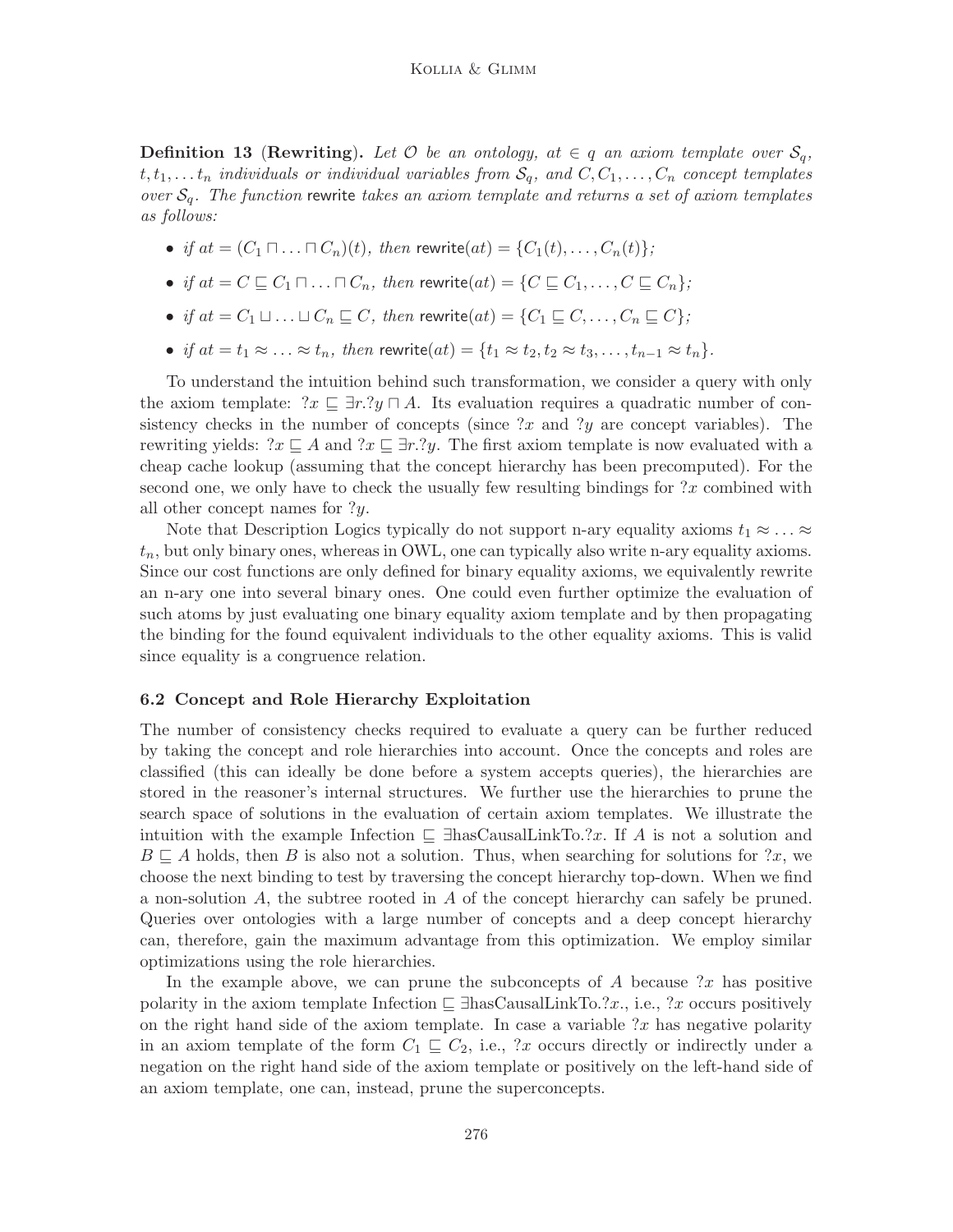We next specify more precisely the polarity of a concept variable in a concept or axiom template.

**Definition 14 (Concept Polarity).** Let  $x \in V_C$  be a concept variable and  $C, C_1, C_2, D$ concept templates, r a role, and  $n \in \mathbb{N}_0$ . We define the polarity of ?x in C as follows: ?x occurs positively in  $x$ . Furthermore,  $x$  occurs positively (negatively)

- in  $\neg D$  if ?x occurs negatively (positively) in D,
- in  $C_1 \sqcap C_2$  or  $C_1 \sqcup C_2$  if ?x occurs positively (negatively) in  $C_1$  or  $C_2$ ,
- in  $\exists r.D, \forall r.D, \text{ or } \geqslant n \text{ r.D if } !x \text{ occurs positively (negatively) in } D,$
- in  $\leqslant n$  r.D if ?x occurs negatively (positively) in D
- $in = n r.D$  if ?x occurs in D.

We further say that ?x occurs positively (negatively) in  $C_1 \subseteq C_2$  if ?x occurs negatively (positively) in  $C_1$  or positively (negatively) in  $C_2$ . Note that ?x can occur both positively and negatively in a concept template. We further define a partial function  $pol_c$  that maps a concept variable ?x and a concept template C (axiom template of the form  $C_1 \subseteq C_2$ ) to pos if ?x occurs only positively in C (C<sub>1</sub>  $\subseteq$  C<sub>2</sub>) and to neg if ?x occurs only negatively in  $C$  ( $C_1 \sqsubseteq C_2$ ).

Note that no matter whether ?x occurs positively or negatively in a concept template  $D$ , in any concept template C of the form  $=n r.D$ , ?x occurs positively as well as negatively. This is due to the fact that C is equivalent to the concept template  $\leq n r.D \rceil \geq n r.D$ in which ?x occurs positively as well as negatively. Since the function  $pol<sub>c</sub>$  is not defined for variables that appear both positively and negatively, the concept hierarchy cannot be exploited in this case. For example, consider the concept template  $\neg$ ?x  $\Box$  ∃r.?x, (axiom template  $?x \sqsubseteq \exists r.$ ?x), where ?x appears negatively in  $\neg ?x$  and positively in  $\exists r.$ ?x. Now, let  $\delta \in \Delta^{\mathcal{I}}$  be an arbitrary element from a model  $\mathcal{I} = (\Delta^{\mathcal{I}}, \cdot^{\mathcal{I}})$  of the ontology. It is obvious that if  $\delta$  is an instance of  $\neg A \sqcup \exists r.A$  and either  $A \sqsubseteq B$  or  $B \sqsubseteq A$  holds, we cannot deduce that  $\delta$  is an instance of  $\neg B \sqcup \exists r.B.$ 

Before proving the correctness of the proposed optimization, we first show the relationship between entailment and concept membership, which is used in the subsequent proofs.

**Lemma 1.** Let q be a query over  $\mathcal{O}$  w.r.t. the query signature  $\mathcal{S}_q = (N_C, N_R, N_I, V_C, V_R, V_I)$ ,  $at \in q$  be an axiom template of the form  $C_1 \sqsubseteq C_2$  where  $C_1$  and  $C_2$  are concept templates and let  $\mu$  be a mapping for at over  $\mathcal{O}$ . It holds that  $\mathcal{O} \not\models \mu(C_1 \sqsubseteq C_2)$  iff there exists an interpretation  $\mathcal{I} = (\Delta^{\mathcal{I}}, \cdot^{\mathcal{I}})$  and an element  $\delta \in \Delta^{\mathcal{I}}$  such that  $\mathcal{I} \models \mathcal{O}$  and  $\delta \notin \mu(\neg C_1 \sqcup C_2)^{\mathcal{I}}$ .

*Proof.*  $\mathcal{O} \not\models \mu(C_1 \sqsubseteq C_2)$  holds iff there exists an interpretation  $\mathcal{I} = (\Delta^{\mathcal{I}}, \cdot^{\mathcal{I}})$  and an element  $\delta \in \Delta^{\mathcal{I}}$  such that  $\mathcal{I} \models \mathcal{O}$  and  $\delta \in \mu(C_1)^{\mathcal{I}}$  and  $\delta \notin \mu(C_2)^{\mathcal{I}}$ , which holds iff  $\delta \in \mu(C_1)^{\mathcal{I}}$ and  $\delta \in \mu(\neg C_2)^{\mathcal{I}}$ , which is equivalent to  $\delta \in \mu(C_1 \sqcap \neg C_2)^{\mathcal{I}}$ , which is equivalent to  $\delta \in$  $\mu(\neg(C_1 \sqcup C_2))^{\mathcal{I}}$ , which holds iff  $\delta \notin \mu(\neg C_1 \sqcup C_2)^{\mathcal{I}}$ .  $\Box$ 

The following theorem holds for every axiom template of the form  $C_1 \subseteq C_2$ . Note that we assume here that concept assertion templates of the form  $C(a)$  are expressed as the equivalent axiom templates  $\{a\} \subseteq C$ . We use  $C_{\mu(2x)=A}$ , where A is a concept name, to denote the concept obtained by applying the extension of  $\mu$  that also maps ?x to A.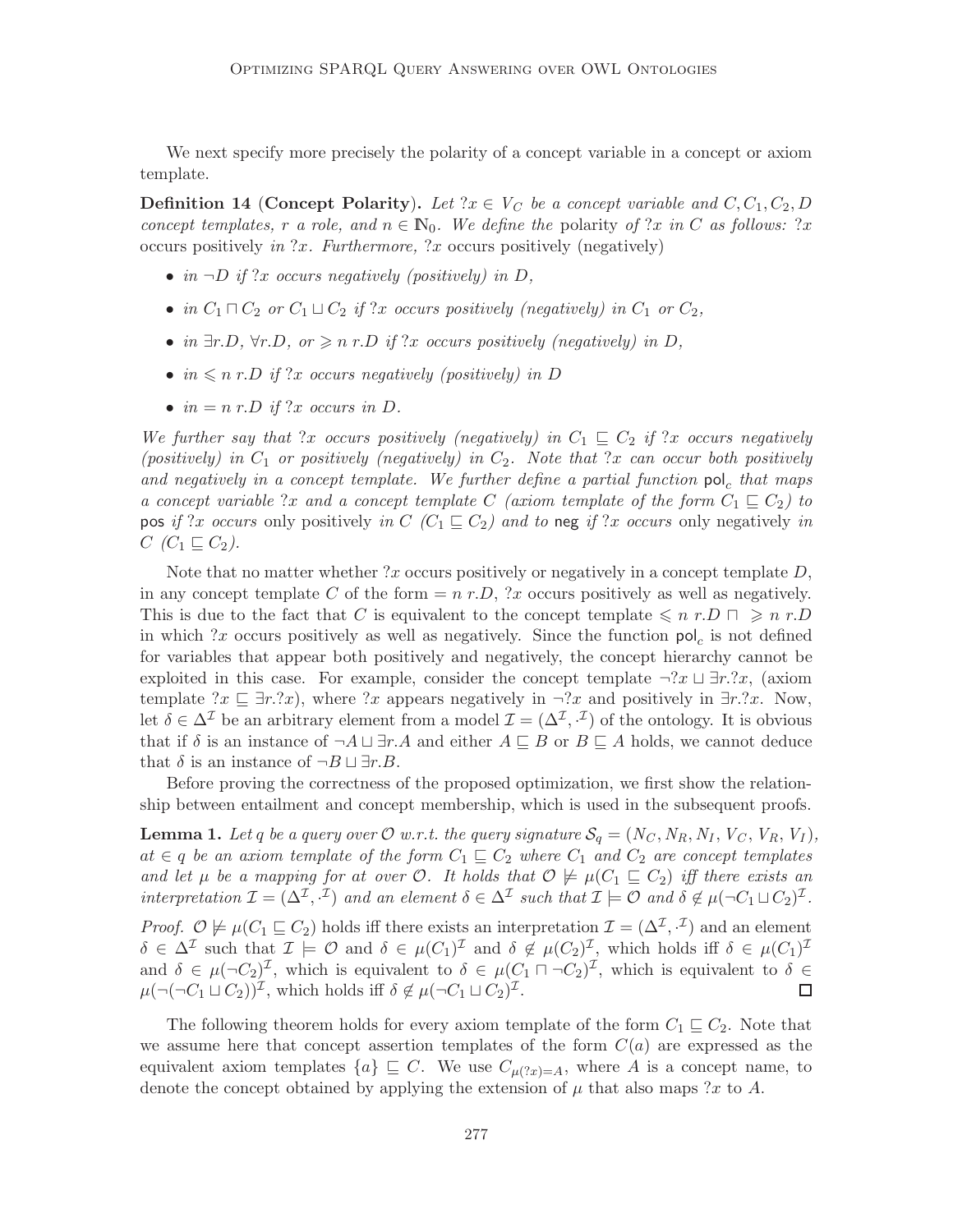**Theorem 1.** Let  $\mathcal{O}$  be an ontology, A, B concept names such that  $\mathcal{O} \models A \sqsubseteq B$ ,  $C_1, C_2$ concept templates,  $C_1 \sqsubseteq C_2$  an axiom template,  $C = \neg C_1 \sqcup C_2$ ,  $x \in V_C$  a concept variable occurring in C and  $\mu$  a mapping that covers all variables of C apart from ?x.

- 1. For pol<sub>c</sub> $(?x, C)$  = pos it holds that if  $\mathcal{O} \not\models (C_1 \sqsubseteq C_2)_{\mu(?x)=B}$ , then  $\mathcal{O} \not\models (C_1 \sqsubseteq C_2)_{\mu(?x)=A}$ .
- 2. For  $\textsf{pol}_c(?x,C) = \textsf{neg}$  it holds that if  $\mathcal{O} \not\models (C_1 \sqsubseteq C_2)_{\mu(?x)=A}$ , then  $\mathcal{O} \not\models (C_1 \sqsubseteq C_2)_{\mu(?x)=B}$ .

*Proof.* Due to Lemma 1, it suffices to show for some model  $\mathcal{I} = (\Delta^{\mathcal{I}}, \cdot^{\mathcal{I}})$  of  $\mathcal{O}$  and some element  $\delta \in \Delta^{\mathcal{I}}$  the following (which is formalized in contrapositive form):

- 1. For  $\textsf{pol}_c(?x,C) = \textsf{pos}$  it holds that if  $\delta \in (C_{\mu(?x)=A})^{\mathcal{I}}$ , then  $\delta \in (C_{\mu(?x)=B})^{\mathcal{I}}$ .
- 2. For  $\mathsf{pol}_c(?x,C) = \mathsf{neg}$  it holds that if  $\delta \in (C_{\mu(?x)=B})^{\mathcal{I}}$ , then  $\delta \in (C_{\mu(?x)=A})^{\mathcal{I}}$ .

We prove the claim by induction on the structure of the concept template  $C$ :

- For  $C = ?x$ ,  $?x$  occurs positively in C. Now, if  $\delta \in (?x_{\mu(?x)=A})^{\mathcal{I}}$ , that is  $\delta \in A^{\mathcal{I}}$ , it is easy to see that  $\delta \in B^{\mathcal{I}}$  since  $\mathcal{O} \models A \sqsubseteq B$  by assumption. Hence,  $\delta \in (?x_{\mu(?x)=B})^{\mathcal{I}}$ .
- For  $C = \neg D$  and  $\text{pol}_c(?x, C) = \text{pos}$ , if  $\delta \in (\neg D_{\mu(?x)=A})^{\mathcal{I}}$ , we have to show that  $\delta \in (\neg D_{\mu(?x)=B})^{\mathcal{I}}$ . Note that  $\mathsf{pol}_c(?x,D) = \mathsf{neg}$ . In contrary to what is to be shown, assume that  $\delta \in (D_{\mu(?x)=B})^{\mathcal{I}}$ . Since  $\mathcal{O} \models A \sqsubseteq B$  and by induction hypothesis  $\delta \in$  $(D_{\mu(?x)=A})^{\mathcal{I}}$  and  $\delta \in (\neg D_{\mu(?x)=A})^{\mathcal{I}}$  which is a contradiction. The proof is analogous for  $\mathsf{pol}_c(?x,C) = \mathsf{neg}.$
- For  $C = C_1 \sqcap C_2$  and  $\text{pol}_c(?x, C) = \text{pos}$ , if  $\delta \in ((C_1 \sqcap C_2)_{\mu(?x)=A})^{\mathcal{I}}$ , then  $\delta \in$  $(C_{1\mu(?x)=A})^{\mathcal{I}}$  and  $\delta \in (C_{2\mu(?x)=A})^{\mathcal{I}}$ . Since  $\mathcal{O} \models A \sqsubseteq B$  and by induction hypothesis,  $\delta \in (C_{1\mu(?x)=B})^{\mathcal{I}}$  and  $\delta \in (C_{2\mu(?x)=B})^{\mathcal{I}}$ . Thus,  $\delta \in ((C_1 \sqcap C_2)_{\mu(?x)=B})^{\mathcal{I}}$ . The proof is analogous for  $\mathsf{pol}_c(?x,C) = \mathsf{neg}.$
- The proof for  $C_1 \sqcup C_2$  is analogous to the one for  $C_1 \sqcap C_2$ .
- For  $C = \exists r.D$  and  $\text{pol}_c(?x, C) = \text{pos}$ , if  $\delta \in ((\exists r.D)_{\mu(?x)=A})^{\mathcal{I}}$ , then  $\delta$  has at least one rsuccessor, say  $\delta'$ , that is an instance of  $D_{\mu(?x)=A}$ . Since  $\mathcal{O}\models A\sqsubseteq B$  and by induction hypothesis,  $\delta' \in D_{\mu(?x)=B}$ . Hence,  $\delta \in (\exists r.(D_{\mu(?x)=B}))^{\mathcal{I}} = ((\exists r.D)_{\mu(?x)=B})^{\mathcal{I}}$ . The proof is analogous for  $\mathsf{pol}_c(?x,C) = \mathsf{neg}.$
- For  $C = \forall r.D$  and  $\mathsf{pol}_c(?x,C) = \mathsf{pos}$ , if  $\delta \in ((\forall r.D)_{\mu(?x)=A})^\mathcal{I}$ , then  $\delta \in (\forall r.(D)_{\mu(?x)=A})^\mathcal{I}$ and each r-successors of  $\delta$  is an instance of  $D_{\mu(?x)=A}$ . Since  $\mathcal{O}\models A\sqsubseteq B$  and by induction hypothesis, these r-successors are also instances of  $D_{\mu(?x)=B}$ . Hence,  $\delta \in$  $(\forall r.(D_{\mu(?x)=B}))^{\mathcal{I}} = ((\forall r.D)_{\mu(?x)=B})^{\mathcal{I}}$ . The proof is analogous for  $\mathsf{pol}_c(?x,C) = \mathsf{neg}.$
- For  $C = \geqslant n \ r.D$  and  $\text{pol}_c(?x, C) = \text{pos}$ , if  $\delta \in ((\geqslant n \ r.D)_{\mu(?x)=A})^{\mathcal{I}}$ , then  $\delta$  has at least n distinct r-successors which are instances of  $D_{\mu(?x)=A}$ . Since  $\mathcal{O}\models A\sqsubseteq B$  and by induction hypothesis, these successors are instances of  $D_{\mu(?x)=B}$ . Hence,  $\delta$  has at least *n* distinct *r*-successors that are instances of  $D_{\mu(?x)=B}$  and, therefore,  $\delta \in (\geq$  $n r.(D)_{\mu(?x)=B})^{\mathcal{I}} = ((\geqslant n r.D)_{\mu(?x)=B})^{\mathcal{I}}$ . The proof is analogous for  $\mathsf{pol}_c(?x,C) = \mathsf{neg}.$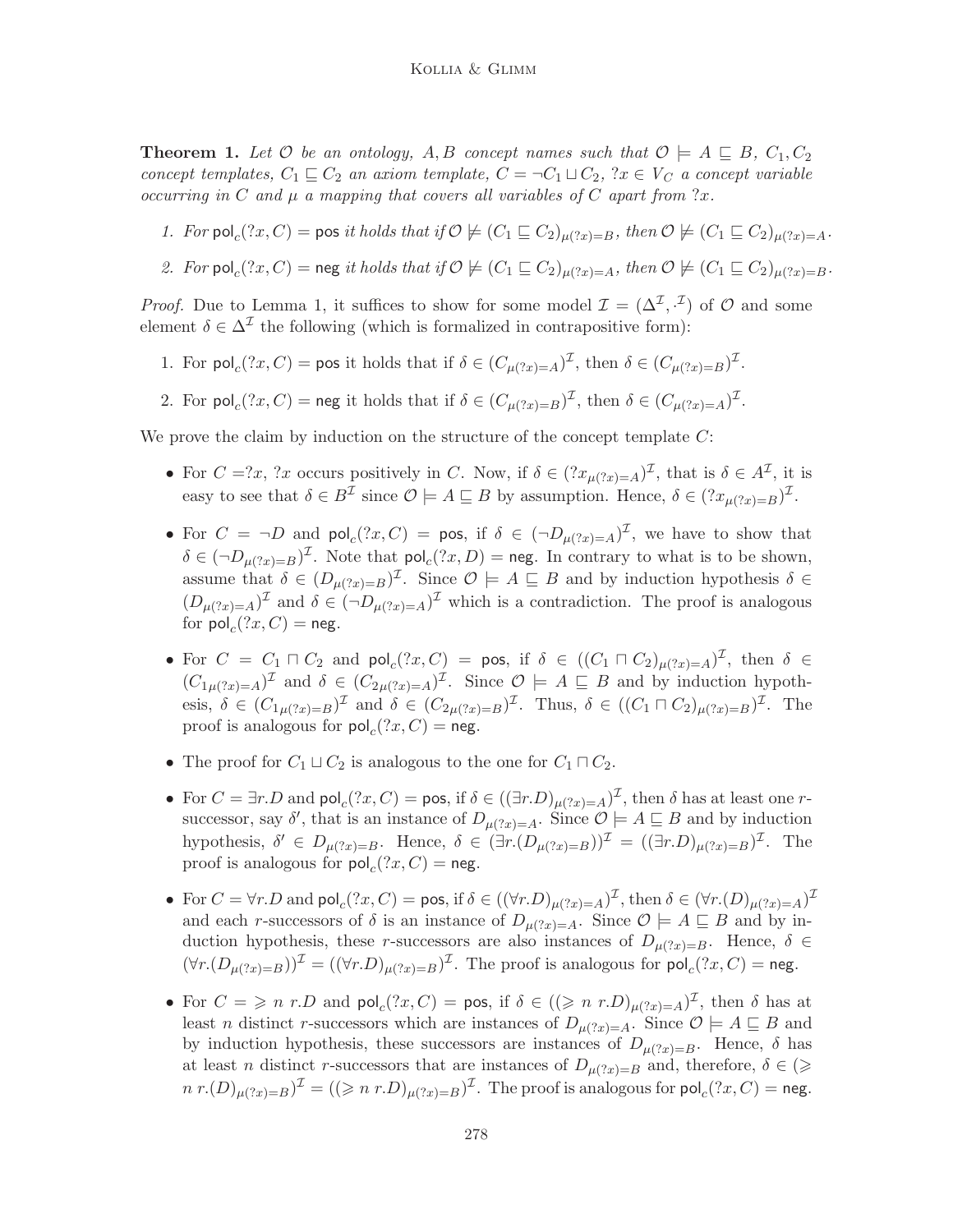- For  $C = \leq n \ r.D$  and  $\text{pol}_c(?x, C) = \text{pos}$ , if  $\delta \in ((\leq n \ r.D)_{\mu(?x)=A})^{\mathcal{I}}$ , we have to show that  $\delta \in ((\leq n \ r.D)_{\mu(?x)=B})^{\mathcal{I}}$ . Note that  $\mathsf{pol}_c(?x,D) = \mathsf{neg}$ . In contrary to what is to be shown, assume that  $\delta \in (\neg(\leqslant n \ r.D)_{\mu(?x)=B})^{\mathcal{I}}$ , i.e.,  $\delta \in ((\geqslant n+1 \ r.D)_{\mu(?x)=B})^{\mathcal{I}}$ . Hence,  $\delta$  has at least  $n + 1$  distinct r-successors which are instances of  $D_{\mu(?x)=B}$ . Since  $\text{pol}_c(?x, D) = \text{neg}$  and by induction hypothesis, these  $D_{\mu(?x)=B}$  instances are also  $D_{\mu(?x)=A}$  instances and  $\delta \in (\geq n+1 \ r.(D)_{\mu(?x)=A})^{\mathcal{I}} = ((\geq n+1 \ r.D)_{\mu(?x)=A})^{\mathcal{I}},$ which is a contradiction. The proof is analogous for  $\mathsf{pol}_c(?x,C) = \mathsf{neg}.$
- For  $C = (= n r.D)$ , the polarity of ?x in C is always positive and negative, so  $\mathsf{pol}_c(?x, C)$  is undefined and the case cannot occur.  $\Box$

We now extend this optimization to the case of role variables and we first define the polarity of a role variable in a concept or axiom template.

**Definition 15 (Role Polarity).** Let  $x \in V_R$  be a role variable,  $C, C_1, C_2, D$  concept templates, r a role, and  $n \in \mathbb{N}_0$ . We define the polarity of ?x in C as follows: ?x occurs positively in  $\exists$ ?x.D,  $\exists$ ?x<sup>-</sup>.D,  $\geq n$  ?x.D,  $\geq n$  ?x<sup>-</sup>.D,  $= n$  ?x.D, and  $= n$  ?x<sup>-</sup>.D; ?x occurs negatively in  $\forall ?x.D, \forall ?x^- .D, \leq n \ ?x.D, \leq n \ ?x^- .D, = n \ ?x.D, \ and = n \ ?x^- .D.$ Furthermore, ?x occurs positively (negatively)

- in  $\neg D$  if ?x occurs negatively (positively) in D,
- in  $C_1 \sqcap C_2$  or  $C_1 \sqcup C_2$  if ?x occurs positively (negatively) in  $C_1$  or  $C_2$ ,
- in  $\exists r.D, \exists?x.D, \exists?x^- .D, \geqslant n \ r.D, \geqslant n \ ?x.D, \geqslant n \ ?x^- .D, \forall r.D, \forall?x.D, \text{ or } \forall?x^- .D$ if ?x occurs positively (negatively) in  $D$ ,
- in  $\leqslant n$  r.D,  $\leqslant n$  ?x.D, or  $\leqslant n$  ?x-D if ?x occurs negatively (positively) in D,
- $in = n r.D$  if ?x occurs in D.

We further say that ?x occurs positively (negatively) in  $C_1 \subseteq C_2$  if ?x occurs negatively (positively) in  $C_1$  or positively (negatively) in  $C_2$ . We define a partial function  $\mathsf{pol}_r$  that maps a role variable ?x and a concept template C (axiom template of the form  $C_1 \subseteq C_2$ ) to pos if ?x occurs only positively in C (C<sub>1</sub>  $\subseteq$  C<sub>2</sub>) and to neg if ?x occurs only negatively in  $C$  ( $C_1 \sqsubseteq C_2$ ).

Note also that we do not make any assumption about occurrences of  $2x$  in D in the first part of the definition.

We now show, that the hierarchy optimization is also applicable to role variables, provided they occur only positively or only negatively.

**Theorem 2.** Let  $\mathcal O$  be an ontology, r, s role names such that  $\mathcal O \models r \sqsubseteq s$ ,  $C_1, C_2$  concept templates,  $C_1 \subseteq C_2$  an axiom template,  $C = \neg C_1 \sqcup C_2$ ,  $x \in V_R$  a role variable occurring in C and  $\mu$  a mapping that covers all variables of C apart from ?x.

- 1. For  $\text{pol}_r(?x,C) = \text{pos } it$  holds that if  $\mathcal{O} \not\models (C_1 \sqsubseteq C_2)_{\mu(?x)=s}$ , then  $\mathcal{O} \not\models (C_1 \sqsubseteq C_2)_{\mu(?x)=r}$ .
- 2. For  $\mathsf{pol}_r(?x,C) = \mathsf{neg}$  it holds that if  $\mathcal{O} \not\models (C_1 \sqsubseteq C_2)_{\mu(?x)=r}$ , then  $\mathcal{O} \not\models (C_1 \sqsubseteq C_2)_{\mu(?x)=s}$ .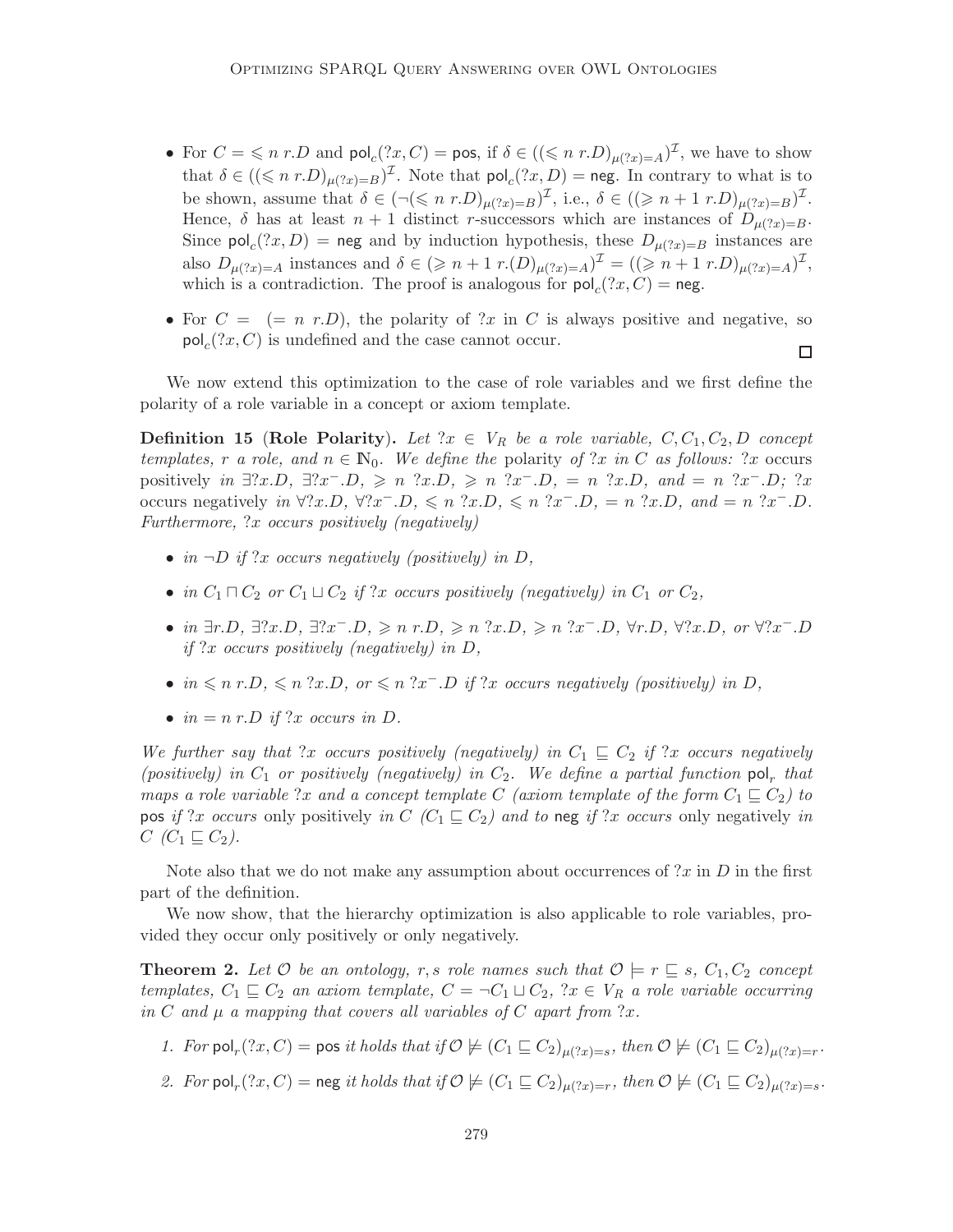*Proof.* Due to Lemma 1, it suffices to show for some model  $\mathcal{I} = (\Delta^{\mathcal{I}}, \cdot^{\mathcal{I}})$  of  $\mathcal{O}$  and some element  $\delta \in \Delta^{\mathcal{I}}$  the following (which is formalized in contrapositive form):

1. For  $\text{pol}_r(?x,C) = \text{pos}$  it holds that if  $\delta \in (C_{\mu(?x)=r})^{\mathcal{I}}$ , then  $\delta \in (C_{\mu(?x)=s})^{\mathcal{I}}$ .

2. For  $\text{pol}_r(?x,C) = \text{neg it holds that if } \delta \in (C_{\mu(?x)=s})^{\mathcal{I}}$ , then  $\delta \in (C_{\mu(?x)=r})^{\mathcal{I}}$ .

We prove the claim by induction on the structure of the concept template  $C$ :

- For  $C = \exists ?x.D$ , where D is a concept template that does not contain  $?x$ . We have  $\mathsf{pol}_r(?x,C) = \mathsf{pos}.$  Assume,  $\delta \in ((\exists?x.D)_{\mu(?x)=r})^{\mathcal{I}},$  that is,  $\delta \in (\exists r.\mu(D))^{\mathcal{I}}.$  Then there is some  $\delta' \in \Delta^{\mathcal{I}}$  such that  $\langle \delta, \delta' \rangle \in r^{\mathcal{I}}$  and  $\delta' \in \mu(D)^{\mathcal{I}}$ . Since  $\mathcal{O} \models r \sqsubseteq s$ , we also have  $\langle \delta, \delta' \rangle \in s^{\mathcal{I}}$  and, therefore,  $\delta \in (\exists s. \mu(D))^{\mathcal{I}} = ((\exists? x.D)_{\mu(?x)=s})^{\mathcal{I}}$ .
- For  $C = \forall ?x.D$ , where D is a concept template that does not contain  $?x$ . We have  $\mathsf{pol}_r(?x,C) = \mathsf{neg}. \text{ If } \delta \in ((\forall ?x.D)_{\mu(?x)=s})^\mathcal{I}, \text{ we have to show that } \delta \in ((\forall ?x.D)_{\mu(?x)=r})^\mathcal{I}.$ In contrary to what is to be shown, assume that  $\delta \in (\neg(\forall?x.D)_{\mu(?x)=r})^{\mathcal{I}}$ , i.e.,  $\delta \in$  $(\exists r.\mu(\neg D))^{\mathcal{I}}$ . Hence, there is some  $\delta' \in \Delta^{\mathcal{I}}$  such that  $\langle \delta, \delta' \rangle \in r^{\mathcal{I}}$  and  $\delta' \in \mu(\neg D)^{\mathcal{I}}$ . Since  $\mathcal{O} \models r \subseteq s$ , we also have  $\langle \delta, \delta' \rangle \in s^{\mathcal{I}}$  and, therefore,  $\delta \notin (\forall s. \mu(D))^{\mathcal{I}} =$  $((\forall?x.D)_{\mu(?x)=s})^{\mathcal{I}},$  which is a contradiction.
- For  $C = \geqslant n$  ?x.D where D is a concept template that does not contain ?x. We have  $\mathsf{pol}_r(?x,C) = \mathsf{pos}.$  Assume,  $\delta \in ((\geqslant n \ ? x.D)_{\mu(?x)=r})^\mathcal{I}$ , that is  $\delta \in (\geqslant n \ r.\mu(D))^\mathcal{I}$  and δ has at least *n* distinct *r*-successors which are instances of  $\mu(D)$ . Since  $\mathcal{O} \models r \sqsubseteq s$ these r-successors are also s-successors of  $\delta$  and, therefore,  $\delta \in (\geq n \ s.\mu(D))^{\mathcal{I}} = ((\geq$  $n$  ?  $x.D)_{\mu$  (?  $x)=s}$ )<sup> $\mathcal{I}$ </sup>.
- For  $C = \leq n$  ?x.D where C is a concept template that does not contain ?x. We have  $\mathsf{pol}_r(?x,C) = \mathsf{neg}.$  If  $\delta \in ((\leqslant n \ ?x.D)_{\mu(?x)=s})^\mathcal{I}$ , we have to show that  $\delta \in$  $((\leqslant n \text{ ?}x.D)_{\mu(?x)=r})^{\mathcal{I}}$ . In contrary to what is to be shown, assume that  $\delta \in (\neg(\leqslant$  $n$   $(x,D)_{\mu(2x)=r}$ , i.e.,  $\delta \in (\geq n+1 \ r.\mu(D))^{\mathcal{I}}$ . Hence,  $\delta$  has at least  $n+1$  distinct r-successors, which are instances of  $\mu(D)$ . Since  $\mathcal{O} \models r \sqsubseteq s$ , these r-successors are also s-successors and  $\delta \in ((\geq n+1 \ s.\mu(D)))^{\mathcal{I}} = ((\geq n+1 \ ?x.D)_{\mu(?x)=s})^{\mathcal{I}}$ , which is a contradiction.
- For  $C = C_1 \sqcap C_2$  and  $\mathsf{pol}_r(?x, C) = \mathsf{pos}$ , if  $\delta \in ((C_1 \sqcap C_2)_{\mu(?x) = r})^\mathcal{I}$ , then  $\delta \in (C_{1\mu(?x) = r})^\mathcal{I}$ and  $\delta \in (C_{2\mu(2x)=r})^{\mathcal{I}}$ . Since  $\mathcal{O} \models r \sqsubseteq s$  and by the induction hypothesis,  $\delta \in$  $(C_{1\mu(?x)=s})^{\mathcal{I}}$  and  $\delta \in (C_{2\mu(?x)=s})^{\mathcal{I}}$ . Thus,  $\delta \in ((C_1 \sqcap C_2)_{\mu(?x)=s})^{\mathcal{I}}$ . The proof is analogous for  $\mathsf{pol}_r(?x,C) = \mathsf{neg}.$
- The proof for  $C_1 \sqcup C_2$  is analogous to the one for  $C_1 \sqcap C_2$ .
- For  $C = \neg D$  and  $\text{pol}_r(?x, C) = \text{pos}$ , if  $\delta \in (\neg D_{\mu(?x)=r})^{\mathcal{I}}$ , we have to show that  $\delta \in (\neg D_{\mu(?x)=s})^{\mathcal{I}}.$  Note that  $\mathsf{pol}_r(?x,D) = \mathsf{neg}.$  In contrary to what is to be shown, assume that  $\delta \in (D_{\mu(?x)=s})^{\mathcal{I}}$ . Since  $\mathcal{O} \models r \sqsubseteq s$  and by induction hypothesis  $\delta \in$  $(D_{\mu(?x)=r})^{\mathcal{I}}$  and  $\delta \in (\neg D_{\mu(?x)=r})^{\mathcal{I}}$  which is a contradiction. The proof is analogous for  $\mathsf{pol}_r(?x,C) = \mathsf{neg}.$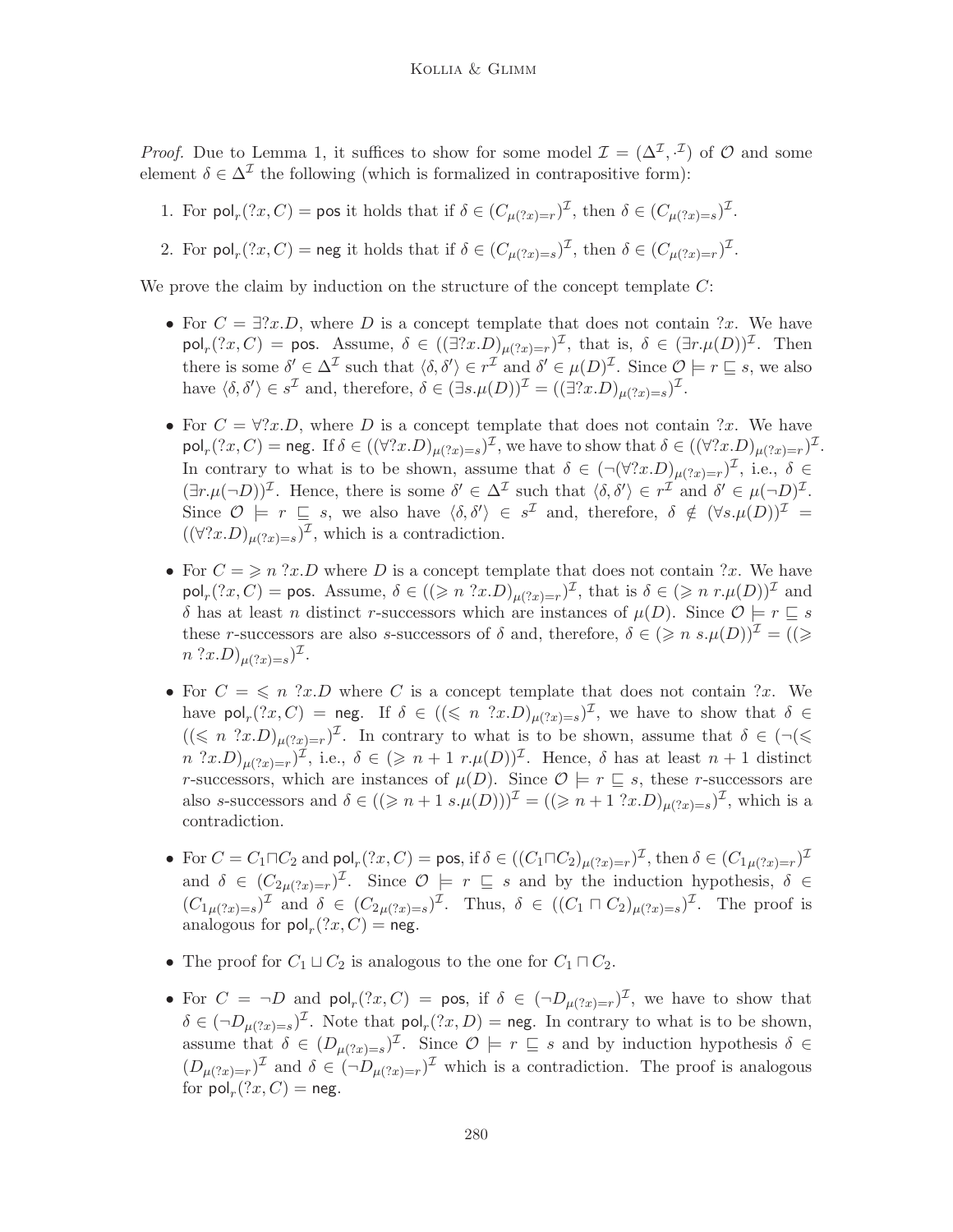- For  $C = \exists p.D$  and  $\text{pol}_r(?x,C) = \text{pos}$ , we also have  $\text{pol}_r(?x,D) = \text{pos}$ . Now, if  $\delta \in ((\exists p.D)_{\mu(?x)=r})^{\mathcal{I}},$  then  $\delta$  has at least one p-successor that is an instance of  $D_{\mu(?x)=r}$ . Since  $\mathcal{O} \models r \sqsubseteq s$  and by induction hypothesis, this p-successor is an instance of  $D_{\mu(?x)=s}$ . Hence,  $\delta \in ((\exists p.D)_{\mu(?x)=s})^{\mathcal{I}}$ . The proof is analogous for  $\mathsf{pol}_r(?x,C) = \mathsf{neg}.$
- For  $C = \exists?x.D$  and  $\text{pol}_r(?x,C) = \text{pos}$ , we also have  $\text{pol}_r(?x,D) = \text{pos}$ . Note that  $?x$  occurs in  $D$  since otherwise the case is handled already above. Now, if  $\delta \in ((\exists?x.D)_{\mu(?x)=r})^{\mathcal{I}}$ , then  $\delta$  has at least one *r*-successor which is an instance of  $D_{\mu(?x)=r}$ . Since  $\mathcal{O}\models r\sqsubseteq s$  and by induction hypothesis,  $\delta$  has at least one s-successor that is an instance of  $D_{\mu(?x)=s}$ . Hence,  $\delta \in ((\exists?x.D)_{\mu(?x)=s})^{\mathcal{I}}$ .
- For  $C = \forall p.D$  and  $\text{pol}_r(?x,C) = \text{pos}$ , we also have  $\text{pol}_r(?x,D) = \text{pos}$ . Now, if  $\delta \in$  $((\forall p.D)_{\mu(?x)=r})^{\mathcal{I}}$ , then  $\delta \in (\forall p.(D)_{\mu(?x)=r})^{\mathcal{I}}$  and each p-successor of  $\delta$  is an instance of  $D_{\mu(?x)=r}$ . Since  $\mathcal{O}\models r\sqsubseteq s$  and by induction hypothesis, these p-successors are also instances of  $D_{\mu(2x)=s}$ . Hence,  $\delta \in (\forall p.(D_{\mu(2x)=s}))^{\mathcal{I}} = ((\forall p.D)_{\mu(2x)=s})^{\mathcal{I}}$ . The proof is analogous for  $\mathsf{pol}_r(?x,C) = \mathsf{neg}.$
- For  $C = \forall ?x.D$  and  $\text{pol}_r(?x,C) = \text{neg}$ , we also have  $\text{pol}_r(?x,D) = \text{neg}$ . Note that ?x occurs in  $D$  since otherwise the case is handled already above. Now, if  $\delta \in ((\forall?x.D)_{\mu(?x)=s})^{\mathcal{I}}$ , we have to show that  $\delta \in ((\forall?x.D)_{\mu(?x)=r})^{\mathcal{I}}$ . In contrary to what is to be shown, assume that  $\delta \notin ((\forall?x.D)_{\mu(?x)=r})^{\mathcal{I}}$ , i.e.,  $\delta \in (\exists r.(\neg D)_{\mu(?x)=r})^{\mathcal{I}}$ . Hence, there is some  $\delta' \in \Delta^{\mathcal{I}}$  such that  $\langle \delta, \delta' \rangle \in r^{\mathcal{I}}$  and  $\delta' \in ((\neg D)_{\mu(?x)=r})^{\mathcal{I}}$ . Since  $\mathcal{O} \models r \sqsubseteq s$ ,  $\delta'$  is also an s-successor of  $\delta$  and, by induction hypothesis, we have  $\delta' \in ((\neg D)_{\mu(?x)=s})^{\mathcal{I}}$  which is a contradiction.
- For  $C = \geqslant n \ p.D$  and  $\text{pol}_r(?x,C) = \text{pos}$ , if  $\delta \in ((\geqslant n \ p.D)_{\mu(?x)=r})^{\mathcal{I}}$ , then  $\delta$  has at least *n* distinct *p*-successors that are instances of  $D_{\mu(?x)=r}$ . Since  $\mathcal{O}\models r\subseteq s$  and by induction hypothesis, these p-successors are also instances of  $D_{\mu(2x)=s}$ . Hence,  $\delta \in ((\geqslant n \ p.D)_{\mu(?x)=s})^{\mathcal{I}}$ . The proof is analogous for  $\mathsf{pol}_r(?x,C) = \mathsf{neg}$
- For  $C = \geqslant n$  ?x.D and  $\text{pol}_r(?x, C) = \text{pos}$ , we also have  $\text{pol}_r(?x, D) = \text{pos}$ . Note that  $?x$  occurs in  $D$  since otherwise the case is handled already above. Now, if  $\delta \in ((\geqslant n \ \text{?}x.D)_{\mu(?x)=r})^{\mathcal{I}}$ , then  $\delta$  has at least n distinct r-successors which are instances of  $D_{\mu(?x)=r}$ . Since  $\mathcal{O}\models r\sqsubseteq s$  and by induction hypothesis,  $\delta$  has at least n distinct s-successors that are instances of  $D_{\mu(?x)=s}$ . Hence,  $\delta \in ((\geqslant n \; ?x.D)_{\mu(?x)=s})^{\mathcal{I}}$ .
- For  $C = \leq n \ p.D$  and  $\text{pol}_r(?x,C) = \text{pos}$ , if  $\delta \in ((\leq n \ p.D)_{\mu(?x)=r})^{\mathcal{I}}$ , we have to show that  $\delta \in ((\leq n \ p.D)_{\mu(?x)=s})^{\mathcal{I}}$ . Note that  $\mathsf{pol}_r(?x,D) = \mathsf{neg}$ . In contrary to what is to be shown, assume that  $\delta \in (\neg(\leqslant n \ p.D)_{\mu(?x)=s})^{\mathcal{I}}$ , i.e.,  $\delta \in ((\geqslant n+1 \ p.D)_{\mu(?x)=s})^{\mathcal{I}}$ . Hence,  $\delta$  has at least  $n+1$  distinct p-successors which are instances of  $D_{\mu(?x)=s}$ . Since  $\text{pol}_r(?x, D) = \text{neg}$  and by induction hypothesis, these  $D_{\mu(?x)=s}$  instances are also  $D_{\mu(?x)=r}$  instances and  $\delta \in (\geq n+1 \ p.(D)_{\mu(?x)=r})^{\mathcal{I}} = ((\geq n+1 \ p.D)_{\mu(?x)=r})^{\mathcal{I}},$ which is a contradiction. The proof is analogous for  $\text{pol}_r(?x,C) = \text{neg}.$
- For  $C = \leqslant n$  ?x.D and  $\text{pol}_r(?x, C) = \text{neg}$ , we have  $\text{pol}_r(?x, D) = \text{pos}$ . Note that ?x occurs in D since otherwise the case is handled already above. If  $\delta \in \mathcal{G}$  $n \quad ?x.D)_{\mu(?x)=s}$  we have to show that  $\delta \in ((\leq n \quad ?x.D)_{\mu(?x)=r})^{\mathcal{I}}$ . In contrary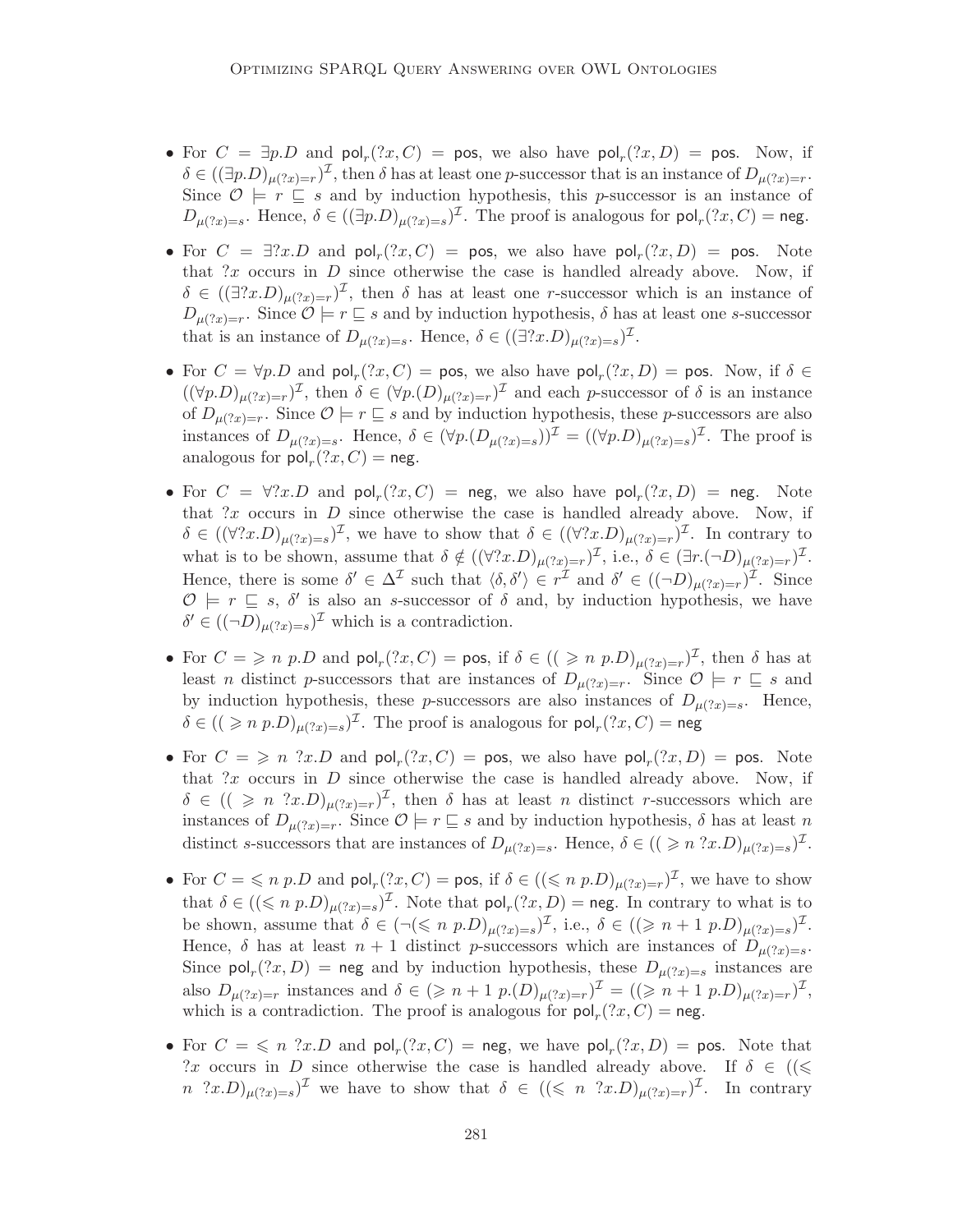Algorithm 2 getPossibleMappings( $\mathcal{O},$  ?x, at,  $\mu$ ) **Input:**  $\mathcal{O}$ : the queried  $\mathcal{SROIO}$  ontology  $?x: a concept or role variable$ at: an axiom template in which  $?x$  occurs  $\mu$ : a mapping with  $?x \in \text{dom}(\mu)$ Output: a set of mappings 1:  $S := \emptyset$ 2: if  $?x \in V_C$  then 3: if  $\text{pol}_c(?x, at) = \text{pos}$  then 4:  $S := {\mu' | \mu'(?x) = A, A \text{ is a direct subconcept of } \mu(?x) \text{ in } \mathcal{O},$  $\mu'(?y) = \mu(?y)$  for  $?y \in \text{dom}(\mu) \setminus \{?x\}$ 5: else 6:  $S := {\mu' | \mu' (?x) = A, A \text{ is a direct superconcept of } \mu (?x) \text{ in } \mathcal{O},$  $\mu'(?y) = \mu(?y)$  for  $?y \in \text{dom}(\mu) \setminus \{?x\}$ 7: end if 8: else 9: if  $\mathsf{pol}_r(?x,at) = \mathsf{pos}$  then 10:  $S := \{ \mu' \mid \mu'(?x) = r, r \text{ is a direct subrole of } \mu(?x) \text{ in } \mathcal{O},$  $\mu'(?y) = \mu(?y)$  for  $?y \in \text{dom}(\mu) \setminus \{?x\}$ 11: else 12:  $S := \{ \mu' \mid \mu'(?x) = r, r \text{ is a direct superrole of } \mu(?x) \text{ in } \mathcal{O},$  $\mu'(?y) = \mu(?y)$  for  $?y \in \text{dom}(\mu) \setminus \{?x\}$ 13: end if 14: end if 15: return S

to what is to be shown, assume that  $\delta \in (\neg(\leq n \ ?x.D)_{\mu(?x)=r})^{\mathcal{I}}$ , i.e.,  $\delta \in ((\geq$  $(n+1 \tcdot 2x) \mu_{(2x)=r}$ . Hence,  $\delta$  has at least  $n+1$  distinct r-successors which are instances of  $D_{\mu(?x)=r}$ . Since  $\mathcal{O}\models r\sqsubseteq s$ , and by induction hypothesis, these r-successors are also s-successors and instances of  $D_{\mu(?x)=s}$ . Hence,  $\delta \in ((\geq n+1 \; ?x.D)_{\mu(?x)=s})^{\mathcal{I}}$ and  $\delta \in ((\leq n \cdot 2 \cdot x \cdot D)_{\mu(2x)=s})^{\mathcal{I}}$ , which is a contradiction.

- For  $C = (n \ 3x)$  or  $C = (n \ r)$ , the polarity of  $3x$  in C is always positive and negative, so  $\text{pol}_r(?x, C)$  is undefined and the case cannot occur.
- The cases for ?x occurring in the form of an inverse  $(2x^{-})$  are analogous, given that  $\mathcal{O} \models r \sqsubseteq s \text{ iff } \mathcal{O} \models r^- \sqsubseteq s^-.$  $\Box$

Algorithm 2, which we explain in detail in Section 6.3, shows how we use the above theorems to create possible concept and role mappings for a concept or role variable  $x$ that appears only positively or only negatively in an axiom template  $C_1 \sqsubseteq C_2$ .

## 6.3 Query Answering Algorithm

Algorithm 3 shows an optimized way of evaluating queries using static ordering. First, axiom templates are simplified where possible (method rewrite in line 1). Next, the method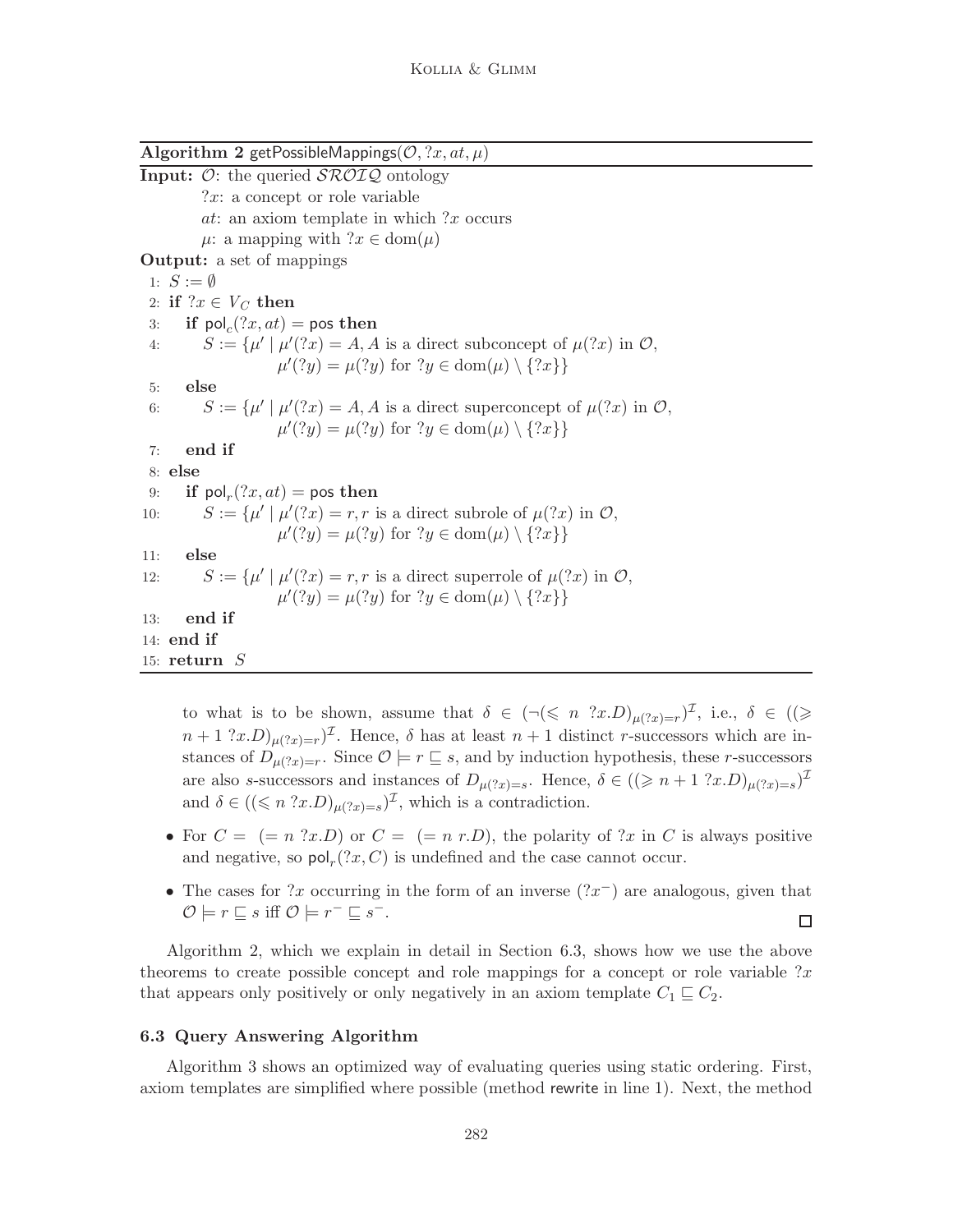Algorithm 3 evaluate( $\mathcal{O}, q$ ) **Input:**  $\mathcal{O}:$  the queried  $\mathcal{SROTQ}$  ontology q: a query over  $\mathcal O$ **Output:** a set of solutions for evaluating q over  $\mathcal{O}$ 1:  $At := \text{rewrite}(q)$ 2:  $At^1, \ldots, At^m$ :=connectedComponents $(At)$ 3: for  $j=1, \ldots, m$  do 4:  $R_i := \{\mu_0 \mid \text{dom}(\mu_0) = \emptyset\}$ 5:  $at_1, \ldots, at_n := \mathsf{order}(At^j)$ 6: for  $i=1,\ldots,n$  do 7:  $R := \emptyset$ 8: for each  $\mu \in R_i$  do 9: if isSimple $(at_i)$  and  $Vars(at_i) \setminus dom(\mu) \neq \emptyset$  then 10:  $R := R \cup \{\mu' \cup \mu \mid \mu' \in \mathsf{callSpecificReasonerTask}(\mu(at_i))\}$ 11: **else if**  $\text{Vars}(at_i) \setminus \text{dom}(\mu) = \emptyset$  then 12: if  $\mathcal{O} \models \mu(at_i)$  then 13:  $R := R \cup \{\mu\}$ 14: end if 15: else 16:  $V_{\text{opt}} := \{?x \mid ?x \notin \text{dom}(\mu), \text{ Theorem 1 or 2 applies to } ?x \text{ and } at_i\}$ 17:  $B := \text{initializeVariableMappings}(\mathcal{O}, at_i, \mu, V_{\text{opt}})$ 18: while  $B \neq \emptyset$  do 19:  $\mathcal{C} := \mathsf{removeMapping}(B)$ 20: **if**  $\mathcal{O} \models \mu'(at_i)$  then 21:  $R := R \cup \{\mu'' \mid \mu''(?x) = \mu'(?x) \text{ if } ?x \notin V_{\text{opt}} \text{ and }$  $\mu''(?x) = C$  if  $?x \in V_{\text{opt}} \cap V_C, \mathcal{O} \models C \equiv \mu'(?x)$  and  $\mu''(?x) = r \text{ if } ?x \in V_{\text{opt}} \cap V_R, \mathcal{O} \models r \equiv \mu'(?x) \}$ 22: for each  $?x \in V_{\text{opt}}$  do 23:  $B := B \cup \text{getPossibleMappings}(\mathcal{O}, ?x, at_i, \mu')$ 24: end for 25: end if 26: end while 27: end if 28: end for 29:  $R_i := R$ 30: end for 31: end for 32:  $R_{\text{ans}} := \{\mu_1 \cup \ldots \cup \mu_m \mid \mu_j \in R_j, 1 \leq j \leq m\}$ 33: return  $R_{\text{ans}}$ 

connectedComponents (line 2) partitions the axiom templates into sets of connected components, i.e., within a component the templates share common variables, whereas between components there are no shared variables. Unconnected components unnecessarily increase the amount of intermediate results and, instead, one can simply combine the results for the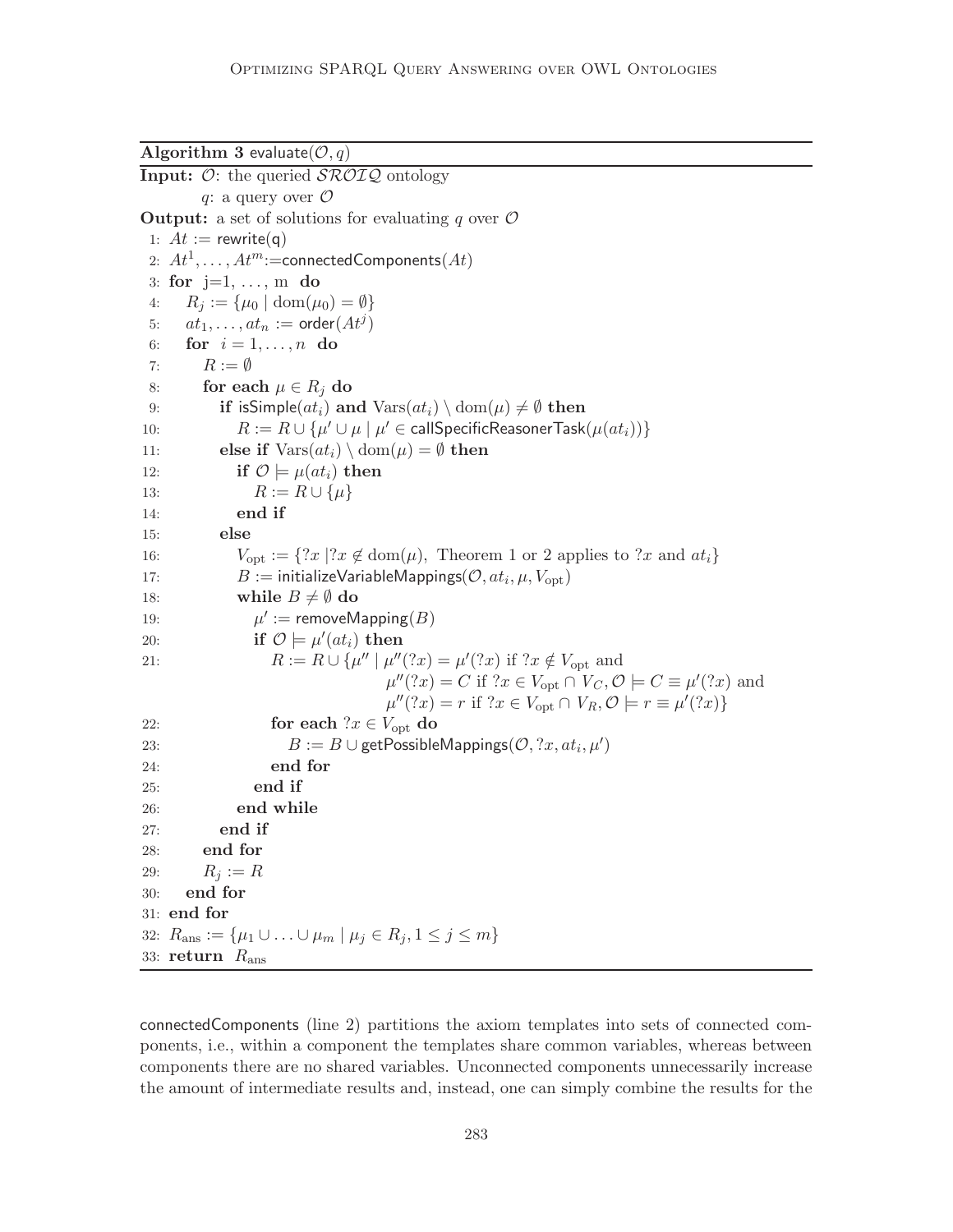Algorithm 4 initializeVariableMappings( $\mathcal{O}, at, \mu, V_{\text{opt}}$ )

**Input:**  $\mathcal{O}$ : the queried  $\mathcal{SROIQ}$  ontology at: an axiom template  $\mu$ : a partial mapping  $V_{\text{opt}}$ : the variables of *at* to which Theorem 1 or 2 applies Output: a set of mappings 1:  $S := {\mu}$ 2: for each  $x \in \text{Vars}(at) \setminus \text{dom}(\mu)$  do 3:  $R := \emptyset$ 4: if  $?x \in V_C$  and  $?x \in V_{\text{opt}}$  then 5: for each  $\mu' \in S$  do 6: if  $\mathsf{pol}_c(?x,at) = \mathsf{pos}$  then 7:  $\mu'(?x) := \top$ 8: else 9:  $\mu'(?x) := \bot$ 10: end if 11:  $R := R \cup \{\mu'\}$ 12: end for 13: else if  $?x \in V_R$  and  $?x \in V_{\text{opt}}$  then 14: for each  $\mu' \in S$  do 15: if  $\text{pol}_r(?x, at) = \text{pos}$  then 16: µ  $\prime$ (?x) :=  $\top_r$ 17: else 18: µ  $\prime$ (?x) :=  $\perp_r$ 19: end if 20:  $R := R \cup \{\mu'\}$ 21: end for 22: else 23:  $R := \{ \mu' \mid \mu'(?x) = a, a \in N_C^{\mathcal{O}} \text{ or } a \in N_R^{\mathcal{O}} \text{ or } a \in N_I^{\mathcal{O}} \text{ and } \mu'(?y) = \mu_1(?y)$ for  $\mu_1 \in S$  and  $?y \in \text{dom}(\mu_1)$ 24: end if 25:  $S := R$ 26: end for 27: return S

components in the end (line 32). For each component, we proceed as described below: we first determine an order (method order in line 5) as described in Section 5. For a simple axiom template, which contains so far unbound variables, we call a specialized reasoner method to retrieve entailed results, i.e., mappings for unbound variables (callSpecificReasonerTask in line 10). Note that the mappings  $\mu'$  do not assign values to any of the variables covered by the already computed (partial) solution  $\mu$  since we instantiate the atom  $at_i$  by  $\mu$ . This allows for defining the union of  $\mu$  and  $\mu'$  by setting  $(\mu \cup \mu')(v) = \mu(v)$  if  $v \in \text{dom}(\mu)$ , and  $(\mu \cup \mu')(v) = \mu'(v)$  otherwise. For templates with all their variables bound, we check whether the mappings lead to entailed axioms (lines 11 to 14). For all other cases, i.e.,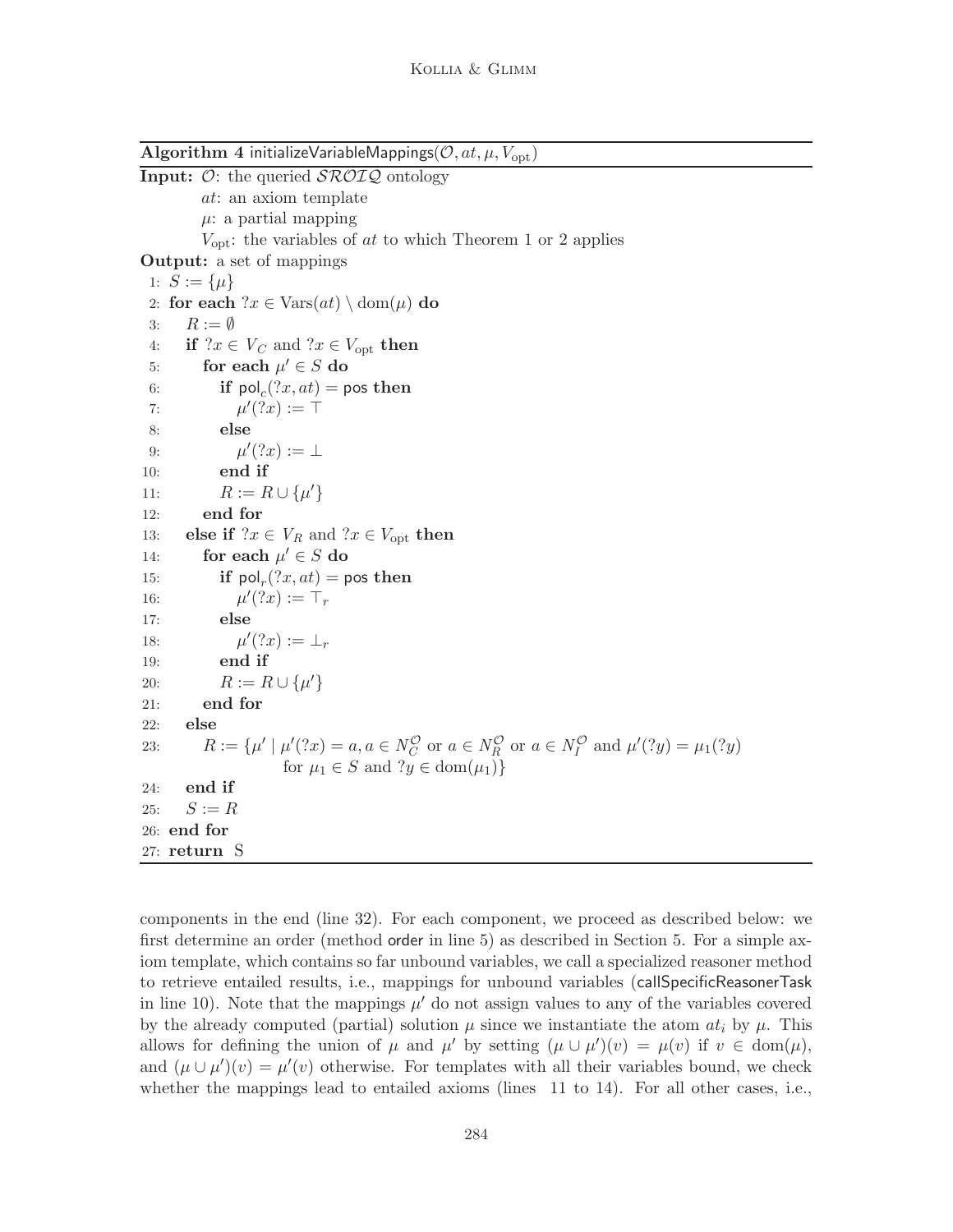for complex axiom templates with unbound variables, we check which compatible mappings yield an entailed axiom (lines 15 to 27). In particular, we first initialize a set  $B$  of candidate mappings for the unbound variables of the axiom template (line 17, which refers to Algorithm 4). Algorithm 4 initializes the unbound variables of axiom templates on which Theorem 1 or 2 applies to  $\top (\top_r)$  or  $\bot (\bot_r)$  depending on whether the respective polarity function returns pos or neg. For template variables on which the optimization is not applicable, all compatible mappings are returned. The method removeMapping (line 19) returns a mapping from  $B$  and deletes this mapping from  $B$ . We then instantiate the axiom template and check entailment. In case the entailment holds, we first extend the set  $R$  with the current mapping  $\mu'$  and with mappings that map the optimization variables to equivalent concepts or roles of the respective variable mappings in  $\mu'$  (line 21) and we afterwards extend the set  $B$  of possible mappings for the variables to which the hierarchy optimization is applicable (getPossibleMappings in line 23). For example, if we just checked a mapping  $\mu$ that maps a concept variable  $?x$  to the concept A and  $?x$  only occurs positively in the axiom template, then we add to the set B all mappings that map  $?x$  to a direct subconcept<sup>3</sup> of A (see Algorithm 2 line 4). In the implementation we use a more involved procedure, i.e., in order to avoid checking entailment of an instantiated axiom template more than once with the same mapping, which can be the case with the concept (role) hierarchy traversal that we perform, we keep track of already processed mappings and check only those that have not been checked in a previous iteration of the while loop (lines 18 to 26). For ease of presentation, this is not shown in Algorithm 3. We then repeat the procedure until  $B$  is empty (lines 18 to 26).

For the dynamic ordering, Algorithm 3 has to be changed as follows: We first compute the number of axiom templates in  $At^{j}$ ;  $n := |At^{j}|$ . We then swap line 5 and line 6, i.e., instead of ordering all axiom templates before the loop that evaluates the axiom templates, we order within the for loop. The function order gets as additional input parameter the set of currently computed solutions and returns only the next cheapest axiom template according to the dynamic ordering function. Hence, we have  $at_i := \text{order}(At^j, R_j)$  instead of  $at_1, \ldots, at_n := \text{order}(At^j)$ . We further insert a line after calling order to remove the cheapest axiom template from the current component:  $At^{j} := At^{j} \setminus \{at_{i}\}\$ . As a result, the next iteration of the for loop will compute the cheapest axiom template amongst the not yet evaluated templates until, in the last iteration, we only have one axiom template left.

Algorithm 3 is sound and complete. The soundness and completeness of the algorithm is based on the following facts:

- The method rewrite (see Definition 13) does not affect the answers to a query  $q$ , since it rewrites axiom templates to templates with the same set of answers.
- The method connected Components does not affect the answers of  $q$ ; it just splits the query into several components that are evaluated separately and we then take the cartesian product of the answers.
- The method order does not change the query in any way; it just reorders the axiom templates.

<sup>3.</sup> We say that a concept name A is a direct subconcept of a concept name B w.r.t.  $\mathcal{O}$ , if  $\mathcal{O} \models A \sqsubseteq B$  and there is no other concept name A' such that  $\mathcal{O} \models A' \sqsubseteq B$ ,  $\mathcal{O} \models A \sqsubseteq A'$  and  $\mathcal{O} \not\models A \equiv A'$ . In a similar way we can define the direct superconcept, the direct subrole and direct superrole.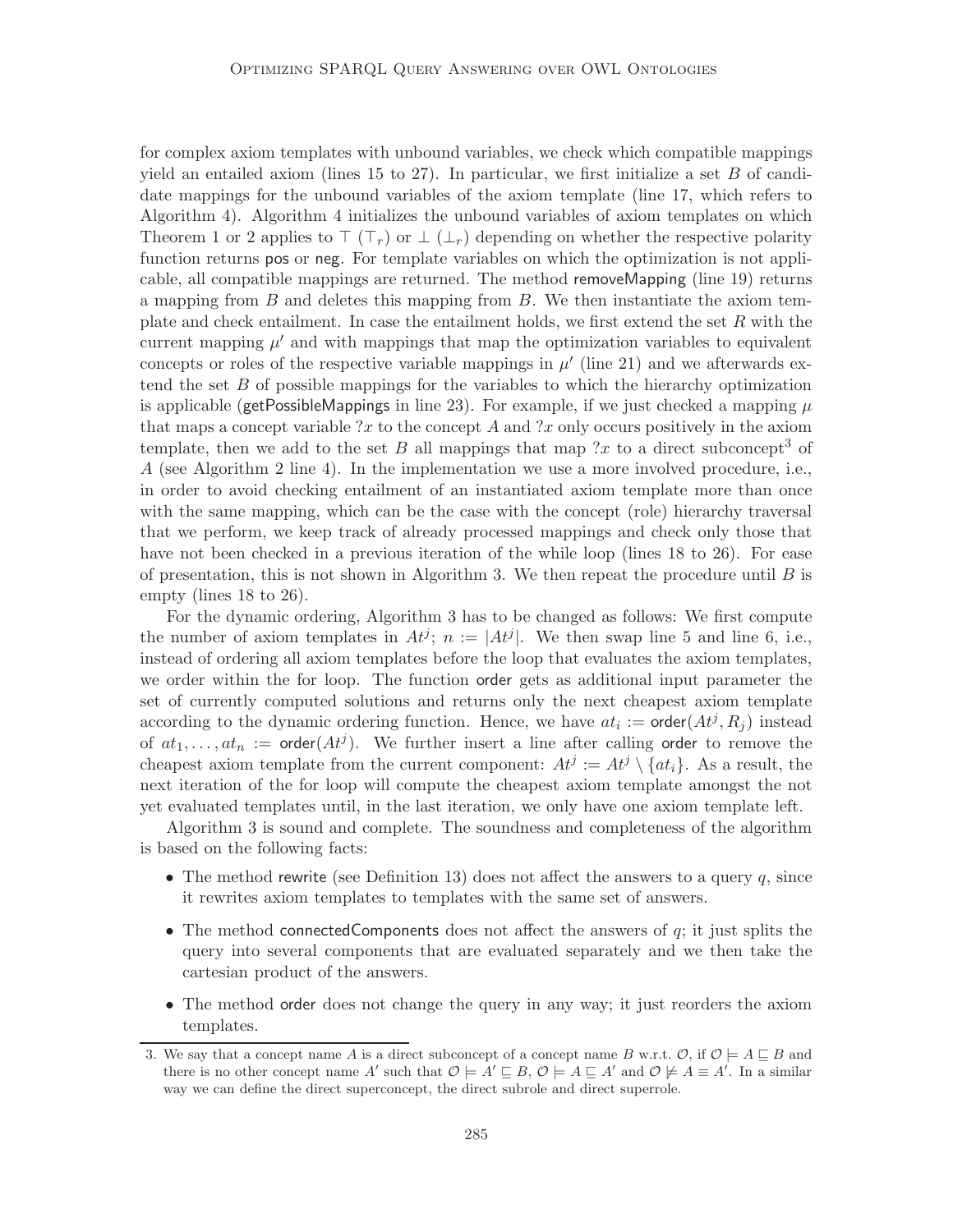- For the actual axiom template evaluation, we iterate over all the templates of the query by taking into account the mappings that have already been computed from the evaluation of previous templates and we distinguish between three cases:
	- 1. The axiom template is a simple one and contains unbound variables. We use specialized reasoner tasks to compute entailed mappings and since we use a sound and complete reasoner the result is indeed sound and complete.
	- 2. The axiom template does not contain unbound variables. In this case, we simply check entailment using a sound and complete reasoner.
	- 3. The axiom template is a complex template that has at least one variable unbound. For variables for which the optimization of Section 6.2 is applicable, we initialize the variables to  $\top/\top_r$  ( $\bot/\bot_r$ ) and we traverse the concept/role hierarchy topdown (bottom-up). We prune mappings according to Theorems 1 and 2 in case a checked mapping does not constitute a solution mapping. In this case, we do not extend the set of possible mappings B. For variables of axiom templates to which the hierarchy optimization is not applicable, we check all compatible mappings. Thus, due to Theorem 1 and 2 the procedure is sound and complete.

Although the above algorithm was implemented in the HermiT reasoner, one can compute the answers of a query using any (hyper)tableau reasoner.

## 7. Evaluation

We tested the developed optimizations with standard benchmarks and a range of custom queries that test complex axiom template evaluation over more expressive ontologies. All experiments were performed on a Mac OS X Lion machine with a 2.53 GHz Intel Core i7 processor and Java 1.6 allowing 1GB of Java heap space. We measure the time for one-off tasks such as classification separately since such tasks are usually performed before the system accepts queries. The ontologies and all code required to perform the experiments are available online (Kollia & Glimm, 2013). The developed system (Glimm & Kollia, 2013), called OWL-BGP, is implemented as a SPARQL Wrapper that can be used with any reasoner that implements the OWLReasoner interface of the OWL API (Horridge & Bechhofer, 2009). In Section 7.1 we compare the different ordering strategies that have been developed on two benchmarks (LUBM and UOBM) that contain queries with variables only in place of individuals (query atoms). We also show the effect of ordering on LUBM using some custom queries with simple axiom templates created for SPARQL-DL (Kremen & Sirin, 2008). In Section 7.2 we show the effect of the proposed optimizations for queries with complex axiom templates. For the evaluation we have used the HermiT hypertableau reasoner (Motik, Shearer, Glimm, Stoilos, & Horrocks, 2013). Other reasoners such as Pellet (Clark & Parsia, 2013a) or Racer Pro (Racer Systems GmbH & Co. KG, 2013) could equally well be used with our implementation as long as they provide an interface with the required statistics, i.e., the number of known and possible instances of concepts and roles for the computation of the cost functions used for query ordering. Without any optimizations, providing this interface with statistics can easily be realized as described in the current paper. The presented query ordering techniques can also be used when optimizations such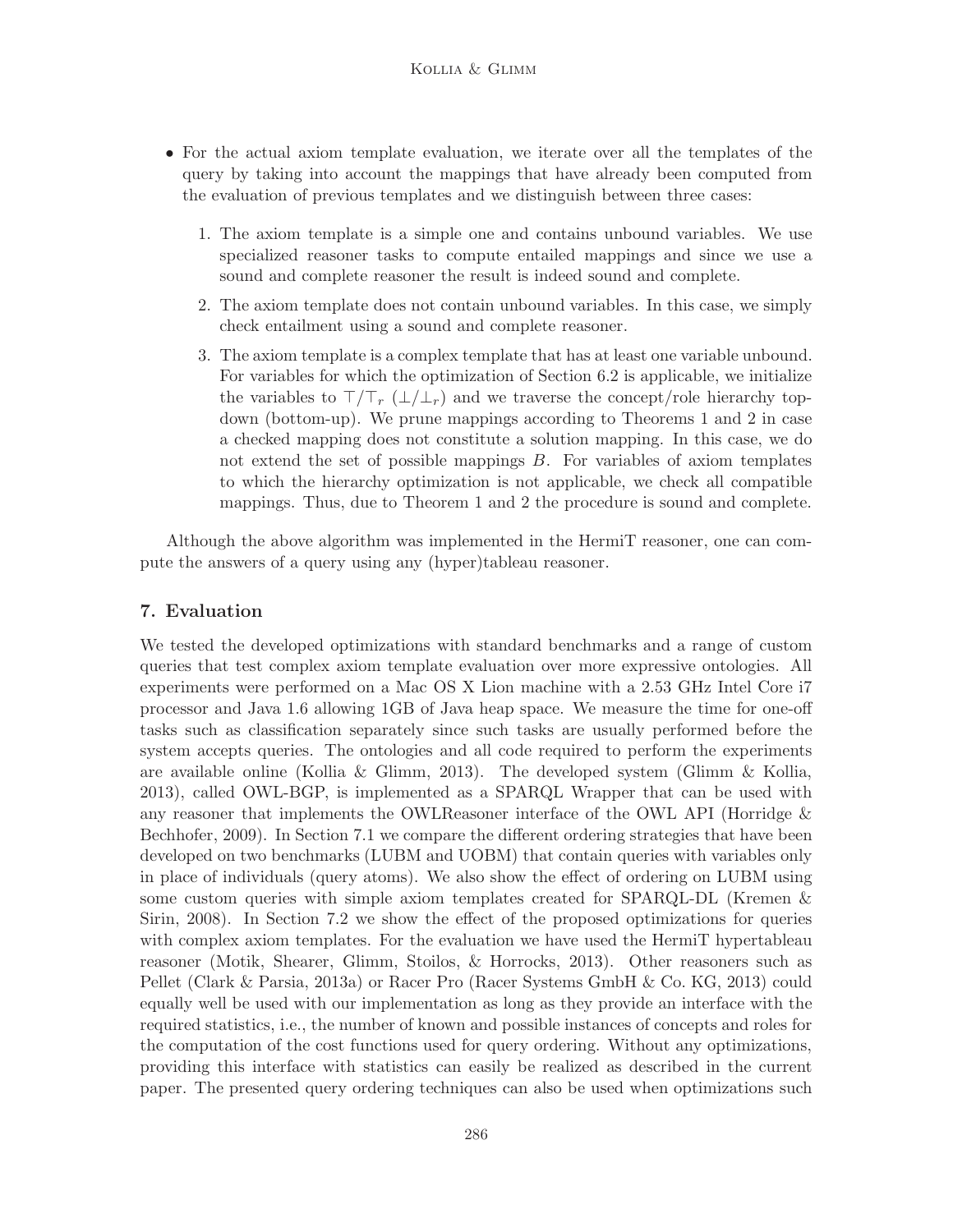as caching, pseudo model merging techniques, binary instance retrieval, or absorption are employed. The cost functions might, however, require some adaptation to take the reduction in the required number of consistency checks into account. For example, Pellet uses binary instance retrieval, where testing possible instances of a concept  $A$  is realized by splitting the candidate instances into two partitions. For each partition, a single consistency check is performed. If the consistency check is successful, it is safe to consider all individuals belonging to the partition as non-instances of the tested concept A. Otherwise, we further split the partition and process the resulting partitions in the same way. In this case, one performs one consistency check to potentially determine several (non-)instances of A, which should be reflected in the cost functions.

It is also worth noting that the TrOWL reasoning framework (Thomas, Pan, & Ren, 2013) started to use our SPARQL wrapper to provide SPARQL support. An adaptation to also provide statistics is, to the best of our knowledge, still outstanding, although this should be straightforward. TrOWL is based on two approximate reasoners: one that underapproximates (computation of concept and role instances is sound, but incomplete) (Ren, Pan, & Zhao, 2010) and one that overapproximates (computation of concept and role instances is complete, but unsound) (Pan, Thomas, & Zhao, 2009). In such a setting, the underapproximation can straightforwardly be seen as the known instances and the overapproximation minus the underapproximation as the possible instances.

## 7.1 Query Ordering

We tested our ordering techniques with the Lehigh University Benchmark (LUBM) (Guo, Pan, & Heflin, 2005) as a case where no disjunctive information is present and with the more expressive University Ontology Benchmark (UOBM) (Ma, Yang, Qiu, Xie, Pan, & Liu, 2006).

We first used the 14 conjunctive ABox queries provided in LUBM. From these, queries 2, 7, 8, 9 are the most interesting ones in our setting since they contain many atoms and ordering them can have an effect in running time. We tested the queries on  $LUBM(1,0)$  and  $LUBM(2,0)$  which contain data for one or two universities respectively, starting from index 0. LUBM $(1,0)$  contains 17,174 individuals and LUBM $(2,0)$  contains 38,334 individuals.  $LUBM(1,0)$  took 19 s to load and 0.092 s for classification and initialization of known and possible instances of concepts and roles. The clustering approach for concepts took 1 s and resulted in 16 clusters. The clustering approach for roles lasted 4.9 s and resulted in 17 role successor clusters, 29 role predecessor clusters and 87 role clusters.  $LUBM(2,0)$ took 48.5 s to load and 0.136 s for classification and initialization of known and possible instances. The clustering approach for concepts took 3.4 s and resulted in 16 clusters. The clustering approach for roles lasted 16.3 s and resulted in 17 role successor clusters, 31 role predecessor clusters and 102 role clusters. Table 2 shows the execution time for each of the four queries for  $LUBM(1,0)$  and  $LUBM(2,0)$  for four cases: i) when we use the static algorithm (columns 2 and 6), ii) when we use the dynamic algorithm (columns 3 and 7), iii) when we use random sampling, i.e., taking half of the individuals that are returned (from the evaluation of previous query atoms) in each run, to decide about the next cheapest atom to be evaluated in the dynamic case and iv) using the proposed sampling approach that is based on clusters constructed from individuals in the queried ontology (columns 4 and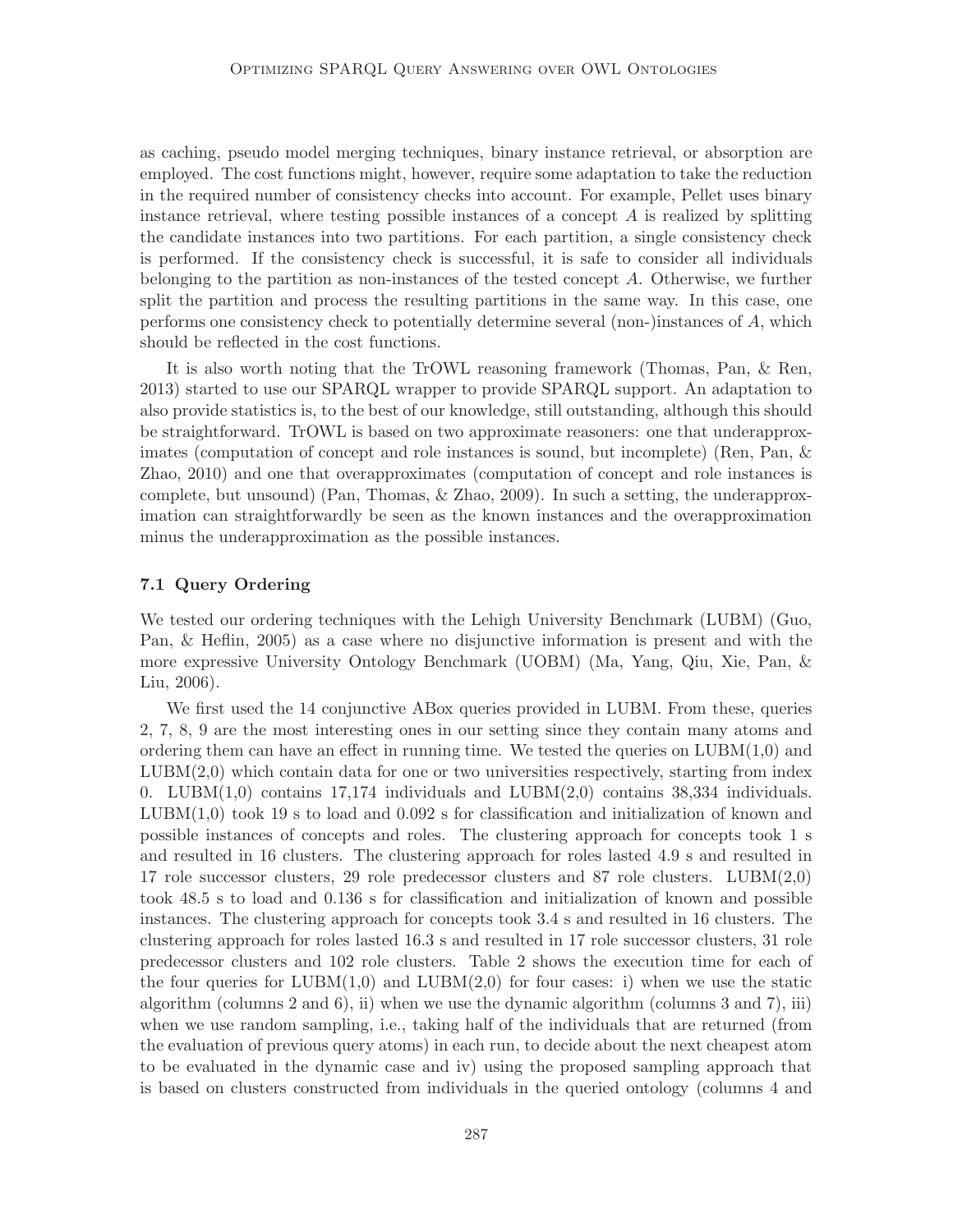|      | LUBM(1,0) |         |           |           |       |                | LUBM(2,0) |           |
|------|-----------|---------|-----------|-----------|-------|----------------|-----------|-----------|
| Q    | Static    | Dynamic | RSampling | CSampling |       | Static Dynamic | RSampling | CSampling |
| $*2$ | 51        | 119     | 390       | 37        | 162   | 442            | 1,036     | 153       |
|      | 25        | 29      | 852       | 20        | 70    | 77             | 2,733     | 64        |
| 8    | 485       | 644     | 639       | 551       | 622   | 866            | 631       | 660       |
| $*9$ | 1,099     | 2,935   | 3,021     | 769       | 6,108 | 23,202         | 14,362    | 3,018     |

Table 2: Query answering times in milliseconds for  $LUBM(1,0)$  and  $LUBM(2,0)$  using i) the static algorithm ii) the dynamic algorithm, iii) 50% random sampling (RSampling), iv) the constructed individual clusters for sampling (CSampling)

| Q, | PlansNo |     | Chosen Plan Order           |     |       | Pellet Plan   Worst Plan |
|----|---------|-----|-----------------------------|-----|-------|--------------------------|
|    |         |     | Static   Dynamic   Sampling |     |       |                          |
| ⌒  | 336     |     |                             |     | 51    | 4.930                    |
|    |         |     |                             |     | 25    | 7,519                    |
| 8  | 56      |     |                             |     | 495   | 1,782                    |
| 9  | 336     | 173 | $160\,$                     | 150 | 1,235 | 5,388                    |

Table 3: Statistics about the constructed plans and chosen orderings and running times in milliseconds for the orderings chosen by Pellet and for the worst constructed plans

8). The queries marked with (\*) are the queries where the static and dynamic algorithms result in a different ordering. In Queries 7 and 8 we observe an increase in running time when the dynamic technique is used (in comparison to the static) which is especially evident on Query 8 of LUBM(2,0), where the number of individuals in the ontology and the intermediate result sizes are larger. Dynamic ordering also behaves worse than static in Queries 2 and 9. This happens because, although the dynamic algorithm chooses a better ordering than the static algorithm, the intermediate results (that need to be checked in each iteration to determine the next query atom to be executed) are quite large and hence the cost of iterating over all possible mappings in the dynamic case far outweighs the better ordering that is obtained. We also observe that a random sampling for collecting the ordering statistics in the dynamic case (checking only 50% of individuals in  $\Omega_{i-1}$  randomly for detecting the next query atom to be executed) leads to much worse results in most queries than plain static or dynamic ordering. This happens since random sampling often leads to the choice of a worse execution order. The use of the cluster based sampling method performs better than the plain dynamic algorithm in all queries. In Queries 2 and 9, the gain we have from the better ordering of the dynamic algorithm when sampling is used is much more evident. This is the case since we use at most one individual from every cluster for the cost functions computation and the number of clusters is much smaller than the number of the otherwise tested individuals in each run.

In order to show the effectiveness of our proposed cost functions we compared the running times of all the valid plans (plans that comply to the connectedness condition of Definition 10, i.e., plans on which consecutive atoms share at least one common variable)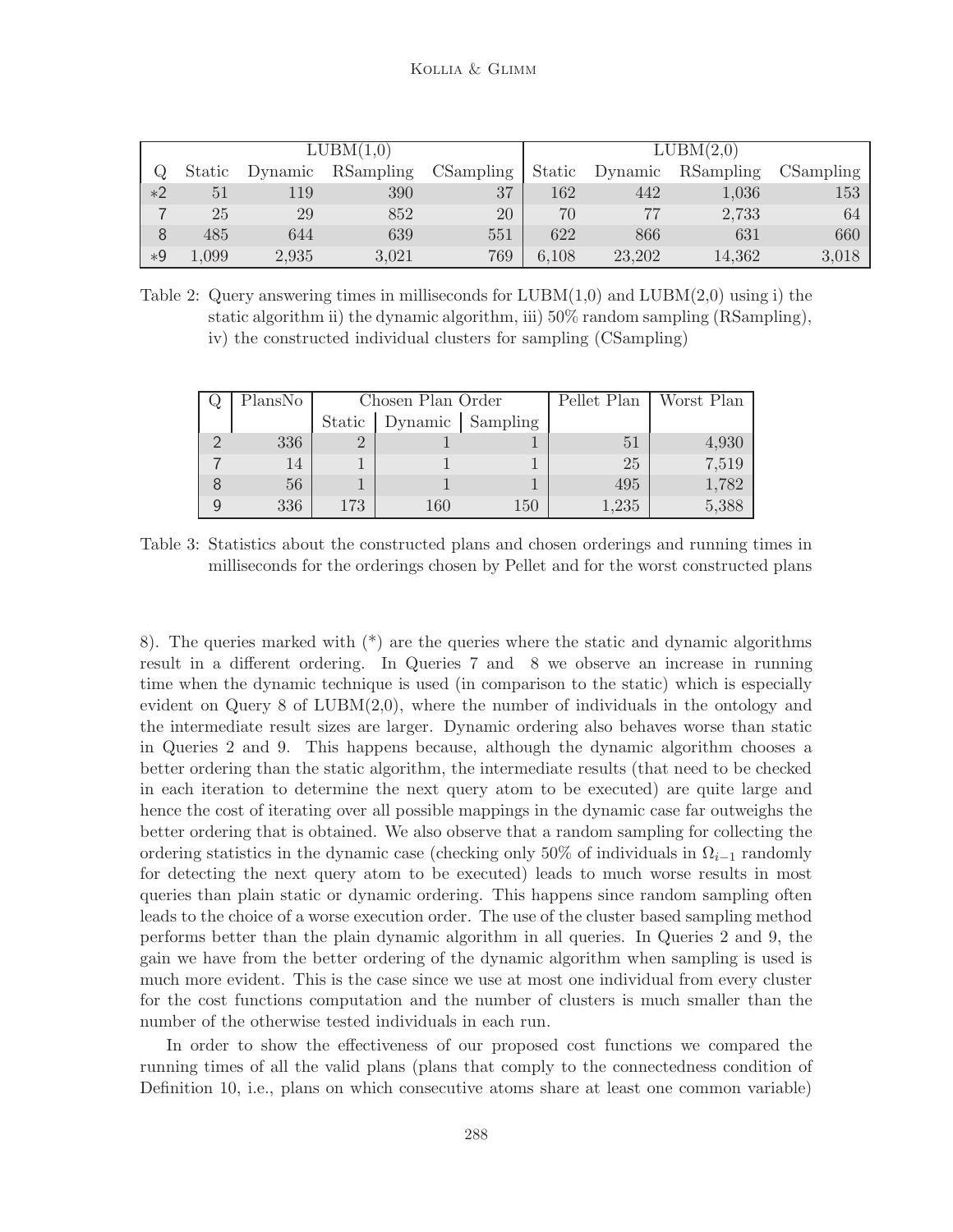|        |        | $LUBM(3,0) LUBM(4,0) LUBM(5,0) LUBM(6,0) LUBM(7,0) LUBM(8,0) LUBM(9,0)$ |         |         |         |         |
|--------|--------|-------------------------------------------------------------------------|---------|---------|---------|---------|
| 55,664 | 78,579 | 102.368                                                                 | 118,500 | 144,612 | 163,552 | 183,425 |

Table 4: Number of individuals in LUBM with increasing number of universities

with the running time of the plan chosen by our method. In the following we show the results for  $LUBM(1, 0)$ , but the results for  $LUBM(2,0)$  are comparable. In Table 3 we show, for each query, the number of valid plans that were constructed according to Definition 10 (column 2), the order of the plan chosen by the static, dynamic, and cluster based sampling methods if we order the valid plans by their execution time (columns 3,4,5; e.g., a value of 2 indicates that the ordering method chose the second best plan), the running time of HermiT for the plan that was created by Pellet (column 6) as well as the running time of the worst constructed plan (column 7).

The comparison of our ordering approach with the approach followed by other reasoners that support conjunctive query answering such as Pellet or Racer Pro is not very straightforward. This is the case because Pellet and Racer have many optimizations for instance retrieval (Sirin et al., 2007; Haarslev & Möller, 2008), which HermiT does not have. Thus, a comparison between the execution times of these reasoners and HermiT would not convey much information about the effectiveness of the proposed query ordering techniques. The idea of comparing only the orderings computed by other reasoners with those computed by our methods is also not very informative since the orderings chosen by different reasoners depend much on the way that queries are evaluated and on the costs of specific tasks in these reasoners and, hence, are reasoner dependent, i.e., an ordering that is good for one reasoner and which leads to an efficient evaluation may not be good for another reasoner. We should note that when we were searching for orderings according to Pellet, we switched off the simplification optimization that Pellet implements regarding the exploitation of domain and range axioms of the queried ontology for reducing the number of query atoms to be evaluated (Sirin & Parsia, 2006). This has been done in order to better evaluate the difference of the plain ordering obtained by Pellet and HermiT since our cost functions take into account all the query atoms.

We observe that for all queries apart from Query 9 the orderings chosen by our algorithms are the (near)optimal ones. For Queries 2 and 7, Pellet chooses the same ordering as our algorithms. For Query 8, Pellet chooses an ordering which, when evaluated with HermiT, results in higher execution time. For Query 9, our algorithms choose plans from about the middle of the order over all the valid plans w.r.t. the query execution time, which means that our algorithms do not perform well in this query. This is because of the greedy techniques we have used to find the execution plan which take into account only local information to choose the next query atom to be executed. Interestingly, the use of cluster based sampling has led to the finding of a better ordering, as we can see from the running time in Table 2 and the better ordering of the plan found with cluster based sampling techniques compared to static or plain dynamic ordering (Table 3). The ordering chosen by Pellet for Query 9 does also not perform well. We see that, in all queries, the worst running times are many orders of magnitude greater than the running times achieved by our ordering algorithms. In general, we observe that in LUBM static techniques are adequate and the use of dynamic ordering does not improve the execution time much compared to static ordering.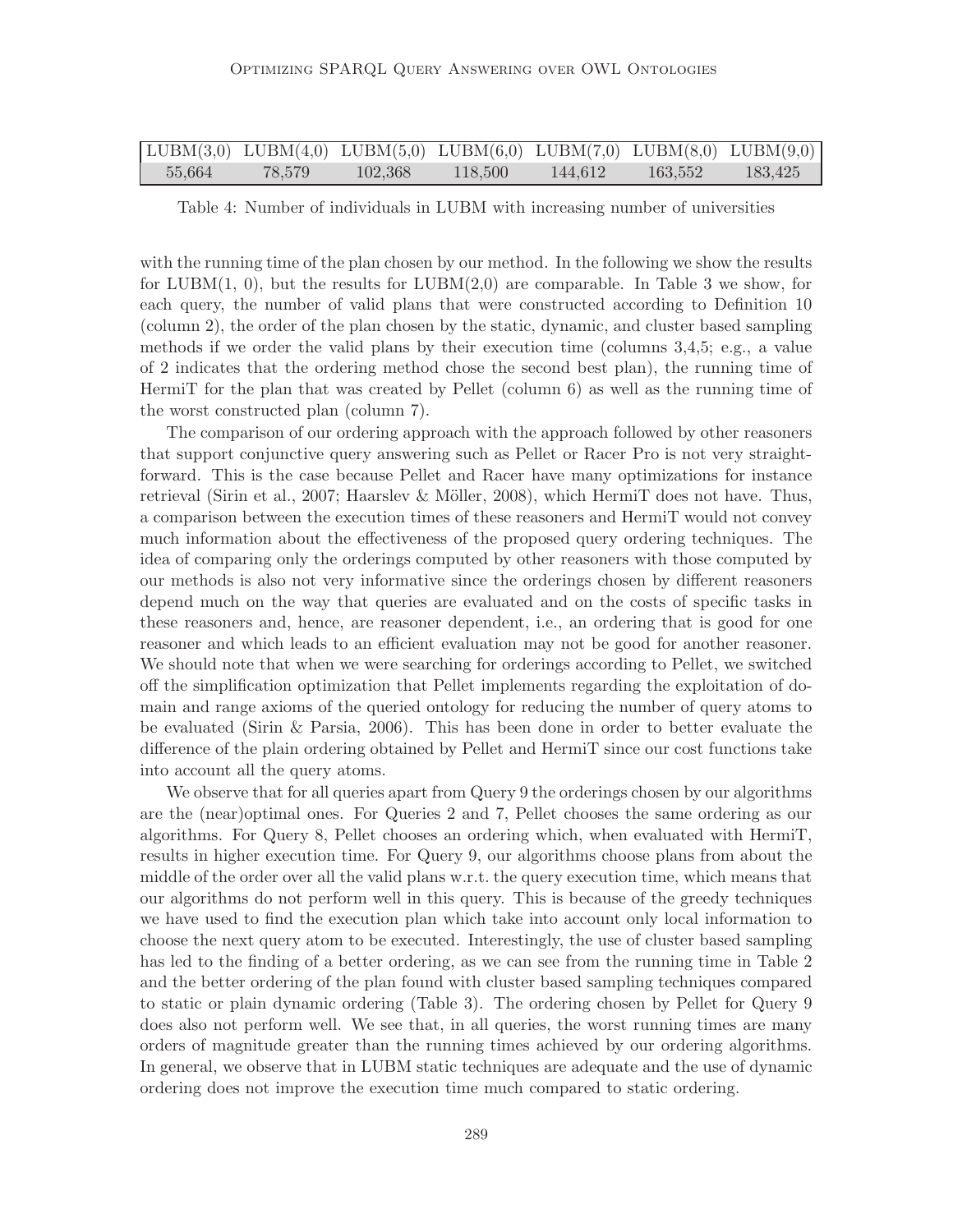|     | $\boxed{Q LUBM(3,0) LUBM(4,0) LUBM(5,0) LUBM(6,0) LUBM(7,0) LUBM(8,0) LUBM(9,0) }$ |       |          |        |        |        |        |
|-----|------------------------------------------------------------------------------------|-------|----------|--------|--------|--------|--------|
|     | 0.35                                                                               | 0.62  | $1.26\,$ |        | 2.26   | 3.11   | 4.18   |
|     | 0.11                                                                               | 0.16  | 0.23     | 0.32   | 0.33   | 0.33   | 0.40   |
|     | 0.77                                                                               | 0.91  | 1.27     | 1.29   | 1.34   | 1.44   | 1.65   |
| 9   | 18.49                                                                              | 42.98 | 85.54    | 116.88 | 181.07 | 235.06 | 312.71 |
| all | 20.64                                                                              | 55.16 | 90.99    | 138.84 | 213.59 | 241.85 | 323.15 |

Table 5: Query answering times in seconds for LUBM with increasing number of universities

|       |        |        | Static   Dynamic   CSampling   PlansNo |                | Chosen Plan Order |              |                             | Pellet                | Worst                   |
|-------|--------|--------|----------------------------------------|----------------|-------------------|--------------|-----------------------------|-----------------------|-------------------------|
|       |        |        |                                        |                |                   |              | Static   Dynamic   Sampling | Plan                  | Plan                    |
| 4     | 13.35  | 13.40  | 13.41                                  | 14             |                   |              |                             | 13.40                 | 271.56                  |
| 9     | 186.30 | 188.58 | 185.40                                 | 8              |                   |              |                             | 636.91                | 636.91                  |
| 11    | 0.98   | 0.84   | 1.67                                   | 30             |                   | 1            |                             |                       | $0.98 > 30 \text{ min}$ |
| 12    | 0.01   | 0.01   | 0.01                                   | $\overline{4}$ |                   | 1            |                             |                       | $0.01 > 30$ min         |
| 14    | 94.61  | 90.60  | 93.40                                  | 14             | $\overline{2}$    | 1            |                             | $>$ 30 min $>$ 30 min |                         |
| $q_1$ | 191.07 | 98.24  | 100.25                                 | 6              | $\overline{2}$    | $\mathbf{1}$ |                             | $>$ 30 min $>$ 30 min |                         |
| $q_2$ | 47.04  | 22.20  | 22.51                                  | 6              | $\overline{2}$    | 1            |                             |                       | $22.2 > 30 \text{ min}$ |

Table 6: Query answering times in seconds for UOBM (1 university, 3 departments) and statistics

In order to show the scalability of the system, we next run the LUBM queries with different numbers of universities, i.e.,  $LUBM(i,0)$  where i ranges from 3 to 9. Table 4 shows the number of individuals appearing in each ABox of different university size. The running times of Queries 2, 7, 8, 9 as well as the running time of all the 14 LUBM queries are shown in Table 5. The results for  $LUBM(1,0)$  and  $LUBM(2,0)$  are shown in Table 2. Note that the results shown are for the case that static ordering is performed. From this table we see that for all queries, the running time increases when the number of individuals of the ABox increases, which is reasonable. We observe that query answering over ontologies is still not as scalable as query answering over databases and this is so, because of the more expressive schema that has to be taken into account and the fact that we have incomplete information in contrast to databases where we have complete information.

Unlike LUBM, the UOBM ontology contains disjunctions and the reasoner makes also nondeterministic derivations. In order to reduce the reasoning time, we removed the nominals and only used the first three departments containing 6,409 individuals. The resulting ontology took 16 s to load and 0.1 s to classify and initialize the known and possible instances. The clustering approach for concepts took 1.6 s and resulted in 356 clusters. The clustering approach for roles lasted 6.3 s and resulted in 451 role successor clusters, 390 role predecessor clusters and 4,270 role clusters. We present results for the static and dynamic algorithms on Queries 4, 9, 11, 12 and 14 provided in UOBM, which are the most interesting ones because they consist of many atoms. Most of these queries contain one atom with possible instances. As we see from Table 6, static and dynamic ordering show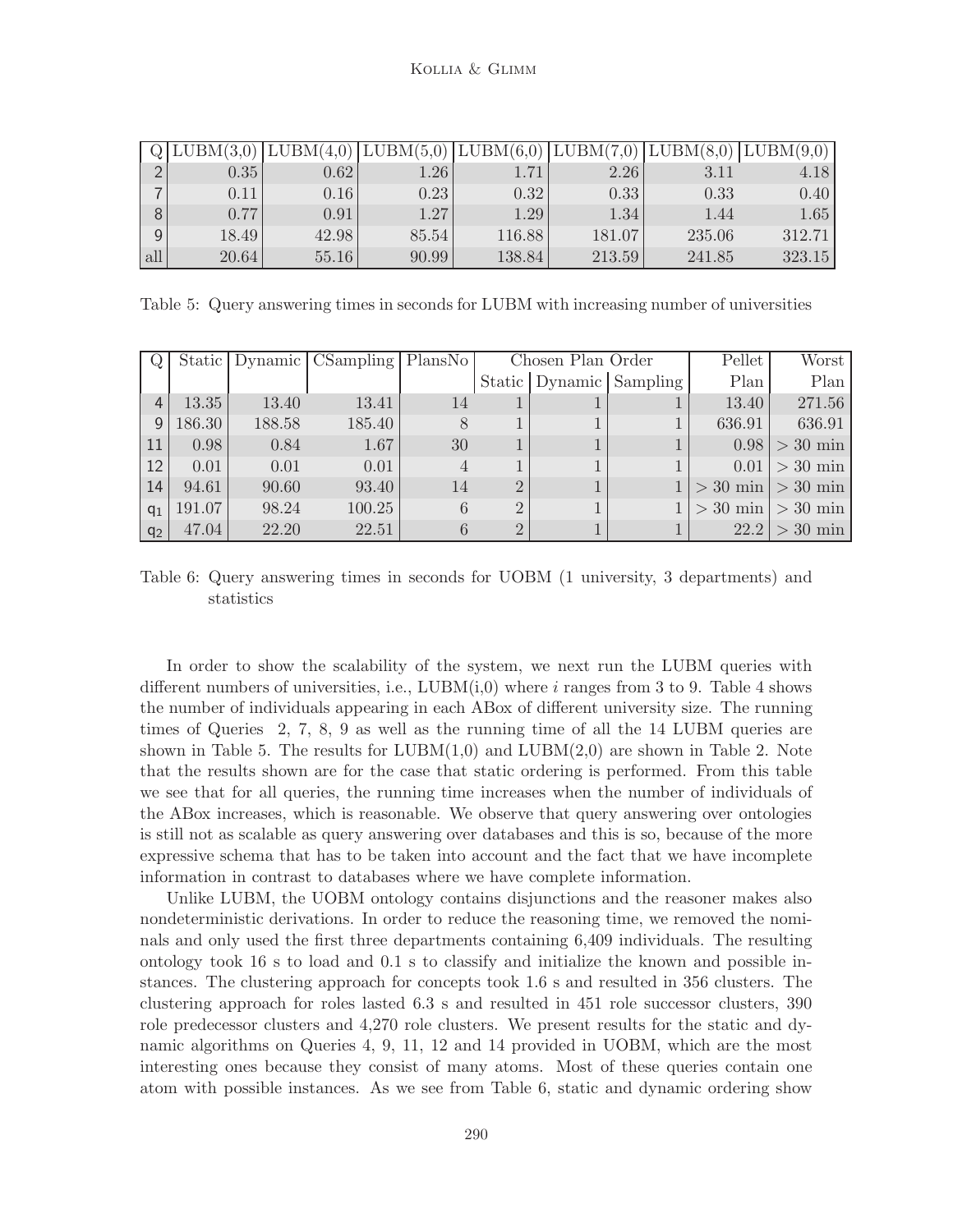similar performance in Queries 4, 9, 11 and 12. Since the available statistics in this case are quite accurate, both methods find the optimal plans and the intermediate result set sizes are small. For both ordering methods, atoms with possible instances for these queries are executed last. In Query 14, the dynamic algorithm finds a better ordering which results in comparable performance. The effect that the cluster based sampling technique has on the running time is not as obvious as in the case of LUBM. This happens because in the current experiment the intermediate result sizes are not very large and, most importantly, because the gain obtained due to sampling is in the order of milliseconds whereas the total query answering times are in the order of seconds obscuring the small improvement in running time due to sampling. In all queries the orderings that are created by Pellet result in the same or worse running times than the orderings created by our algorithms.

In order to illustrate when dynamic ordering performs better than static, we also created the two custom queries:

$$
q_1 = \{ isAdvisedBy(?x,?y), GraduateStudent(?x), Woman(?y) \}
$$

 $q_2 = \{$  SportsFan $(?x)$ , GraduateStudent $(?x)$ , Woman $(?x)$  }

In both queries,  $P[\text{GraduateStudent}]$ ,  $P[\text{Woman}]$  and  $P[\text{isAdvisedBy}]$  are non-empty, i.e., the query concepts and roles have possible instances. The running times for dynamic ordering are smaller since the more accurate statistics result in a smaller number of possible instances that have to be checked during query execution. In particular, for the static ordering, 151 and 41 possible instances have to be checked in query  $q_1$  and  $q_2$ , respectively, compared to only 77 and 23 for the dynamic ordering. Moreover, the intermediate results are generally smaller in dynamic ordering than in static leading to a significant reduction in the running time of the queries. Interestingly, query  $q_2$  could not be answered within the time limit of 30 minutes when we transformed the three query concepts into a conjunction, i.e., when we asked for instances of the intersection of the three concepts. This is because for complex concepts the reasoner can no longer use the information about known and possible instances and falls back to a more naive way of computing the concept instances. Again, for the same reasons as before, the sampling techniques have no apparent effect on the running time of these queries.

For each query of the SPARQL-DL tests issued over LUBM(1,0) (Kremen & Sirin, 2008) (cf. Table 7), Table 8 shows the running time of the plan chosen by our method (column 2), the number of valid plans, i.e., plans that comply to the connectedness condition of Definition 10 (column 3), the order of the chosen plan if we order the valid plans by their execution times (column 4), the running time of HermiT for the plan that was created by Pellet (column 5) as well as the running time of the worst constructed plan (column 6). The queries as shown in Table 7 are ordered according to our static ordering algorithm. Since reasoning for LUBM is deterministic, we use static planning to order the axiom templates. Dynamic planning does not improve the execution times (actually it makes them worse) since, as it has been explained before, with only deterministic reasoning we have most of the important information for ordering from the beginning and the overhead caused by dynamic ordering results in worse query execution time.

From the results of Table 8 one can observe that for Queries 1, 2, 3, 4 and 8 the proposed ordering chooses the optimal plan among all valid plans. For Queries 5, 6, 7, 9 and 10 the optimal plan is not chosen according to the proposed cost estimation algorithm. For Queries 5, 7, 9 and 10 this is due to the greedy techniques we have used for finding in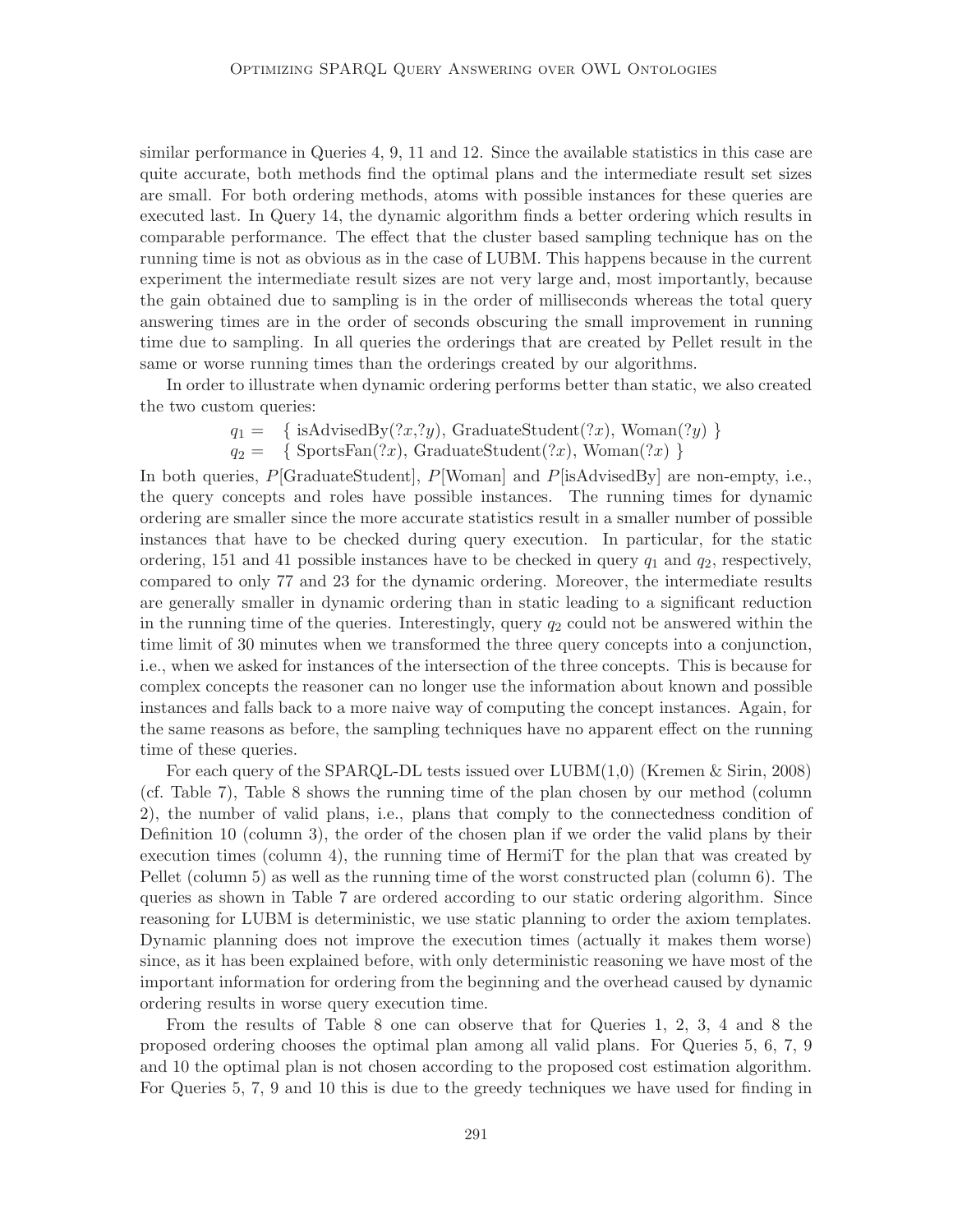| 1              | GraduateStudent(?x)                | $6\phantom{1}6$ | GraduateStudent(?x)                  |
|----------------|------------------------------------|-----------------|--------------------------------------|
|                | ?y(?x,?z)                          |                 | ?y(?x, ?w)                           |
|                | Course(?w)                         |                 | ?z(?w)                               |
|                |                                    |                 | GraduateCourse $\sqsubseteq \neg ?z$ |
| $\overline{2}$ | $?c \sqsubseteq$ Employee          | 7               | $?c \sqsubseteq \top$                |
|                | ?c(?x)                             |                 | ?c(?x)                               |
|                | Student(?x)                        |                 | teaching Assistant Of $(?x, ?y)$     |
|                | undergraduateDegreeFrom $(?x, ?y)$ |                 | takesCourse(?x, ?y)                  |
| 3              | $?y \sqsubseteq \text{memberOf}$   | 8               | $?c \sqsubseteq$ Person              |
|                | ?y(?x, University0)                |                 | ?c(?x)                               |
|                | Person(?x)                         |                 | $\text{advisor}(?x, ?y)$             |
| 4              | $?y$ (GraduateStudent5, ?w)        | 9               | $?c \sqsubseteq$ Person              |
|                | ?z(?w)                             |                 | ?c(?x)                               |
|                | $?z \sqsubseteq \text{Course}$     |                 | teaching Assistant Of $(?x, ?y)$     |
|                |                                    |                 | Course(?y)                           |
| 5              | $?z \sqsubseteq \text{Course}$     | 10              | $?p \sqsubseteq$ worksFor            |
|                | ?z(?w)                             |                 | ?p(?y, ?w)                           |
|                | ?y(?x, ?w)                         |                 | ?c(?y)                               |
|                | GraduateStudent(?x)                |                 | $?c \sqsubseteq$ Faculty             |
|                |                                    |                 | $\text{advisor}(?x, ?y)$             |
|                |                                    |                 | GraduateStudent(?x)                  |
|                |                                    |                 | memberOf $(?x, ?w)$                  |
|                |                                    |                 |                                      |

Table 7: Queries used for SPARQL-DL tests

| Query          | Chosen Ordering | PlansNo        | Chosen Plan    | Pellet Plan | Worst Plan |
|----------------|-----------------|----------------|----------------|-------------|------------|
|                | Time            |                | Order          | Time        | Time       |
| 1              | 0.36            | $\overline{2}$ | T              | 0.36        | 0.58       |
| $\overline{2}$ | 0.03            | 14             | T              | 0.37        | 0.61       |
| 3              | 0.05            | 4              | $\mathbf{I}$   | 5.44        | 5.45       |
| 4              | 0.01            | 4              |                | 0.01        | 11.46      |
| 5              | 26.10           | 8              | $\overline{5}$ | 0.95        | 454.25     |
| 6              | 10.49           | 8              | $\overline{2}$ | 10.49       | 499.65     |
| 7              | 0.42            | 14             | 6              | 2.68        | 2.68       |
| 8              | 0.23            | 4              | 1              | 0.23        | 0.80       |
| 9              | 0.19            | 8              | $\overline{4}$ | 0.19        | 0.47       |
| 10             | 0.80            | 812            | 21             | 0.80        | 992.77     |

Table 8: Query answering times in seconds for the queries of Table 7 over  $LUBM(1,0)$  and statistics

each iteration of our ordering algorithm the next cheapest axiom template to be evaluated. For example, the optimal plan for Query 10 starts with the template GraduateStudent $(?x)$ , which is not the cheapest one according to our cost based technique and then, while moving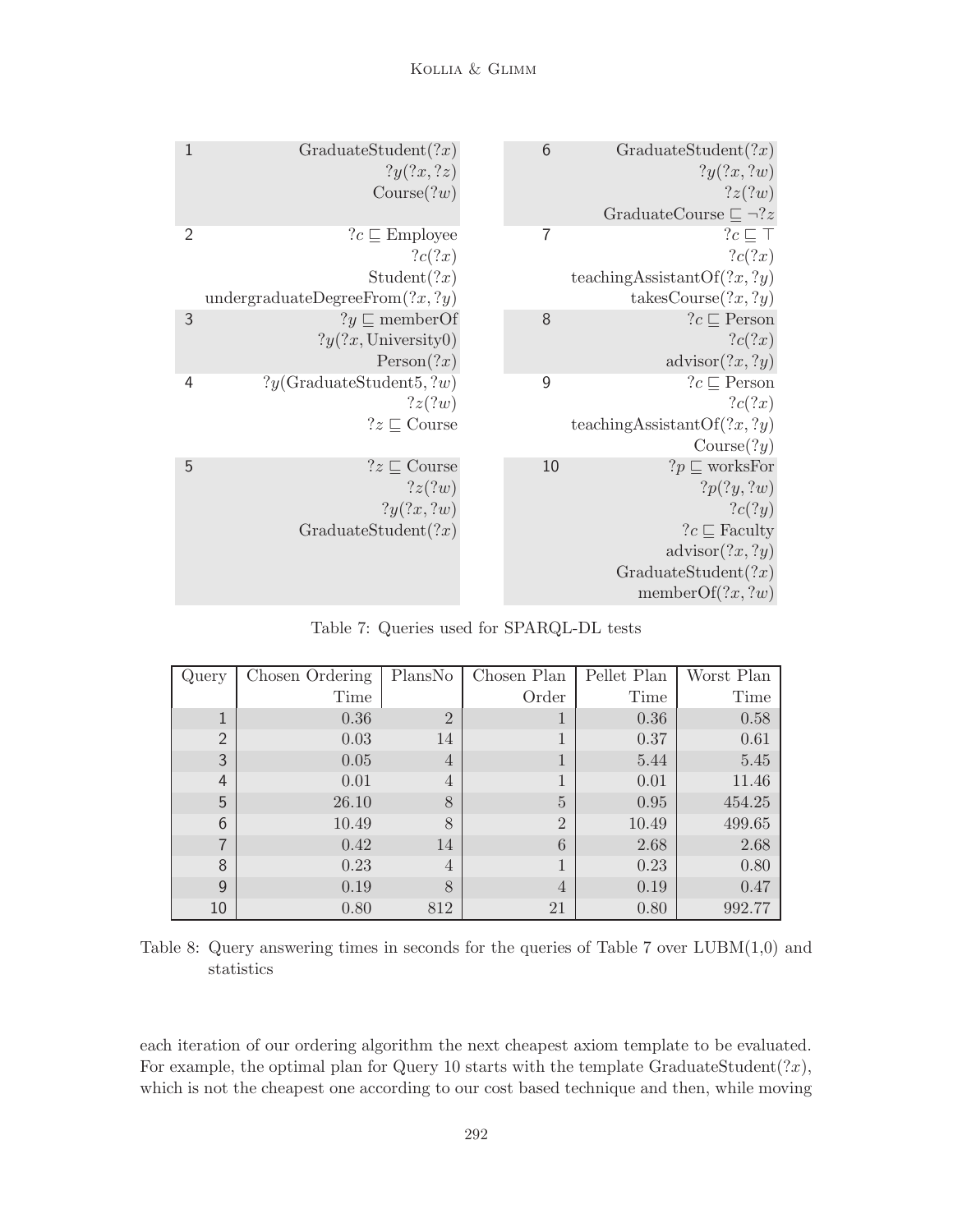over connected templates, a different order is chosen than the order chosen by our algorithm. It turns out that all valid plans beginning with the atom GraduateStudent $(2x)$  lead to better execution times than the plan chosen by our algorithm resulting in the existence of several better plans than the chosen one.

For Query 6 we do not find the optimal plan because we have overestimated the cost of the disjoint axiom template and hence have missed the optimal ordering. Nevertheless, the chosen plans lead to execution times for all queries that are up to three orders of magnitude lower than those when the worst plans are chosen. For queries in which the proposed ordering does not lead to the optimal plan, one has to additionally take into account the time we saved from not computing the costs for the  $|q!|$  possible orderings, which can be very high. Apart from Queries 4, 6 and 8, we observe that the plans produced by Pellet are not optimal when evaluated with HermiT. As we have discussed before, this happens because the statistics created for ordering are reasoner specific and hence a good ordering for one reasoner may not be good for another reasoner.

#### 7.2 Complex Axiom Template Optimizations

In the absence of suitable standard benchmarks for arbitrary SPARQL queries, we created a custom set of queries as shown in Tables 10 and 12 for the GALEN and the FBbt XP ontology, respectively. Systems that fully support the SPARQL Direct Semantics entailment regime are still under development, which makes it hard to compare our results for these kinds of queries with other systems.

GALEN is a biomedical ontology. It's expressivity is  $(Horn-)SHIF$  and it consists of 2,748 concepts and 413 abstract roles. FBbt XP is an ontology taken from the Open Biological Ontologies (OBO) Foundry (OBO Foundry, 2013). It falls into the  $\mathcal{SHI}$  fragment of  $\mathcal{SROLQ}$  and consists of 7,221 concepts and 21 abstract roles. We only consider the TBox part of FBbt XP since the ABox is not relevant for showing the different effects of the proposed optimizations on the execution times of the considered queries. GALEN took 3.7 s to load and 11.1 s to classify (concepts and roles), while FBbt XP took 1.5 s to load and 7.4 s to classify.

The execution times for the queries of Tables 10 and 12 are shown on the right-hand side of Tables 9 and 11, respectively. We have set a time limit of 30 minutes for each query. For each query, we tested the execution once without optimizations and once for each combination of applicable optimizations from Sections 5 and 6. In Tables 9 and 11, one can also see the number of consistency checks that were performed for the evaluation of each query and each combination of the applicable optimizations as well as the number of results of each query. In these tables we have taken the time of the worst ordering of query atoms for the cases in which the ordering optimization is applicable but not enabled. Note that only the complex axiom templates require consistency checks to be evaluated; the simple ones (subsumption axiom templates in this case) need only cache lookups in the reasoner's internal structures since the concepts and roles are already classified.

GALEN Queries: As expected, an increase in the number of variables within an axiom template leads to a significant increase in the query execution time because the number of mappings that have to be checked grows exponentially in the number of variables. This can, in particular, be observed from the difference in execution time between Query 1 and 2.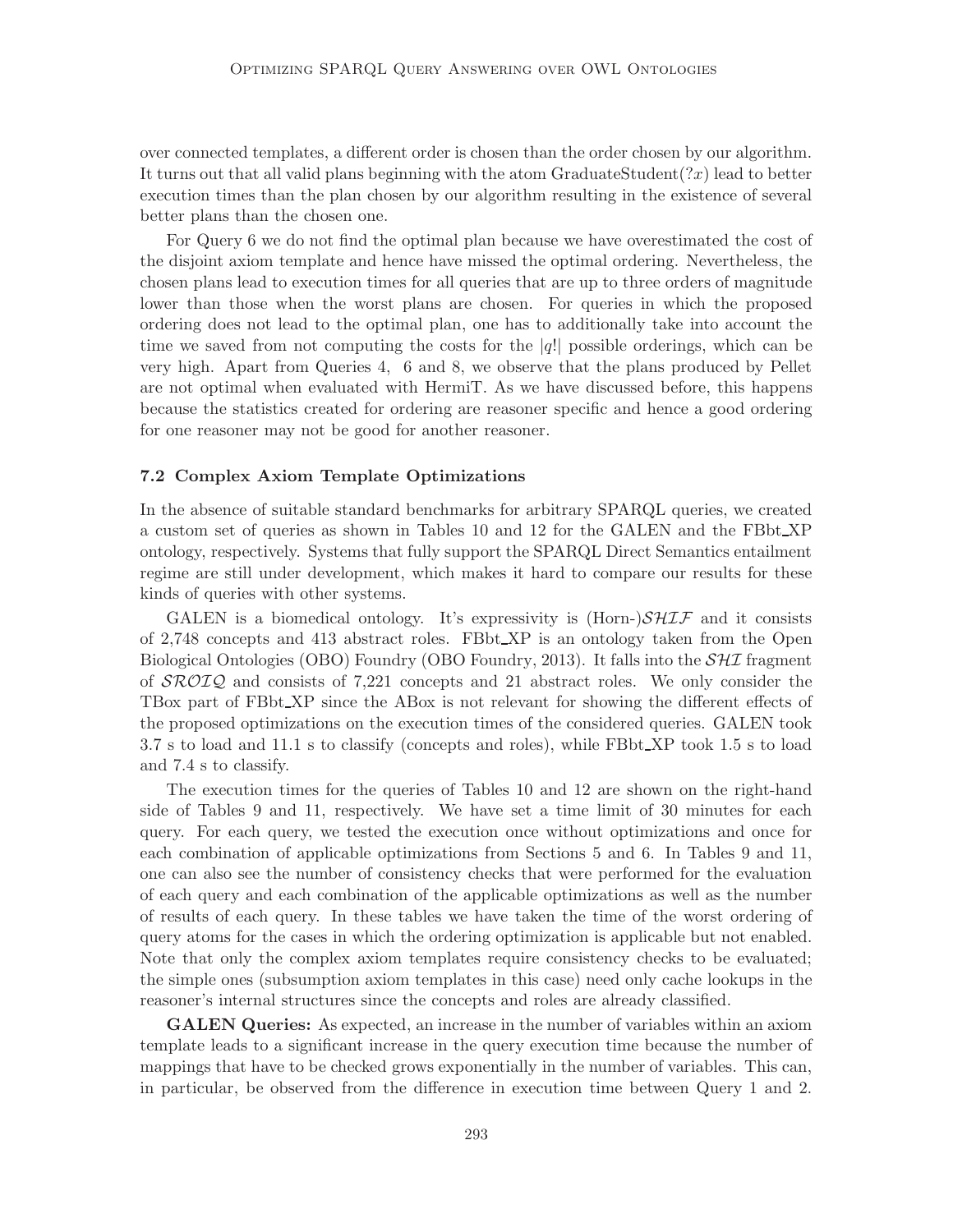| Query          | Reordering   | Hierarchy    | Rewriting   | Consistency | Time       | AnswersNo |
|----------------|--------------|--------------|-------------|-------------|------------|-----------|
|                |              | Exploitation |             | Checks      |            |           |
| $\mathbf{1}$   |              |              |             | 2,750       | 1.68       | 10        |
| 1              |              | $\mathbf X$  |             | 50          | 0.18       | 10        |
| $\overline{2}$ |              |              |             | 1,141,250   | 578.98     | 214       |
| $\overline{2}$ |              | $\mathbf x$  |             | 1,291       | 9.85       | 214       |
| $\overline{3}$ |              | $\mathbf x$  |             |             | $>30$ min  |           |
| 3              |              |              | $\mathbf X$ | 19,250      | 102.37     | 2,816     |
| 3              |              | $\mathbf x$  | $\mathbf x$ | 3,073       | 2.69       | 2,816     |
| 4              | $\mathbf x$  | $\mathbf X$  |             |             | $>$ 30 min |           |
| 4              |              | $\mathbf x$  | $\mathbf X$ |             | $>$ 30 min |           |
| 4              | $\mathbf{x}$ |              | $\mathbf x$ | 16,135      | 7.68       | 51        |
| $\overline{4}$ | $\mathbf x$  | $\mathbf x$  | $\mathbf X$ | 197         | 1.12       | 51        |
| 5              |              | $\mathbf x$  |             |             | $> 30$ min |           |
| 5              | $\mathbf x$  |              |             | 1,883       | 0.67       | 4,392     |
| 5              | $\mathbf x$  | $\mathbf x$  |             | 1,883       | 0.8        | 4,392     |

Table 9: Query answering times in seconds for the queries of Table 10 with and without optimizations

|               | Infection $\Box$ ThasCausalLinkTo.?x                                       |
|---------------|----------------------------------------------------------------------------|
| $\mathcal{P}$ | Infection $\Box \exists ?y. ?x$                                            |
| 3             | $?x \sqsubseteq$ Infection $\sqcap \exists$ hasCausalAgent.?y              |
|               | 4 NAMEDLigament $\subseteq$ NAMEDInternalBodyPart $\sqcap$ ?x              |
|               | $?x \sqsubseteq \exists$ hasShapeAnalagousTo?y $\sqcap \exists ?z$ .linear |
| 5             | $?x \sqsubset \text{NonNormalCondition}$                                   |
|               | $?z \sqsubset \text{ModifierAttribute}$                                    |
|               | Bacterium $\Box$ 7? <i>z</i> .? <i>w</i>                                   |
|               | $?y \sqsubseteq$ StatusAttribute                                           |
|               | $?w \sqsubset$ AbstractStatus                                              |
|               | $?x \sqsubseteq \exists ?y$ . Status                                       |

Table 10: Sample complex queries for the GALEN ontology

From these two queries, it is evident that the use of the hierarchy exploitation optimization leads to a decrease in execution time of up to two orders of magnitude. Query 3 can only be completed in the time limit if at least the query rewriting optimization is enabled. We can get an improvement of up to three orders of magnitude in this query, by using rewriting in combination with the hierarchy exploitation. Query 4 can only be completed in the given time limit if at least reordering and rewriting is enabled. Rewriting splits the first axiom template into the following two simple axiom templates, which are evaluated much more efficiently:

NAMEDLigament ⊑ NAMEDInternalBodyPart and NAMEDLigament ⊑?x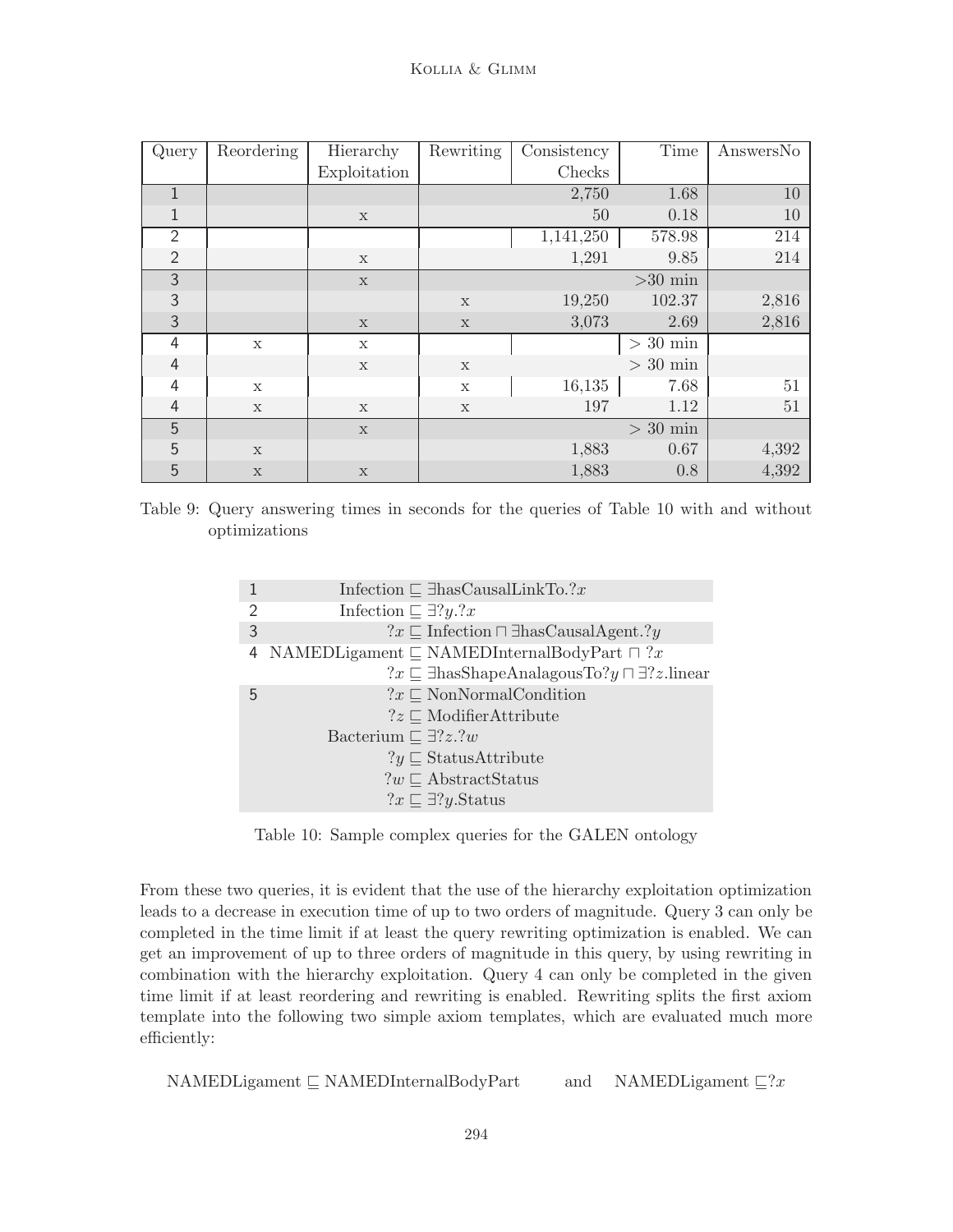After the rewriting, the ordering optimization has an even more pronounced effect since both rewritten axiom templates can be evaluated with a simple cache lookup. Without ordering, the complex axiom template could be executed before the simple ones, which leads to the inability of answering the query within the time limit of 30 min. Without a good ordering, Query 5 can also not be answered within the time limit. The ordering chosen by our algorithm is shown below. Note that the query consists of two connected components: one for the axioms containing ?z and ?w and another one for the axioms containing  $?x$  and  $?y$ .

> ?z ⊑ ModifierAttribute ?w ⊑ AbstractStatus Bacterium  $\Box$  ∃?z.?w ?y ⊑ StatusAttribute ?x ⊑ NonNormalCondition ?x ⊑ ∃?y.Status

In this query, the hierarchy exploitation optimization does not improve the execution time since, due to the chosen ordering, the variables on which the hierarchy optimization can be applied, are already bound when it comes to the evaluation of the complex templates. Hence, the running times with and without the hierarchy exploitation are similar. The number of consistency checks is significantly lower than the number of answers because the overall results are computed by taking the cartesian products of the results for the two connected components. Interestingly, for queries with complex axiom templates, it does not make sense to require that the next axiom template to evaluate shares a variable with the previously evaluated axiom templates, as in the case of simple axiom templates. For example, if we would require that, the first connected component of the query would be executed in the following order:

> ?z ⊑ ModifierAttribute Bacterium  $\Box$  ∃?z.?w ?w ⊑ AbstractStatus

this results in 294,250 instead of 1,498 consistency checks since we no longer use a cheap cache look-up check to determine the bindings for  $?w$ , but first iterate over all possible ?w bindings and check entailment of the complex axiom template and then reduce the computed candidates when processing the last axiom template.

Although our optimizations can significantly improve the query execution time, the required time can still be quite high. In practice, it is, therefore, advisable to add as many restrictive axiom templates (axiom templates which require only cache lookups) for query variables as possible. For example, the addition of  $?y \subseteq$  Shape to Query 4 reduces the runtime from 1.12 s to 0.65 s. We observe, as expected, that the execution time for each query and applicable optimization is analogous to the number of consistency checks that are performed for the evaluation of the query.

**FBbt\_XP Queries:** For Queries 1, 2, 3, 5 and 6, on which the ordering optimization is applicable, we observe a decrease in execution time up to two orders of magnitude when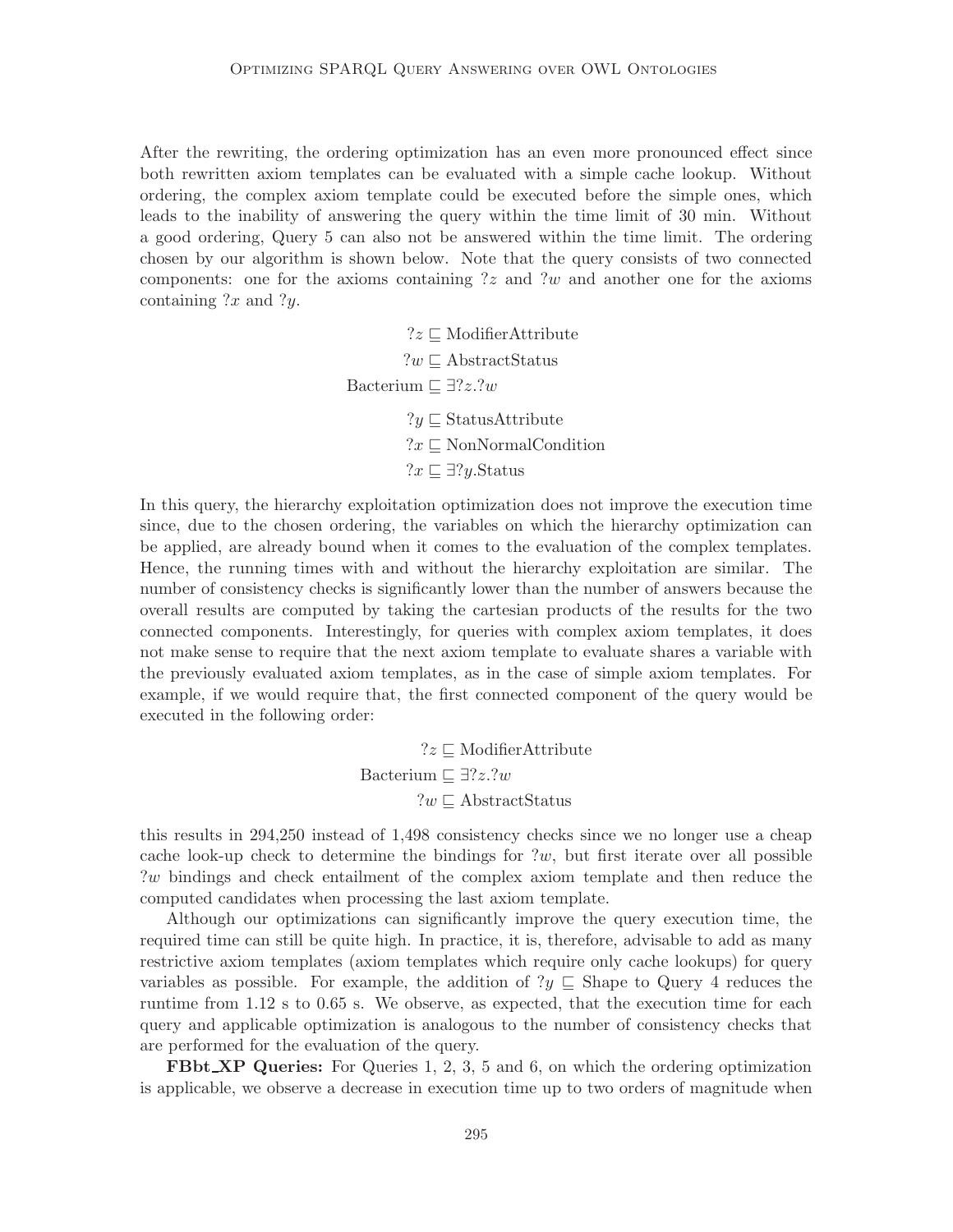| Query          | Reordering  | Hierarchy    | Rewriting   | Consistency | Time              | AnswersNo      |
|----------------|-------------|--------------|-------------|-------------|-------------------|----------------|
|                |             | Exploitation |             | Checks      |                   |                |
| $\,1\,$        | $\mathbf x$ |              |             | 151,683     | 44.13             | 7,243          |
| $\mathbf{1}$   |             | $\mathbf x$  |             |             | $>$ 30 min        |                |
| $1\,$          | $\mathbf x$ | $\mathbf x$  |             | 11,262      | 5.64              | 7,243          |
| $\overline{2}$ | $\mathbf X$ |              |             | 14,446      | 37.38             | 7,224          |
| $\mathbf{2}$   |             | $\mathbf x$  |             |             | $>$ 30 min        |                |
| $\overline{2}$ | $\mathbf x$ | $\mathbf X$  |             | 12,637      | 39.20             | 7,224          |
| $\overline{3}$ | $\mathbf x$ |              |             | 72,230      | 357.59            | 188            |
| $\overline{3}$ |             | $\mathbf x$  |             |             | $>$ 30 $\rm{min}$ |                |
| $\mathfrak{Z}$ | $\mathbf x$ | $\mathbf x$  |             | 54,186      | 252.41            | 188            |
| $\overline{4}$ |             |              |             | 166,129     | 486.81            | 68             |
| $\overline{4}$ |             | $\mathbf X$  |             | 1335        | 17.03             | 68             |
| $\overline{5}$ |             |              |             | 166,129     | 457.84            | $\overline{0}$ |
| 5              | $\mathbf x$ |              |             | 21,669      | 19.68             | $\overline{0}$ |
| $\sqrt{5}$     |             | $\mathbf x$  |             | 907         | 11.74             | $\overline{0}$ |
| $\sqrt{5}$     | $\mathbf x$ | $\mathbf X$  |             | 3           | 0.01              | $\overline{0}$ |
| $\overline{6}$ | $\mathbf x$ | $\mathbf X$  |             |             | $>$ 30 $\rm{min}$ |                |
| $6\,$          | $\mathbf x$ |              | $\mathbf X$ | 43,338      | 183.66            | 43,338         |
| $6\,$          |             | $\mathbf X$  | $\mathbf X$ |             | $>$ 30 min        |                |
| $\sqrt{6}$     | $\mathbf X$ | $\mathbf X$  | $\mathbf X$ | 32,490      | 152.38            | 43,338         |

Table 11: Query answering times in seconds for the queries of Table 12 with and without optimizations

| 1 $?x \sqsubseteq \forall$ part_of.?y<br>$?x \sqsubseteq \text{FBbt}\_00005789$ |               | 4 FBbt_00001606 $\sqsubseteq \exists ?y. ?x$                                                                    |
|---------------------------------------------------------------------------------|---------------|-----------------------------------------------------------------------------------------------------------------|
| 2 $?y \sqsubseteq$ part of<br>$?x \sqsubseteq \forall ?y$ FBbt_00001606         |               | 5 FBbt 00001606 $\sqsubseteq \exists ?y. ?x$<br>$?y \sqsubseteq$ develops_from                                  |
| 3 $?x \sqsubseteq \exists ?y$ .FBbt_00025990<br>$?y \sqsubseteq$ overlaps       | $\mathfrak b$ | $?y \sqsubseteq \text{FBbt}\_00001884$<br>$?p \sqsubseteq$ part_of<br>$?x \sqsubseteq \exists ?p. ?y \sqcap ?w$ |

Table 12: Sample complex queries for the FBbt XP ontology

the ordering optimization is used. The ordering optimization is important for answering Queries 1, 2 and 3 within the time limit. For all queries, the additional use of the hierarchy exploitation optimization leads to an improvement of up to three orders of magnitude. We observe that in some queries the effect of the hierarchy exploitation is more profound than in others. More precisely, the smaller the ratio of the result size to the number of consistency checks without the hierarchy optimization, the more pronounced is the effect when enabling this optimization. In other words, when more tested mappings are indeed solutions, one can prune fewer parts of the hierarchy since pruning can only be performed when we find a non-solution. In Query 2, we even observe a slight increase in running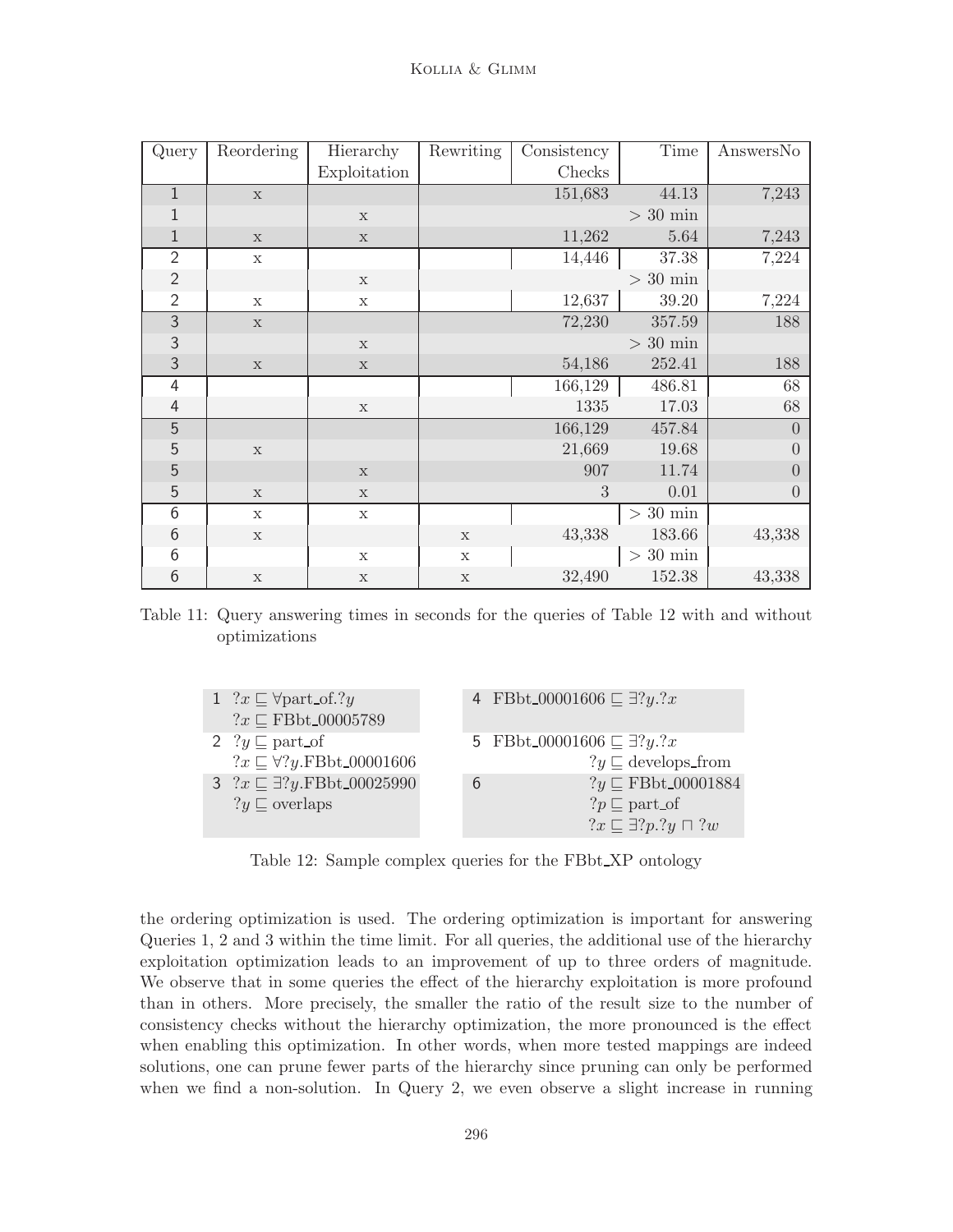time when the hierarchy optimization is used. This is because the optimization can only prune few candidate mappings, which does not outweigh the overhead caused by maintaining information about which hierarchy parts have already been tested. In Query 6, the rewriting optimization is important to answer the query within the time limit. When all optimizations are enabled, the number of consistency checks is less than the result size (32,490 versus 43,338) since only the complex axiom template requires consistency checks.

## 8. Related Work

There is not yet a standardized and commonly implemented query language for OWL ontologies. Several of the widely deployed systems support, however, some query language. Pellet supports SPARQL-DL (Sirin & Parsia, 2007), which is a subset of SPARQL, adapted to work with OWL's Direct Semantics. The kinds of SPARQL queries that are supported in SPARQL-DL are those that can directly be mapped to reasoner tasks. Therefore, SPARQL-DL can be understood as queries that only use simple axiom templates in our terminology. Similarly, KAON2 (Hustadt, Motik, & Sattler, 2004) supports SPARQL queries, but restricted to ABox queries/conjunctive instance queries. To the best of our knowledge, there are no publications that describe any ordering strategies for KAON2. Racer Pro (Haarslev  $\&$  Möller, 2001) has a proprietary query language, called nRQL (Haarslev et al., 2004), which allows for queries that go beyond ABox queries, e.g., one can retrieve sub- or superconcepts of a given concept. TrOWL (Thomas et al., 2013) is another system that supports SPARQL queries, but the reasoning in TrOWL is approximate, i.e., an OWL DL ontology is rewritten into an ontology that uses a less expressive language before reasoning is applied (Thomas, Pan, & Ren, 2010). TrOWL is based on the SPARQL framework presented here, but instead of using HermiT as background reasoner, it uses its approximate reasoners for the OWL 2 EL and OWL 2 QL profiles. Furthermore, there are systems such as QuOnto (Acciarri, Calvanese, De Giacomo, Lembo, Lenzerini, Palmieri, & Rosati, 2013) or Requiem (Pérez-Urbina, Motik,  $\&$  Horrocks, 2013), which support profiles of OWL 2, and which support conjunctive queries, e.g., written in SPARQL syntax, but with proper nondistinguished variables. Of the systems that support all of OWL 2 DL, only Pellet supports non-distinguished variables as long as they are not used in cycles, since decidability of cyclic conjunctive queries is to the best of our knowledge still an open problem.

The problem of finding good orderings for the templates of a query issued over an ontology has already been preliminarily studied (Sirin & Parsia, 2006; Kremen & Sirin, 2008; Haarslev & Möller, 2008). Similarly to our work, Sirin and Parsia as well as Kremen and Sirin exploit reasoning techniques and information provided by reasoner models to create statistics about the cost and the result size of axiom template evaluations within execution plans. A difference is that they use cached models for cheaply finding obvious concept and role (non-)instances, whereas in our case we do not cache any model or model parts. Instead we process the pre-model constructed for the initial ontology consistency check and extract the known and possible instances of concepts and roles from it. We subsequently use this information to create and update the query atom statistics. Moreover, Sirin and Parsia and Kremen and Sirin compare the costs of complete execution plans —after heuristically reducing the huge number of possible complete plans — and choose the one that is most promising before the beginning of query execution. This is different from our cheap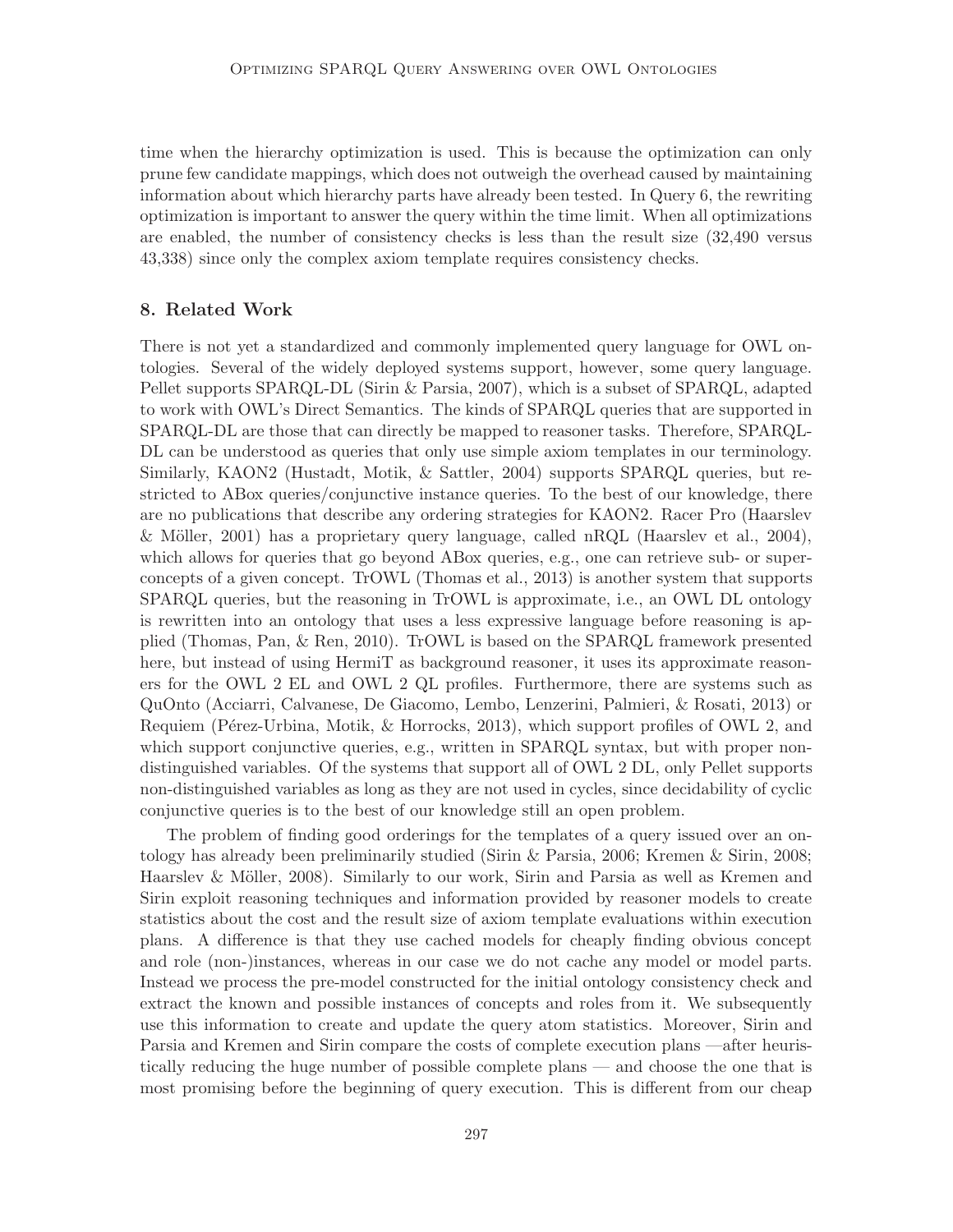greedy algorithm that finds, at each iteration, the next most promising axiom template. Our experimental study shows that this is equally effective as the investigation of all possible execution orders. Moreover, in our work we have additionally used dynamic ordering combined with clustering techniques, apart from static ones, and have shown that these techniques lead to better performance particularly in ontologies that contain disjunctions and do now allow for purely deterministic reasoning.

Haarslev and Möller discuss by means of an example the ordering criteria they use to find efficient query execution plans in Racer Pro. In particular, they use traditional database cost based optimization techniques, which means that they take into account only the cardinality of concept and role atoms to decide about the most promising ordering. As previously discussed, this can be inadequate especially for ontologies with disjunctive information.

A significant amount of work on the estimation of cost metrics and the search for optimal orders for evaluating joins has been performed in the context of databases. As discussed in Section 3, in databases, cost formulas are defined that estimate the CPU and I/O costs (similar to our reasoning costs) and the number of returned tuples (similar to our result sizes). These estimates are used to find good join orders. The System R query optimizer, for example, is among the first works to use extended statistics and a novel dynamic programming algorithm to find effective (minimal) join orders of query atoms (Selinger, Astrahan, Chamberlin, Lorie, & Price, 1979). A heuristic similar to ours (for the case of conjunctive instance queries) is used in this work, according to which the join order permutations are reduced by avoiding Cartesian products of result sets of query atoms. Regarding join order selection, apart from dynamic programming, also other algorithmic paradigms based on branch-and-bound or simulated annealing have, since then, been presented in the literature. Dynamic ordering has also been explored in the literature in the context of adaptive query processing techniques (Gounaris, Paton, Fernandes, & Sakellariou, 2002), which have been proposed to overcome the problems caused by the lack of necessary statistics, good selectivity estimates, knowledge for the runtime mappings of a query at compile time. These techniques take into account changes that happen to the evaluation environment at runtime and modify the execution plan at runtime (i.e., they change the used operators for joins or the order in which the (remaining) query atoms are evaluated).

### 9. Conclusions

In the current paper, we presented a sound and complete query answering algorithm and novel optimizations for the OWL Direct Semantics entailment regime of SPARQL 1.1. Our prototypical query answering system combines existing tools such as ARQ, the OWL API, and the HermiT OWL reasoner. Apart from the query ordering optimization—which uses (reasoner dependent) statistics provided by HermiT—the system is independent of the reasoner used, and could employ any reasoner that supports the OWL API.

We propose two cost-based ordering strategies for finding (near-)optimal execution orders for conjunctive instance queries. The cost formulas are based on information extracted from models of a reasoner (in our case HermiT). We show through an experimental study that static techniques are quite adequate for ontologies in which reasoning is deterministic. When reasoning is nondeterministic, however, dynamic techniques often perform better.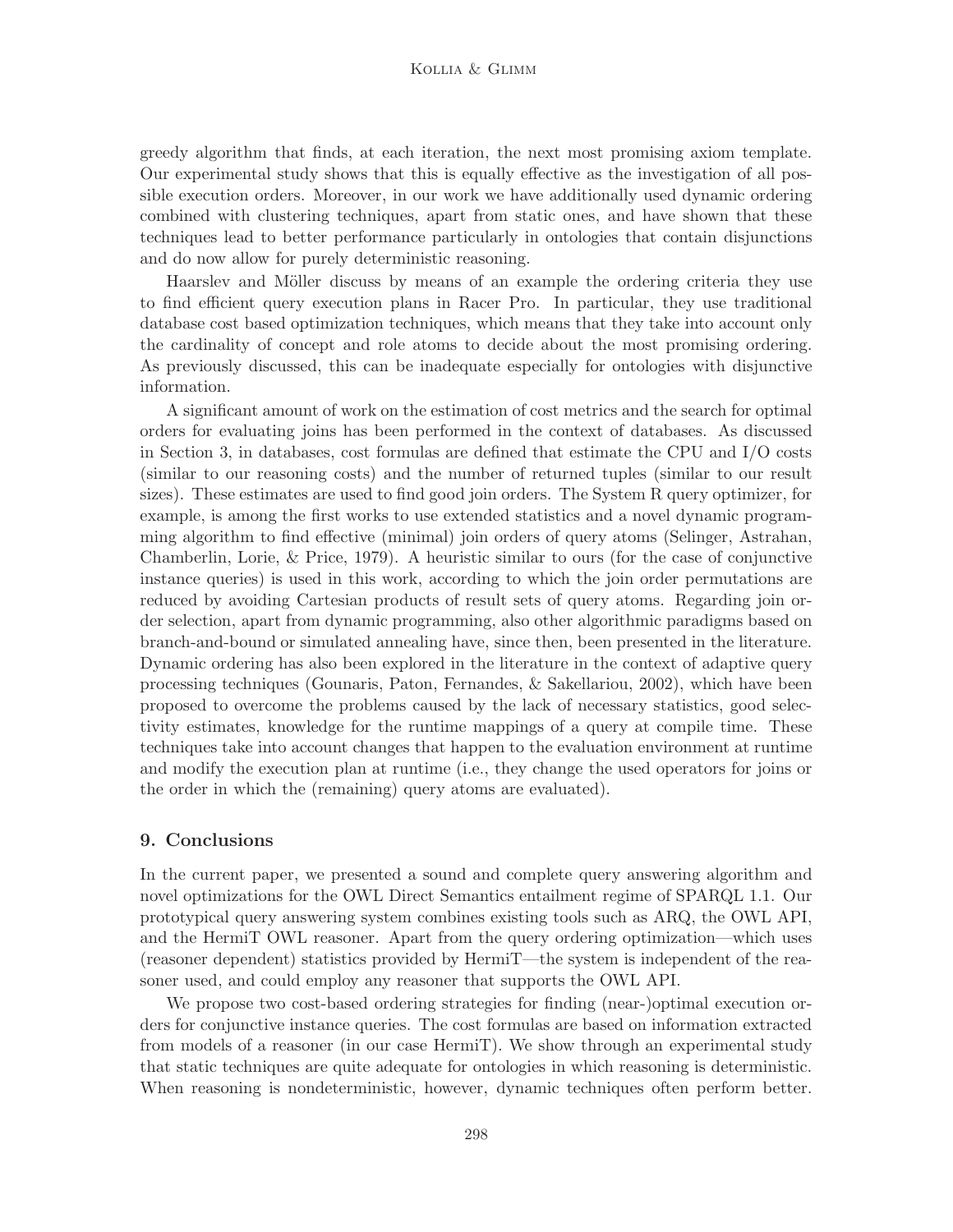The use of cluster based sampling techniques can improve the performance of the dynamic algorithm when the intermediate result sizes of queries are sufficiently large, whereas random sampling is not beneficial and often leads to suboptimal query execution plans.

The presented approach can be used to find answers to queries issued over  $\mathcal{SROIO}$ ontologies. Since it is based on entailment checking for finding answers to conjunctive instance queries it is not as scalable as other techniques, such as query rewriting, which are applied to ontologies of lower expressivity, such as DL-Lite. In other words, there is a trade-off between scalability and ontology expressivity and one needs to consider if it is more important for one's application to use a more scalable query answering system with a less expressive ontology or a less scalable system with a more expressive ontology.

The module for ordering is based on the extraction of statistics from a reasoner model, which is computed off-line. Any update of the ontology ABox would then cause the construction of a new model from scratch and the consequent recompilation of known and possible instances of concepts and roles unless an incremental reasoner is used. An incremental reasoner could, for example, find modules of the pre-model that are affected by the update and recompute only model parts. One could then also incrementally update the statistics that are used for ordering. To the best of our knowledge, OWL DL reasoners only partially support incremental reasoning and we have not considered this case in the current paper.

For queries that go beyond conjunctive instance queries we further provide optimizations such as rewriting into equivalent, but simpler queries. Another highly effective and frequently applicable optimization prunes the number of candidate solutions that have to be checked by exploiting the concept and role hierarchies. One can, usually, assume that these hierarchies are computed before a system accepts queries. Our empirical evaluation shows that this optimization can reduce the query evaluation times up to three orders of magnitude.

## Acknowledgments

This work was done within the Transregional Collaborative Research Centre SFB/TRR 62 "A Companion-Technology for Cognitive Technical Systems" funded by the German Research Foundation (DFG).

## References

- Acciarri, A., Calvanese, D., De Giacomo, G., Lembo, D., Lenzerini, M., Palmieri, M., & Rosati, R. (2013). QuOnto. Available at http://www.dis.uniroma1.it/∼quonto/.
- Beckett, D., Berners-Lee, T., Prud'hommeaux, E., & Carothers, G. (Eds.). (19 February 2013). Turtle – Terse RDF Triple Language. W3C Candidate Recommendation. Available at http://www.w3.org/TR/turtle/.
- Brickley, D., & Guha, R. V. (Eds.). (10 February 2004). RDF Vocabulary Description Language 1.0: RDF Schema. W3C Recommendation. Available at http://www.w3. org/TR/rdf-schema/.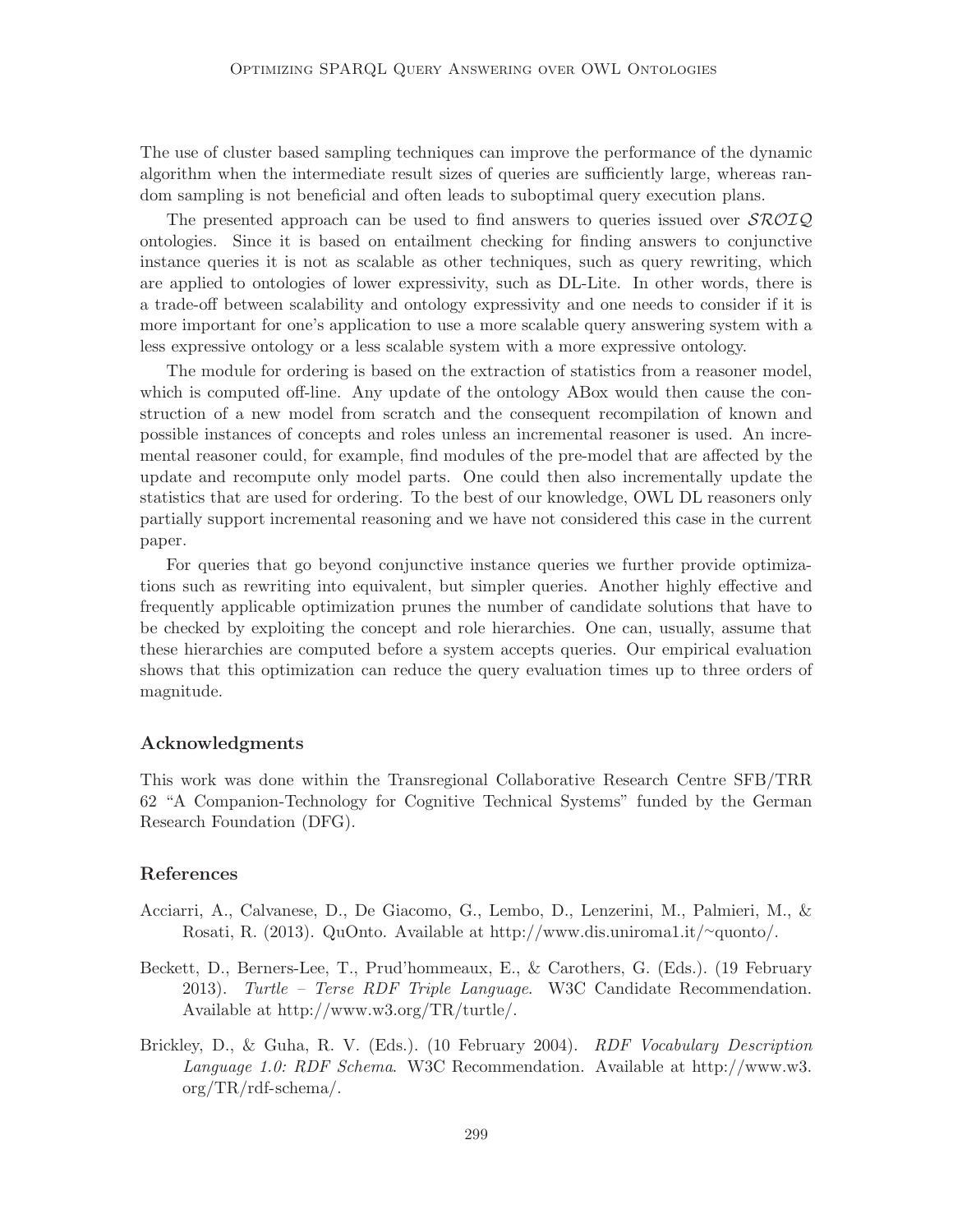- Broekstra, J., & Kampman, A. (2006). An RDF query and transformation language. In Staab, S., & Stuckenschmidt, H. (Eds.), Semantic Web and Peer-to-Peer, pp. 23–39. Springer.
- Calvanese, D., Giacomo, G. D., Lembo, D., Lenzerini, M., & Rosati, R. (2007). Tractable reasoning and efficient query answering in description logics: The DL-Lite family. Journal of Automated Reasoning, 39(3), 385–429.
- Clark & Parsia (2013a). Pellet. Available at http://clarkparsia.com/pellet/.
- Clark & Parsia (2013b). Stardog. Available at http://stardog.com.
- Glimm, B., Horrocks, I., Motik, B., Shearer, R., & Stoilos, G. (2012). A novel approach to ontology classification. Journal of Web Semantics: Science, Services and Agents on the World Wide Web,  $1/4$ , 84–101. Special Issue on Dealing with the Messiness of the Web of Data.
- Glimm, B., & Kollia, I. (2013). OWL-BGP. Available at http://code.google.com/p/owl-bgp/.
- Glimm, B., & Krötzsch, M. (2010). SPARQL beyond subgraph matching. In *Proceedings* of the 9th International Semantic Web Conference (ISWC'10), Vol. 6414 of Lecture Notes in Computer Science, pp. 241–256. Springer.
- Glimm, B., & Ogbuji, C. (2013). SPARQL 1.1 entailment regimes. W3C Recommendation. Available at http://www.w3.org/TR/sparql11-entailment/.
- Gounaris, A., Paton, N. W., Fernandes, A. A., & Sakellariou, R. (2002). Adaptive query processing: A survey. In In 19th BNCOD, pp. 11–25. Springer.
- Guo, Y., Pan, Z., & Heflin, J. (2005). LUBM: A benchmark for OWL knowledge base systems. Journal of Web Semantics, 3(2-3), 158–182.
- Haarslev, V., & Möller, R. (2001). Racer system description. In Gor, R., Leitsch, A., & Nipkow, T. (Eds.), Proceedings of the 1st International Joint Conference on Automated *Reasoning (IJCAR'01)*, Vol. 2083 of *LNCS*, pp. 701–705. Springer.
- Haarslev, V., & Möller, R. (2008). On the scalability of description logic instance retrieval. Journal of Automated Reasoning, 41(2), 99–142.
- Haarslev, V., Möller, R., & Wessel, M. (2004). Querying the semantic web with Racer + nRQL. In Proceedings of the KI-2004 International Workshop on Applications of Description Logics.
- Harris, S., & Seaborne, A. (Eds.). (2013). SPARQL 1.1 Query Language. W3C Recommendation. Available at http://www.w3.org/TR/sparql11-query/.
- Hayes, P. (Ed.). (10 February 2004). RDF Semantics. W3C Recommendation. Available at http://www.w3.org/TR/rdf-mt/.
- Hitzler, P., Krötzsch, M., & Rudolph, S. (2009). Foundations of Semantic Web Technologies. Chapman & Hall/CRC.
- Horridge, M., & Bechhofer, S. (2009). The OWL API: A Java API for working with OWL 2 ontologies. In Patel-Schneider, P. F., & Hoekstra, R. (Eds.), Proceedings of the OWLED 2009 Workshop on OWL: Experiences and Directions, Vol. 529 of CEUR Workshop Proceedings. CEUR-WS.org.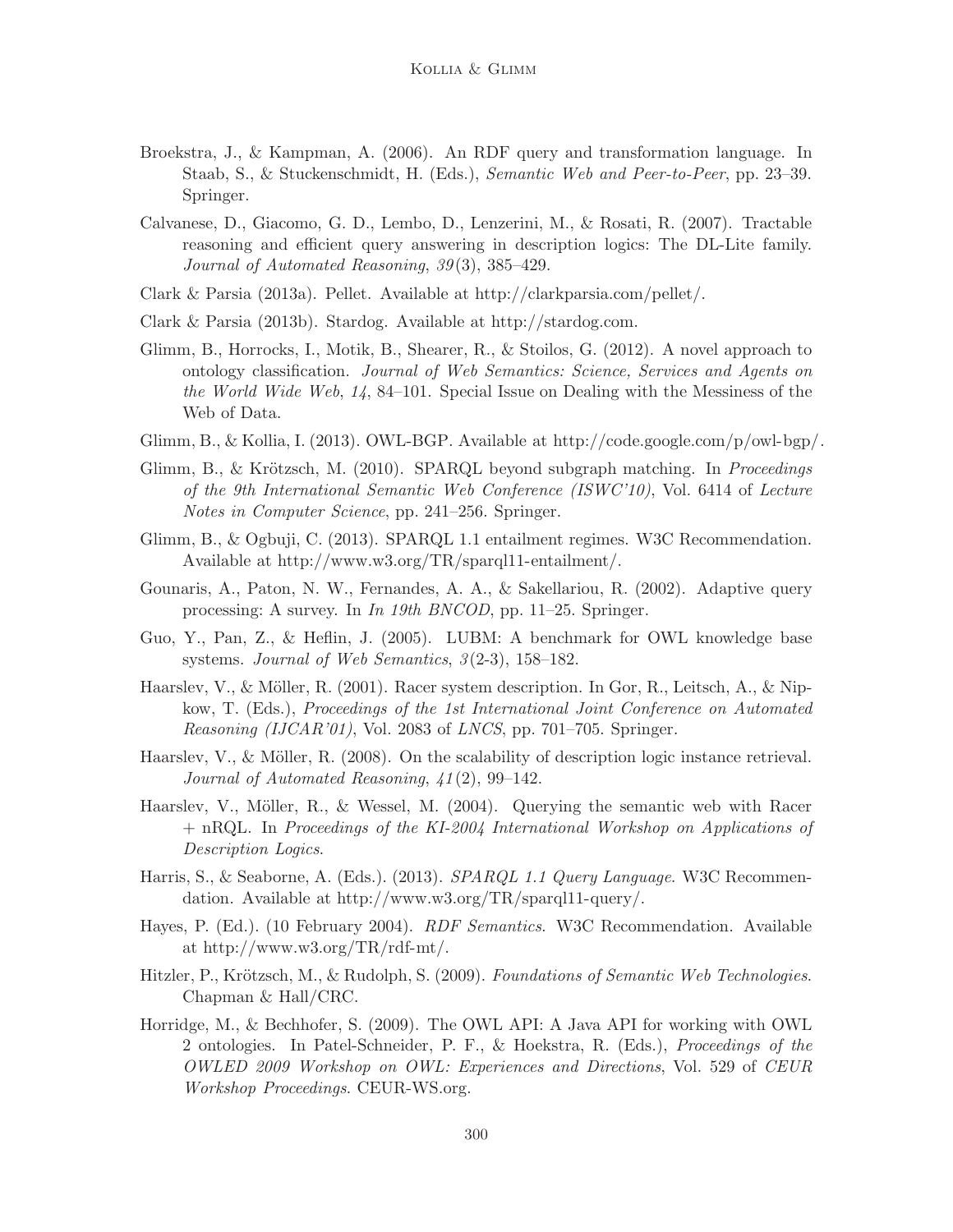- Horrocks, I., Kutz, O., & Sattler, U. (2006). The even more irresistible  $\mathcal{SROLQ}$ . In Doherty, P., Mylopoulos, J., & Welty, C. A. (Eds.), Proceedings of the 10th International Conference on Principles of Knowledge Representation and Reasoning (KR'06), pp. 57–67. AAAI Press.
- Hustadt, U., Motik, B., & Sattler, U. (2004). Reducing  $\mathcal{SHQ}^-$  description logic to disjunctive datalog programs. In Proceedings of the 9th International Conference on Principles of Knowledge Representation and Reasoning (KR'04), pp. 152–162. AAAI Press.
- Ioannidis, Y. E., & Christodoulakis, S. (1993). Optimal histograms for limiting worst-case error propagation in the size of join results. ACM Transactions on Database Systems, 18(4), 709–748.
- Kazakov, Y. (2008).  $\mathcal{R}IQ$  and  $\mathcal{SROLQ}$  are harder than  $\mathcal{SHOLQ}$ . In Brewka, G., & Lang, J. (Eds.), Proceedings of the 11th International Conference on Principles of Knowledge Representation and Reasoning (KR'08), pp. 274–284. AAAI Press.
- Kollia, I., & Glimm, B. (2013). Evaluation sources. Available at http://code.google.com/ p/query-ordering/.
- Kontchakov, R., Lutz, C., Toman, D., Wolter, F., & Zakharyaschev, M. (2010). The combined approach to query answering in DL-Lite. In Lin, F., & Sattler, U. (Eds.), Proceedings of the 12th International Conference on Principles of Knowledge Representation and Reasoning (KR'10). AAAI Press.
- Kremen, P., & Sirin, E. (2008). SPARQL-DL implementation experience. In Clark, K., & Patel-Schneider, P. F. (Eds.), Proceedings of the 4th OWLED Workshop on OWL: Experiences and Directions Washington, Vol. 496 of CEUR Workshop Proceedings. CEUR-WS.org.
- Ma, L., Yang, Y., Qiu, Z., Xie, G., Pan, Y., & Liu, S. (2006). Towards a complete OWL ontology benchmark. In The Semantic Web: Research and Applications, Lecture Notes in Computer Science, chap. 12, pp. 125–139. Springer.
- Motik, B., Cuenca Grau, B., Horrocks, I., Wu, Z., Fokoue, A., & Lutz, C. (Eds.). (11 December 2012a). OWL 2 Web Ontology Language: Profiles. W3C Recommendation. Available at http://www.w3.org/TR/owl2-profiles/.
- Motik, B., Patel-Schneider, P. F., & Cuenca Grau, B. (Eds.). (11 December 2012b). OWL 2 Web Ontology Language: Direct Semantics. W3C Recommendation. Available at http://www.w3.org/TR/owl2-direct-semantics/.
- Motik, B., Shearer, R., Glimm, B., Stoilos, G., & Horrocks, I. (2013). HermiT. Available at http://www.hermit-reasoner.com/.
- Motik, B., Shearer, R., & Horrocks, I. (2009). Hypertableau reasoning for description logics. Journal of Artificial Intelligence Research, 36, 165–228.
- OBO Foundry (2013). The open biological and biomedical ontologies. Available at http: //www.obofoundry.org/.
- Oracle (2013). Oracle database documentation library 11g release 2. Available at http: //www.oracle.com/pls/db112/homepage.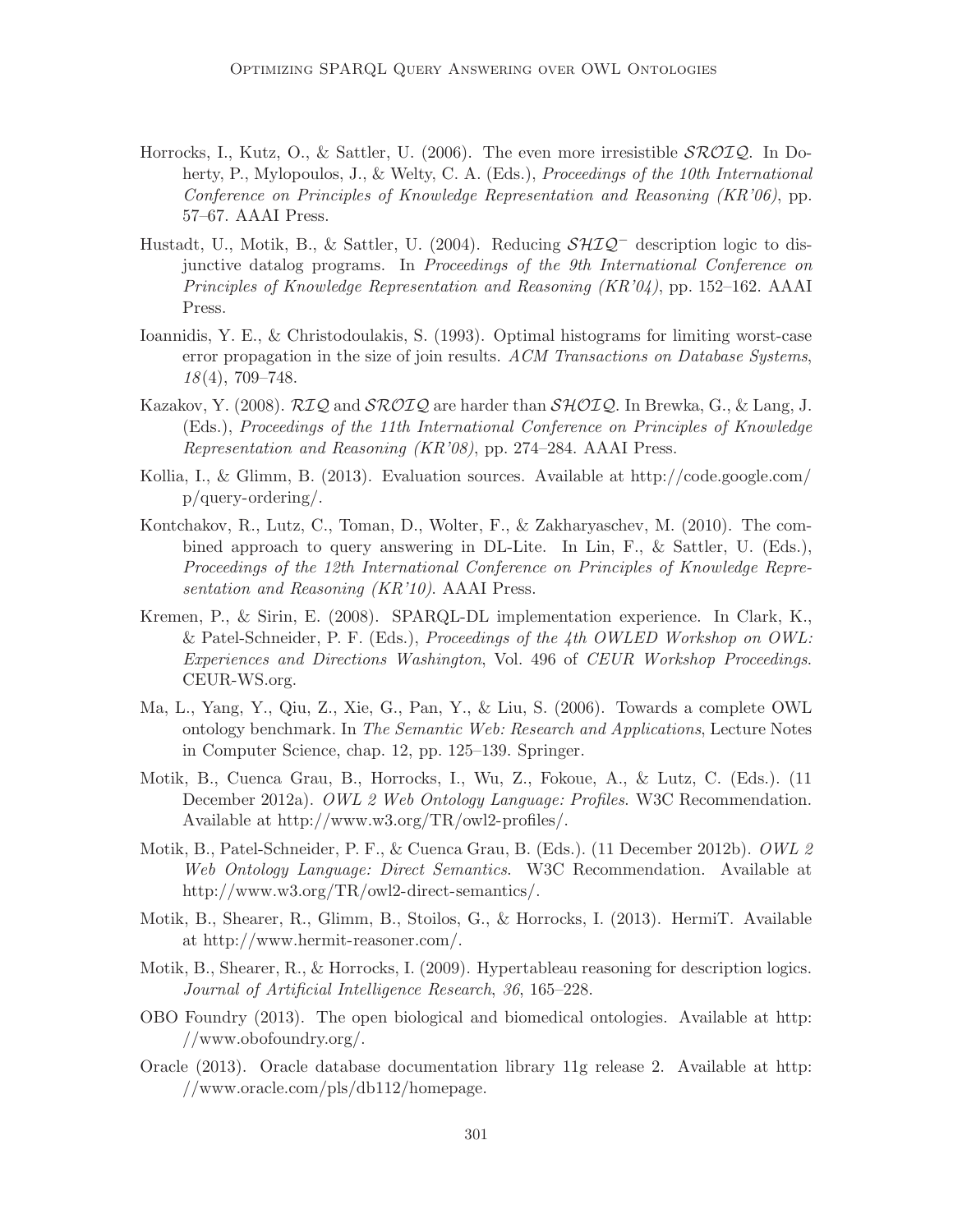- Pan, J. Z., Thomas, E., & Zhao, Y. (2009). Completeness guaranteed approximation for owl dl query answering. In Proceedings of the 2009 International Workshop on Description Logics  $(DL'09)$ .
- Patel-Schneider, P. F., & Motik, B. (Eds.). (11 December 2012). OWL 2 Web Ontology Language: Mapping to RDF Graphs. W3C Recommendation. Available at http: //www.w3.org/TR/owl2-mapping-to-rdf/.
- Pérez-Urbina, H., Motik, B., & Horrocks, I. (2010). Tractable query answering and rewriting under description logic constraints. Journal of Applied Logic,  $8(2)$ , 186–209.
- Pérez-Urbina, H., Motik, B., & Horrocks, I. (2013). Requiem. Available at http://www. comlab.ox.ac.uk/projects/requiem/home.html.
- Prud'hommeaux, E., & Seaborne, A. (Eds.). (15 January 2008). SPARQL Query Lanquage for RDF. W3C Recommendation. Available at http://www.w3.org/TR/ rdf-sparql-query/.
- Racer Systems GmbH & Co. KG (2013). RacerPro 2.0. Available at http://www. racer-systems.com.
- Ren, Y., Pan, J. Z., & Zhao, Y. (2010). Soundness preserving approximation for tbox reasoning. In Proceedings of the 25th National Conference on Artificial Intelligence  $(AAAI'10)$ . AAAI Press.
- Rodriguez-Muro, M., & Calvanese, D. (2012). High performance query answering over dl-lite ontologies. In Proc. of the 13th Int. Conf. on the Principles of Knowledge Representation and Reasoning (KR 2012), pp. 308–318.
- Schneider, M. (Ed.). (11 December 2012). OWL 2 Web Ontology Language: RDF-Based Semantics. W3C Recommendation. Available at http://www.w3.org/TR/ owl2-rdf-based-semantics/.
- Seaborne, A. (9 January 2004).  $RDQL A$  Query Language for RDF. W3C Member Submission. Available at http://www.w3.org/Submission/RDQL/.
- Selinger, P. G., Astrahan, M. M., Chamberlin, D. D., Lorie, R. A., & Price, T. G. (1979). Access path selection in a relational database management system. In Bernstein, P. A. (Ed.), Proceedings of the 1979 ACM SIGMOD International Conference on Management of Data, Boston, Massachusetts, May 30 - June 1, pp. 23–34. ACM.
- Sirin, E., Cuenca Grau, B., & Parsia, B. (2006). From wine to water: Optimizing description logic reasoning for nominals. In Doherty, P., Mylopoulos, J., & Welty, C. A. (Eds.), Proceedings of the 10th International Conference on Principles of Knowledge Representation and Reasoning (KR'06), pp. 90–99. AAAI Press.
- Sirin, E., & Parsia, B. (2006). Optimizations for answering conjunctive ABox queries: First results. In Proceedings of the 2006 International Workshop on Description Logics (DL'06), Vol. 189 of CEUR Workshop Proceedings. CEUR-WS.org.
- Sirin, E., & Parsia, B. (2007). SPARQL-DL: SPARQL query for OWL-DL. In Golbreich, C., Kalyanpur, A., & Parsia, B. (Eds.), Proceedings of the OWLED 2007 Workshop on OWL: Experiences and Directions, Vol. 258 of CEUR Workshop Proceedings. CEUR-WS.org.